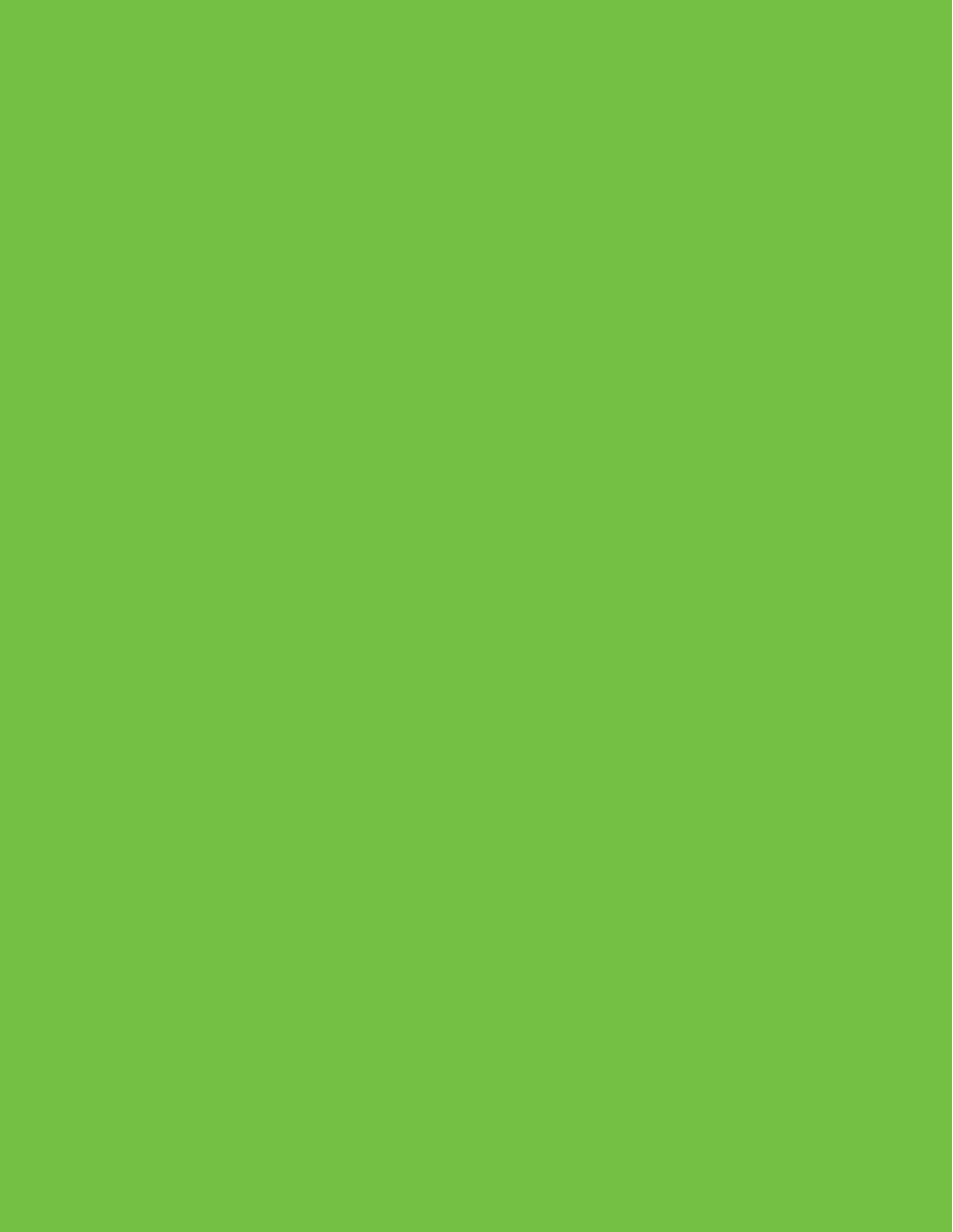# **THE POWER SYSTEM IN THE EYE OF THE STORM**

## **The Call for Energy Resilience and Climate Adaptation in Belize**

Migara S. Jayawardena Borja Garcia Serna Jace Jeesun Han

**Migara S. Jayawardena** is a Senior Energy Specialist in the Energy and Extractives Global Practice at the World Bank and the Task Team Leader of the Energy Resilience for Climate Adaptation Project (ERCAP) **Borja Garcia Serna** is a former Energy Specialist Consultant at the World Bank **Jace Jeesun Han** is an Energy Specialist Consultant at the World Bank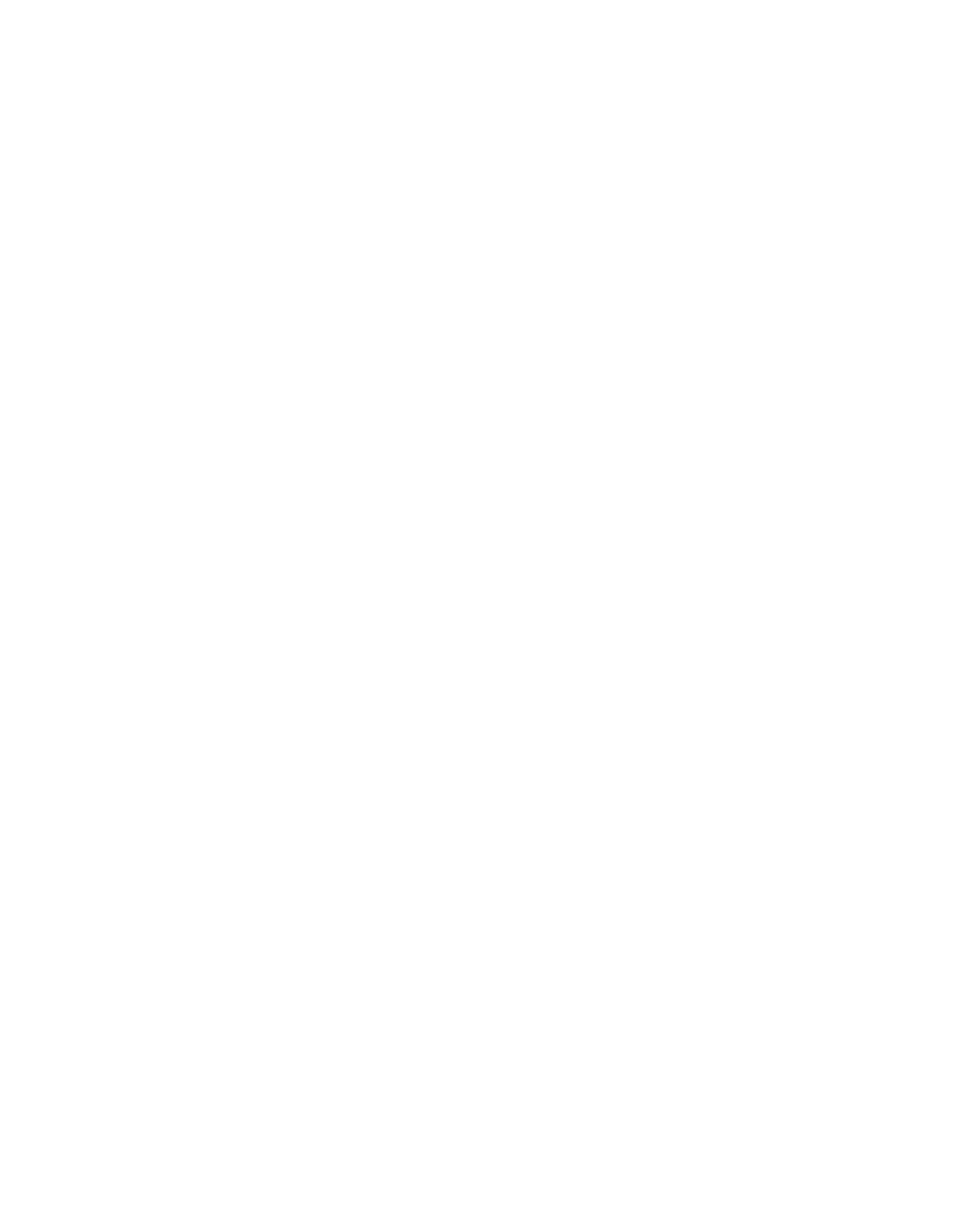## **TABLE OF CONTENTS**

|                                                     | FOREWORD                                                                                                                                                                                                                                                                                                       | $\vee$                     |  |  |  |
|-----------------------------------------------------|----------------------------------------------------------------------------------------------------------------------------------------------------------------------------------------------------------------------------------------------------------------------------------------------------------------|----------------------------|--|--|--|
| MESSAGE FROM THE WORLD BANK COUNTRY DIRECTOR<br>vii |                                                                                                                                                                                                                                                                                                                |                            |  |  |  |
|                                                     | ACKNOWLEDGEMENT                                                                                                                                                                                                                                                                                                | ix                         |  |  |  |
|                                                     | EXECUTIVE SUMMARY                                                                                                                                                                                                                                                                                              | xi                         |  |  |  |
| 1 <sub>1</sub>                                      | BELIZE AT HIGH RISK FROM CLIMATE CHANGE                                                                                                                                                                                                                                                                        | $\mathbf{1}$               |  |  |  |
| 2 <sub>1</sub>                                      | INCREASED RESILIENCE OF INFRASTRUCTURE IS ESSENTIAL                                                                                                                                                                                                                                                            | 3                          |  |  |  |
| 3 <sub>1</sub>                                      | THE POWER SYSTEM IN BELIZE                                                                                                                                                                                                                                                                                     | 5                          |  |  |  |
| 4.                                                  | VULNERABILITIES OF THE POWER SECTOR TO EXTREME WEATHER                                                                                                                                                                                                                                                         | 9                          |  |  |  |
|                                                     | <b>Tropical Storm Alex</b><br>Hurricane Dean<br>Hurricane Richard                                                                                                                                                                                                                                              | 9<br>13<br>17              |  |  |  |
| 5 <sub>1</sub>                                      | BUILDING RESILIENCE FOR ENHANCED CLIMATE ADAPTATION                                                                                                                                                                                                                                                            | 23                         |  |  |  |
|                                                     | ILLUSTRATION 1: Segmentation of the Transmission Network<br>ILLUSTRATION 2: Strengthening of Transmission Network Structures<br>ILLUSTRATION 3: Improved Vegetation Management<br>ILLUSTRATION 4: Distribution System Infrastructure Strengthening<br>ILLUSTRATION 5: Emergency Response and Recovery Planning | 24<br>27<br>30<br>32<br>33 |  |  |  |
| 6.                                                  | THE ENERGY RESILIENCE FOR CLIMATE ADAPTATION PROJECT                                                                                                                                                                                                                                                           | 35                         |  |  |  |
| BIBLIOGRAPHY                                        |                                                                                                                                                                                                                                                                                                                |                            |  |  |  |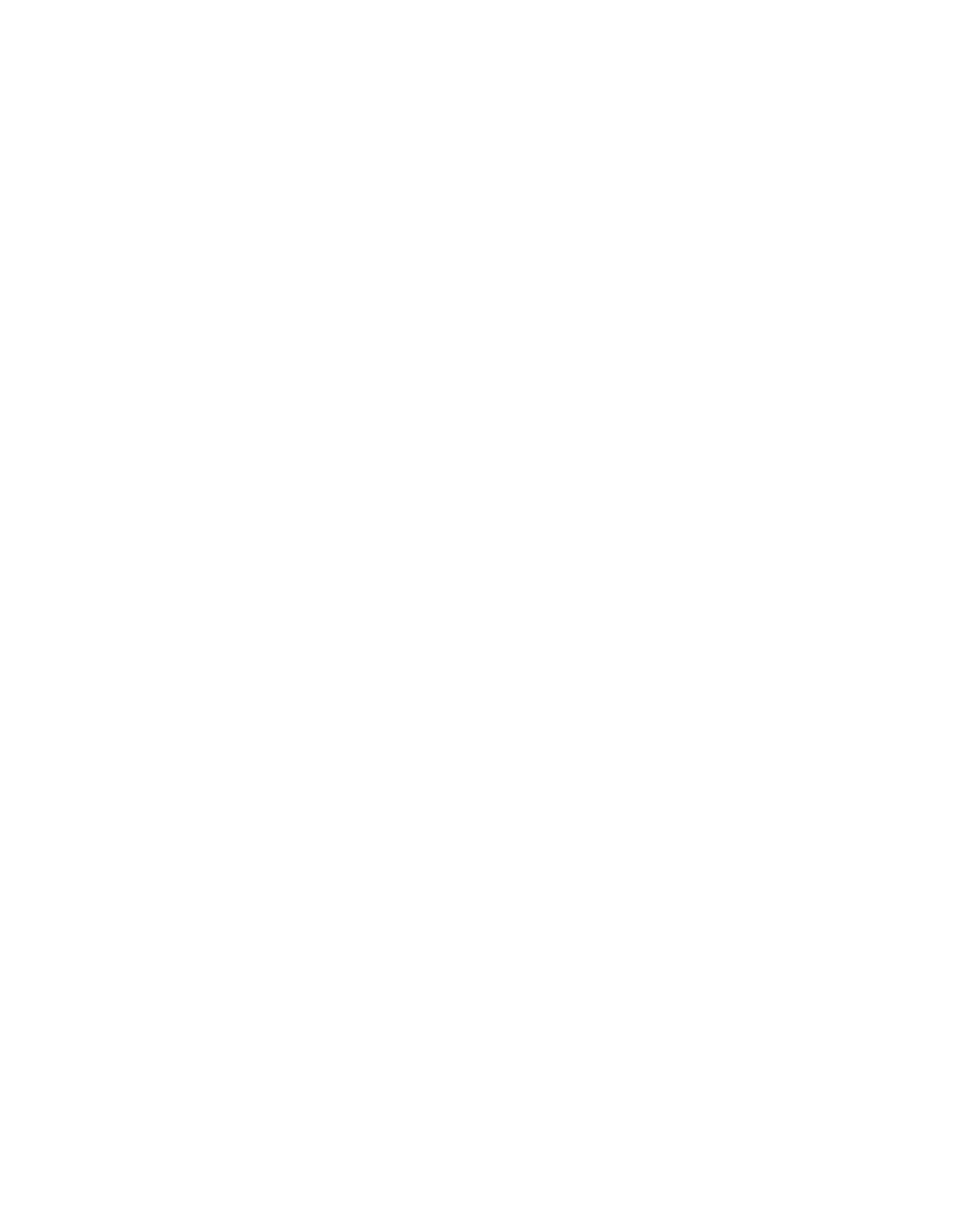## **FOREWORD**

#### **Honorable Minister Frank Mena Minister of State for Ministry of Finance, Public Service, Energy & Public Utilities**

Belize is a country that is blessed with history and beauty. It has unrivaled marine life in the Caribbean Sea along the longest barrier reef in the Northern Hemisphere. Our lush tropical forests not only serve as a habitat to an array of wild life, but also conceal ruins from ancient Mayan civilizations that thrived centuries ago. The true beauty of Belize, of course, is its people—a multi-ethnic community at a cultural cross road living in peace and harmony. A large and growing number of tourists visit Belize to experience these wonders, which has become a key economic driver. Bountiful resources contribute to agricultural industries, fisheries and logging that play an important role in economic growth. The relatively recent discovery of oil is further exemplifying the importance of the energy sector in Belize. These developments have helped our economy grow with prosperity shared among many. However, these hard earned gains are fragile, and could easily face set-backs.

One major concern we often grapple with is extreme weather, which is likely to get worse in the future because of climate change. As the title of this paper indicates, Belize is often in the Eye of the Storm. Our geographical location makes Belize highly susceptible to hurricanes and tropical storms that frequent the Caribbean. They often lead to significant damages and economic losses, which serve as major set-backs to our development progress. Belize's infrastructure is particularly vulnerable, and the power sector is no exception. High winds knocking down power lines, flooding of energy infrastructure, storm surges along the extensive coastal areas damaging electrical equipment, electrical faults from fallen trees, and increasingly unpredictable rainfall patterns causing volatility in hydropower availability—these are all realities that we live with in Belize. While we have little control over the weather and the climate, we do have the power to take action to better adapt to such adversity.

I welcome this paper and its accompanying analyses that served as a basis for the interventions planned under the Energy Resilience for Climate Adaptation Project with support from the World Bank through the Global Environment Facility (GEF) and technical assistance from the Energy Sector Management Assistance Program (ESMAP). The authors apply a novel approach evaluating the impact of several past storms and hurricanes on the power system by identifying specific "events" that led to a variety of infrastructure damage and electricity service disruptions. Such an analysis lends valuable insights into not only the resulting financial losses to the power company, but even more significantly, the broader economic impact due to the unserved electricity. It highlights the need to harden energy infrastructure and strengthen the institutional capabilities so as to enhance the resilience of the power system in order to minimize damages and service disruptions from future storms and hurricanes. The paper also illustrates a set of scenarios that is particularly important in identifying and justifying various actions Belize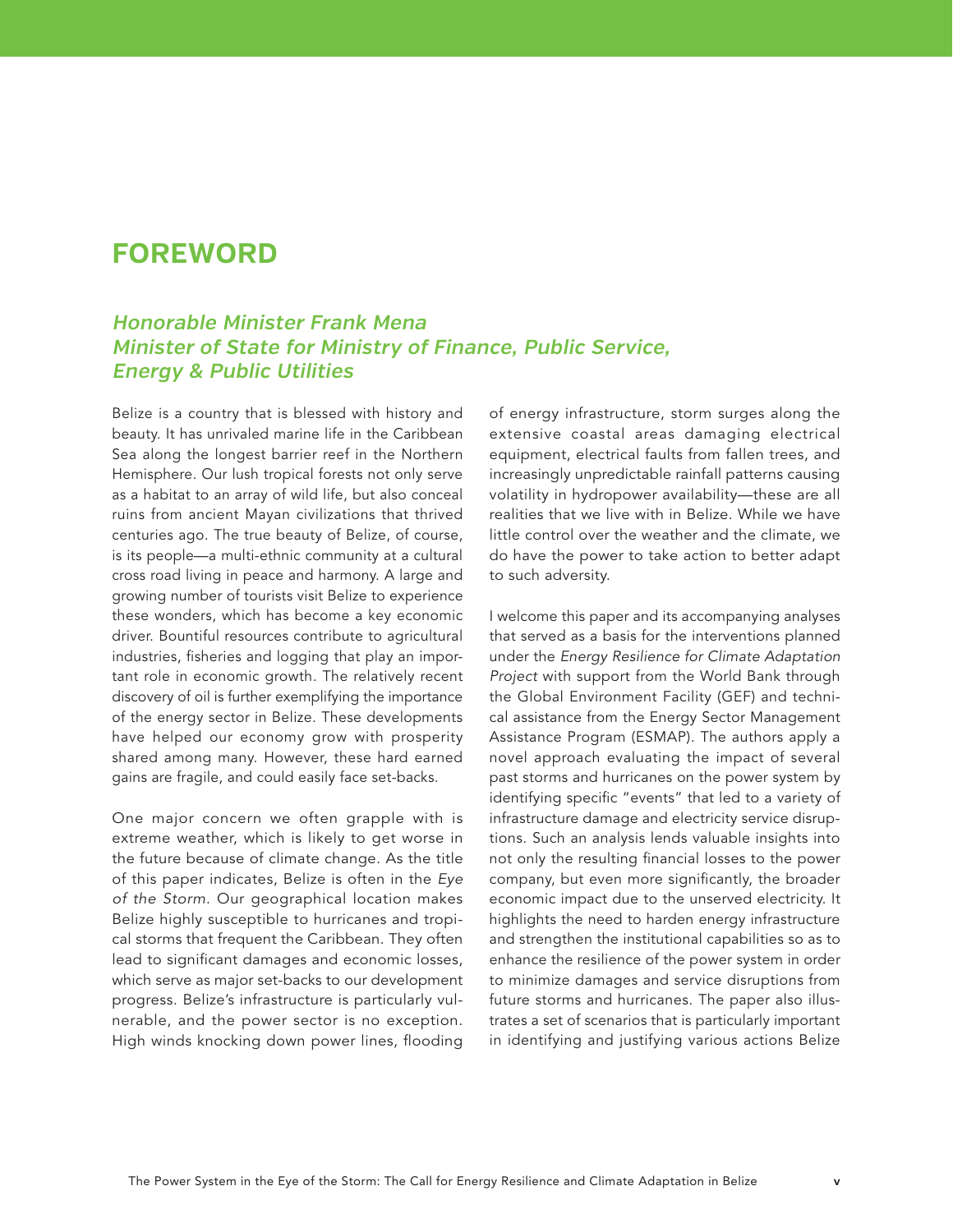Electricity Limited (BEL) plans to take in order to improve system reliability in the face of extreme weather. We are grateful to the World Bank and GEF for helping us implement these reforms.

While the analysis in this paper was carried out specifically for the power system in Belize to help

identify its vulnerabilities, the analytical approach applied by the authors is certainly applicable to other countries facing similar concerns, both in the region and globally. Therefore, I am pleased that this work is being more broadly disseminated to inform a wider audience with interest in energy resilience and climate adaption.

**Minister Frank Mena** Minister of State for Ministry of Finance, Public Service, Energy & Public Utilities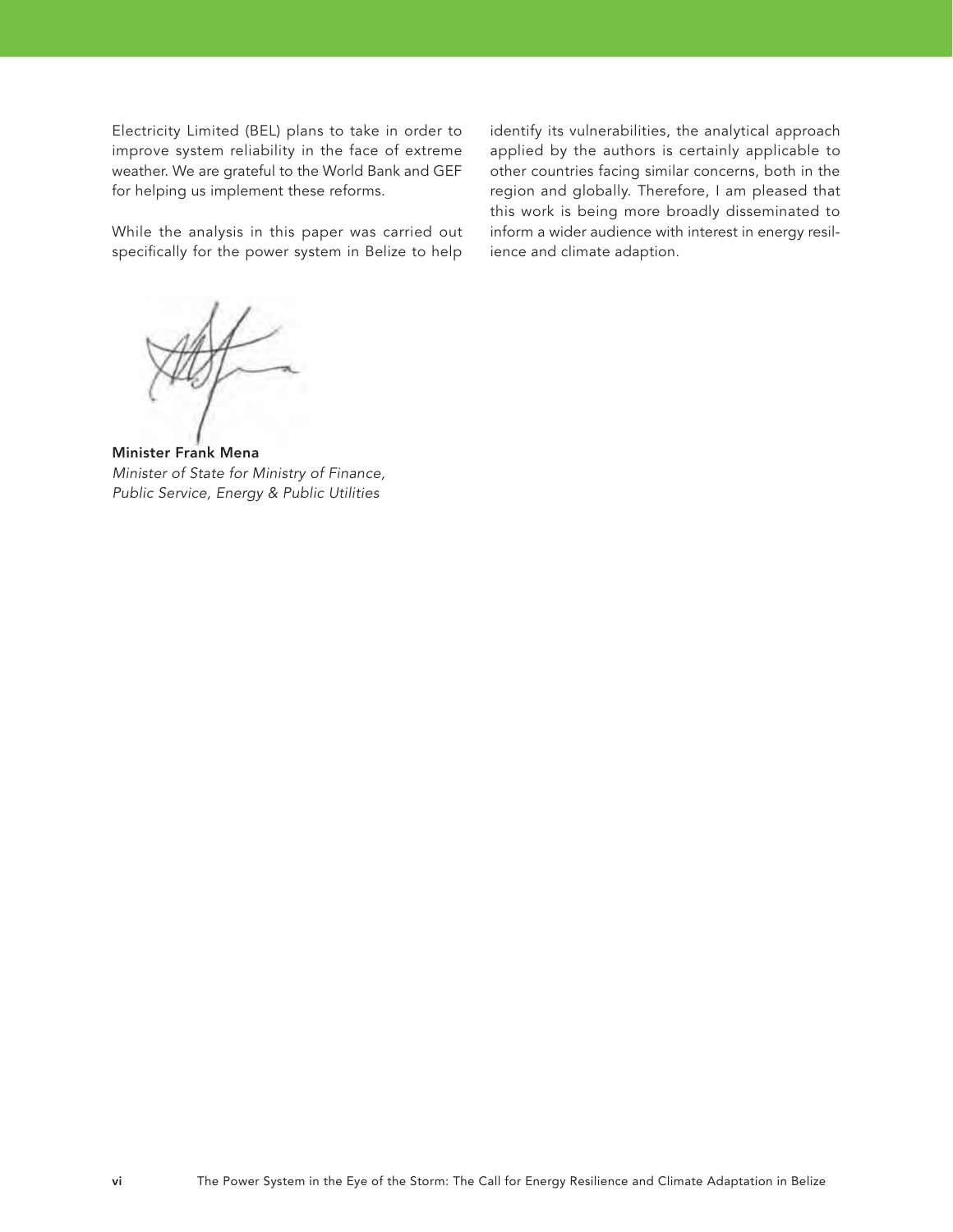## **MESSAGE FROM THE WORLD BANK COUNTRY DIRECTOR**

Addressing the impacts of climate change is a development imperative. Therefore, the World Bank places great importance in supporting countries that take actions in reducing the harmful impacts of climate change. This is the case of Belize, where the World Bank in recent years has strategically bolstered its effort to enhance resilience in order to reduce vulnerabilities to the impacts of climate change and natural hazards.

Belize is often affected by extreme weather events, frequently facing hurricanes and tropical storms. The impacts of these storms can be devastating, causing casualties, damaging property, and leading to disruptions in services that are vital to a thriving economy. Steady development progress can suddenly be set back. The impact on infrastructure services can have particular significance because of its permeating role throughout the economy facilitating productive activity and the provision of social services; and the substantial costs associated with infrastructure damage recovery. The urgency and need to address these issues is perfectly exemplified by Hurricane Earl that made landfall in Belize on August 4, 2016. The high winds and heavy flooding that resulted reportedly made key roads and bridges impassable, water services inoperable in directly impacted areas, and caused major disruptions to electricity services.

**Sophie Sirtaine** Country Director for the Caribbean The World Bank

In response, the World Bank is assisting the Government of Belize (GoB) to enhance its resilience against extreme weather by building climate resilient roads and making the power system better prepared and resilient to storms, hurricanes and natural hazards.

This report presents an innovative approach to identify and analyze particular vulnerabilities in the power sector in Belize; and helps formulate and validate potential solutions. Evaluating past extreme weather events helped us better understand future risks and potential disruptions to electricity services. The World Bank team benefitted greatly from the close collaboration with officials from Government and the national electricity utility (BEL) as well as other partners. The financial support of the Energy Sector Management Assistance Program (ESMAP) and the Global Environmental Facility (GEF) was also critical. Ultimately, the analysis helped shape the design of the Energy Resilience for Climate Adaptation project in Belize.

I am pleased to share this analysis which I think is very relevant for countries across the Caribbean that face similar challenges, but can also be applied in other countries where power sectors are vulnerable to extreme weather and climate change.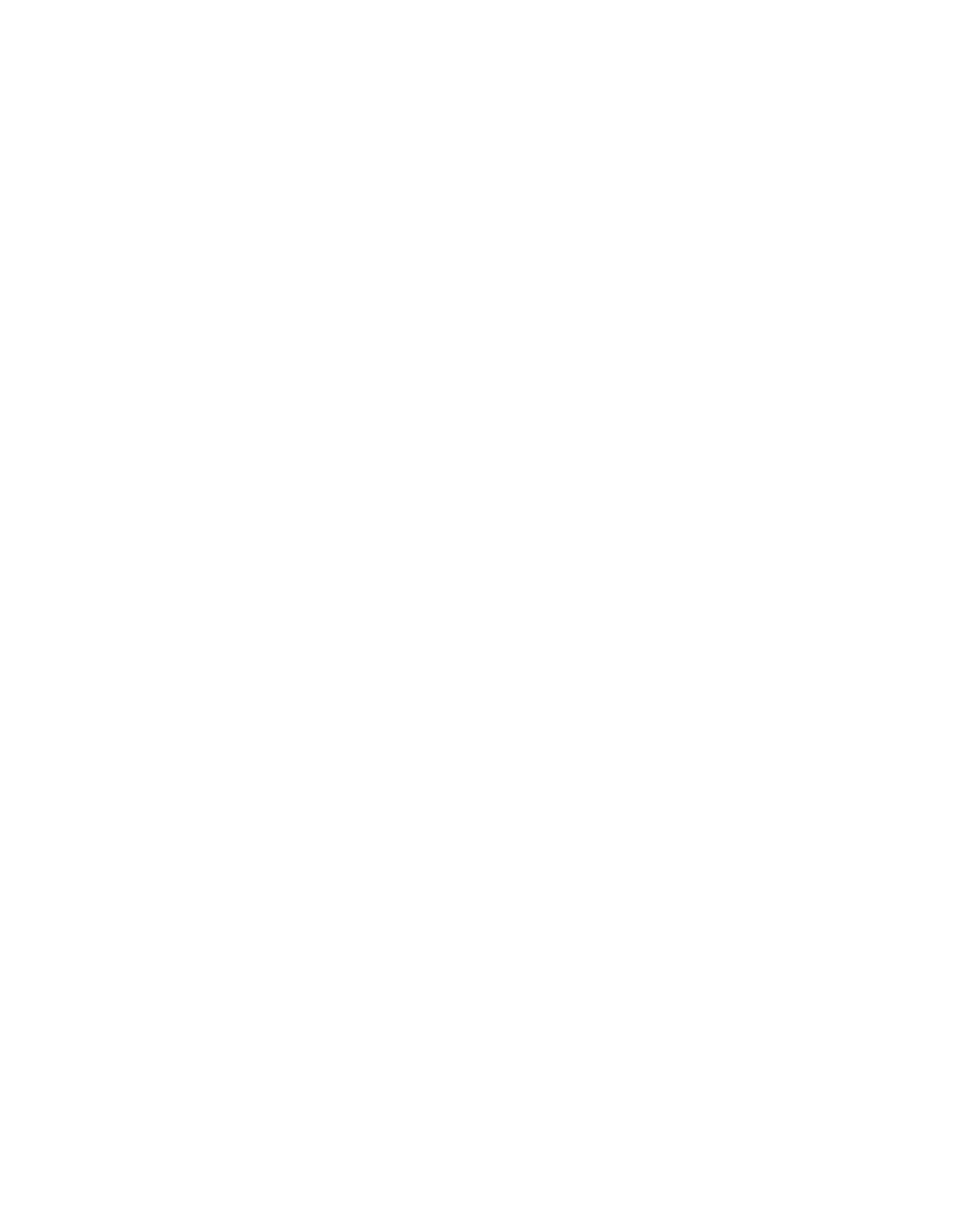## **ACKNOWLEDGEMENT**

Migara S. Jayawardena, Borja Garcia Serna and Jace Jeesun Han

This paper analyzes the impact of two hurricanes and a tropical storm that affected Belize in order to identify some key vulnerabilities in the power system to extreme weather, which is likely to be exacerbated due to climate change. By addressing these weaknesses, Belize can significantly enhance its energy resilience and adaptive capacity. The authors carried out the analyses and wrote the paper during the preparation of the Energy Resilience for Climate Adaptation Project (ERCAP), which is an initiative by the Government of Belize (GoB) that is being supported by the World Bank with funding from the Special Climate Change Fund (SCCF) of the Global Environment Facility (GEF). The ERCAP is designed to assist the GoB undertake demonstrative measures and targeted pilot investments that would enhance energy resilience in the country, and could subsequently be mainstreamed and scaled-up for greater impact.

The paper primarily relies on information provided by the Belize Electricity Limited (BEL), the national power company in Belize. The authors wish to acknowledge the collaboration of BEL and a number of its officials in providing input to the paper. In particular, invaluable insights were provided by Ernesto Gomez (Senior Manager, Energy & Material Supply), Jose Moreno (Senior Manager, Transmission & Distribution, Safety & Environment), Derek Davies (Senior Manager, System Planning & Engineering), Rolando Santos (former Senior Manager, System Planning & Engineering), Kevin Longsworth (Manager, Control Centre), Herschel Armstrong (Senior Engineer- System Planning, Engineering

and Design), Guadalupe Rosado (Superintendent, Northern Operations), Rodney Baird (Superintendent, Central Operations), and Khadija Usher (Trainee Engineer, Power Generation Planning). A number of other BEL personnel also provided comments during the various discussions and presentations around different versions of the paper. Additional guidance was provided by officials from the GoB including Colin Young (former CEO of Ministry of Energy, Science & Technology and Public Utilities (MESTPU)), Ambrose Tillett (Director for Energy), and Ansel Dubon (Project Coordinator). Noureddine Berrah (Energy Advisor Consultant) and Chrisantha Ratnayake (Senior Power Engineer Consultant) from the World Bank shared extensive insights in shaping the analyses. Xiaoping Wang (Senior Energy Specialist) and Pierre Audinet (Senior Energy Economist) from the Energy Sector Management Assistance Program (ESMAP), and Rawleston Moore from the Global Environment Facility (GEF), also provided input that is reflected in the document. Maite Lasa and Hua Du made important contributions during the preparation of the paper.

The paper also benefited from the financial support of the World Bank's ESMAP and the GEF, for which the authors are grateful. While many people provided valuable information and guidance, it is noted that the findings, interpretations, and conclusions expressed in this paper are entirely those of the authors and should not be attributed in any manner to the World Bank Group, to members of its board of executive directors or the countries they represent, BEL or the Government of Belize.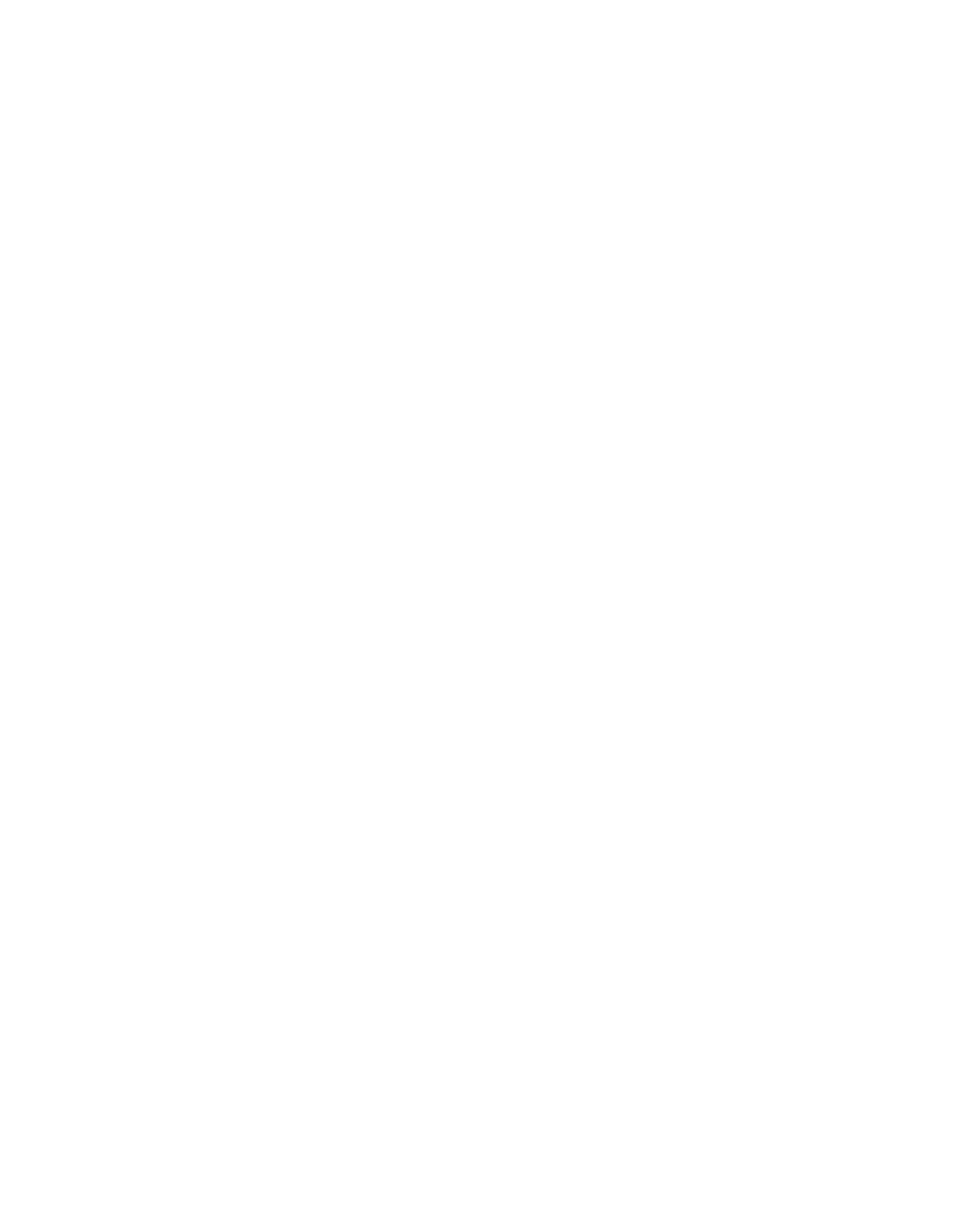## **EXECUTIVE SUMMARY**

Belize is an upper middle-income country that is located in the Caribbean Sea, making the country vulnerable to extreme weather and natural hazards. As global temperatures rise due to climate change, these extreme weather patterns are expected to intensify, increasing the risks.

Over the last century and half, there have been 57 hurricanes and tropical storms that have impacted Belize. This is in addition to the tropical monsoons routinely faced by the country. Models predict that there will be an increase in intensity of such storms in the Caribbean due to climate change.

The power system in Belize is particularly vulnerable to extreme weather and climatic risks. This report presents an analysis carried out by the World Bank working with Belize Electricity Limited (BEL), which reviewed two past hurricanes and a tropical storm, and evaluated its impacts on electricity supply. It considers the damages to infrastructure, revenue losses to the power company due to disruptions in service, and the overall economic impact of the unserved energy.

- Hurricane Dean, which struck Belize in 2007 was a fast moving storm with strong winds reaching 165 miles per hour causing significant damages along its path. The hurricane caused a near country-wide electricity blackout, and it took nearly a week before service was fully restored.
- Hurricane Richard, which made landfall in 2010, was a large storm that covered a wide swathe of the country with heavy precipitation. It had sustained winds of 90 miles per hour. The resulting damages to the transmission and distribution lines significantly reduced BEL's ability to dispatch its main hydropower stations that make up half the domestic installed capacity. The disruption in electricity supply affected over 35,000 customers (over 45% percent of BEL's total customer base).

• Tropical storms, such as Alex in 2010, are more common and frequently impact Belize. Tropical Storm Alex had wind gusts ranging from 40 to 63 miles per hour and brought with it heavy precipitation. It caused a number of damages to the distribution system that cut off customers depressing demand by about 10 percent. While tropical storms typically don't cause damages at the scale of more intense hurricanes, they disrupt electricity services with greater frequency.

The impact of extreme weather events on the power system leads to several types of financial/economic effects. They include the cost of repairing and rebuilding damaged electricity infrastructure, lost revenue to the utility due to the resulting electricity service disruptions, and the greater impact on broader economic activity because of the unserved energy. The infrastructure damage from hurricanes Dean and Richard were as much as half a million US dollars, which is significant for a utility the size of BEL. The wide-ranging outages resulted in revenue losses that exceeded a quarter million US dollars. However, the economic impact resulting from the value-added losses in GDP from the unserved energy is much higher, estimated to be as much as US\$3–US\$5 million for each hurricane. In comparison, the GDP impact from Tropical Storm Alex was over US\$300K. The overall loss assessment due to Hurricanes Dean and Richard on the broader economy beyond the power sector impacts were estimated at over US\$80 million and US\$35 million respectively.

Addressing the vulnerabilities to extreme weather and climatic impacts is an economic imperative for Belize, and will require enhancing the resilience of the power sector. This implies strengthening the existing infrastructure and operational capabilities to minimize damages and disruptions during extreme weather events; and improving the capacity in the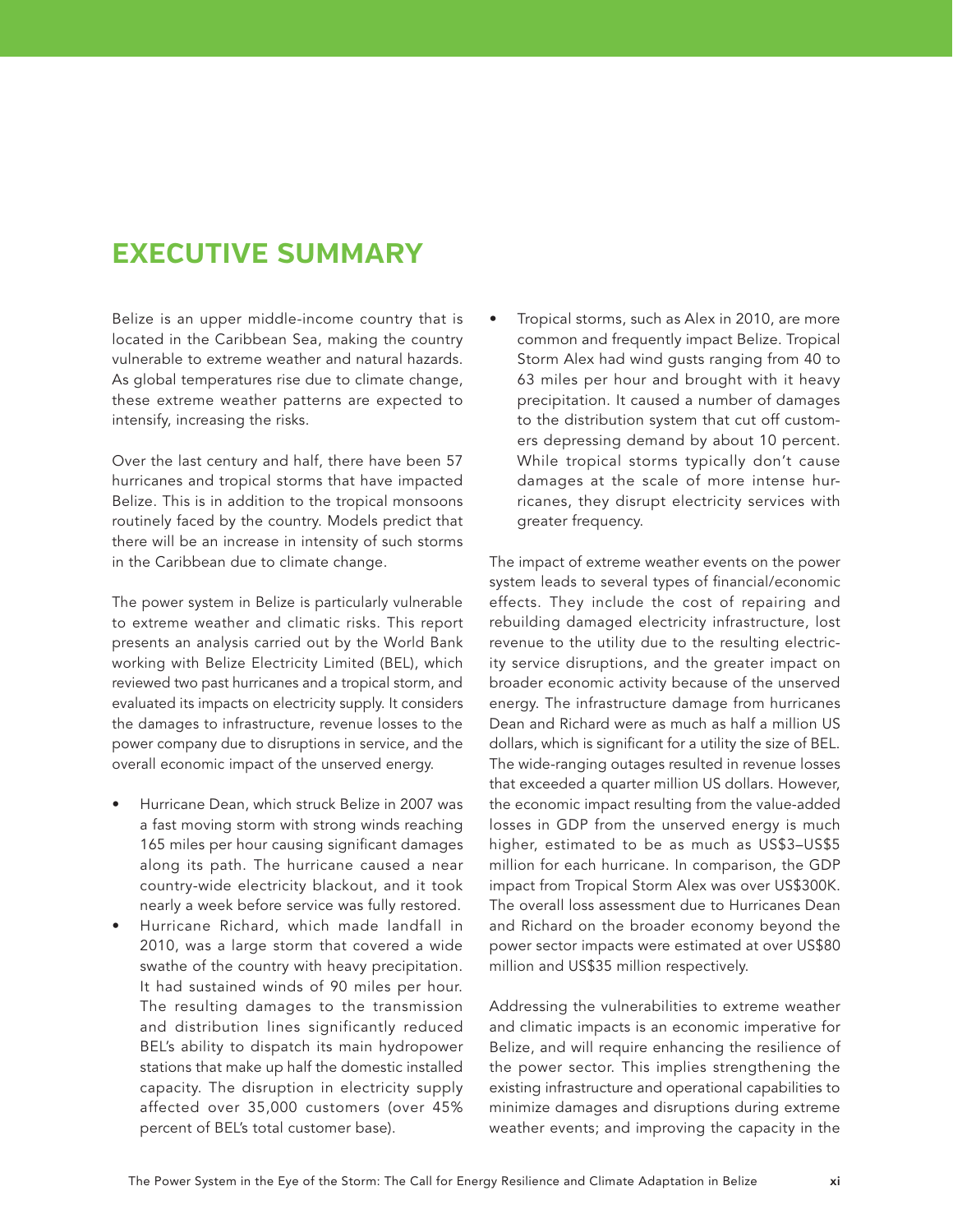country to respond rapidly to and recover efficiently from the residual damages that would still occur.

Analyzing the sequence of events that led to some of the significant damages and service disruptions experienced during Tropical Storm Alex and Hurricanes Dean and Richard provides insights into some of the specific vulnerabilities in the power system. Several such illustrations are presented in this paper. These illustrations highlight the need to address several key vulnerabilities given past experience as well as potential events that have been avoided previously but could materialize in the near future.

- BEL's single backbone, radial transmission system needs to be adequately segmented in order to contain faults and prevent cascading outages – something that occurred during both Hurricanes Dean and Richard causing major service disruptions.
- There is a considerable need to strengthen the transmission structures and lines, especially sections where there is substantial weakening of wooden structures and corrosion in metal fittings. While a catastrophic collapse of the transmission lines have been prevented thus far due to an aggressive maintenance program conducted by BEL, progressive weakening of the lines poses a high risk of a major "downing " that would lead to significant outages and service disruptions.
- Several of the faults during Hurricanes Dean and Richard were caused by trees falling and

damaging transmission lines. Vegetation related damages are a common occurrence that impact the distribution system during storms as well.

- While the impacts on the transmission lines were significant during the storms evaluated, a majority of the damages from extreme weather impact the distribution systems causing services to be disrupted. In fact, during Hurricanes Dean and Richard, about 90 percent of the recorded faults were in the distribution system. In Tropical Storm Alex, all faults were in the distribution system. Distribution damages were primarily due to fallen branches, downed poles, and tangled wires.
- Improving the speed and quality of response to emergency situations and efficient and effective recovery is essential for operating a resilient power system. At present, BEL has a Hurricane Preparedness Plan, but its restoration work following storms is done in a more ad-hoc basis. Its response during emergencies is also hampered due to an outdated communication system, inadequate access to damaged infrastructure, and limitations in systems operation capabilities.

The World Bank, with funding from the Global Environment Facility's (GEF's) Special Climate Change Fund (SCCF), is helping Belize enhance the resilience of its power system. The analysis presented in this report, along with engineering reviews and discussions with BEL and the government, helped identify and validate some of the key resilience enhancing measures that will be included in the Energy Resilience for Climate Adaptation Project (ERCAP).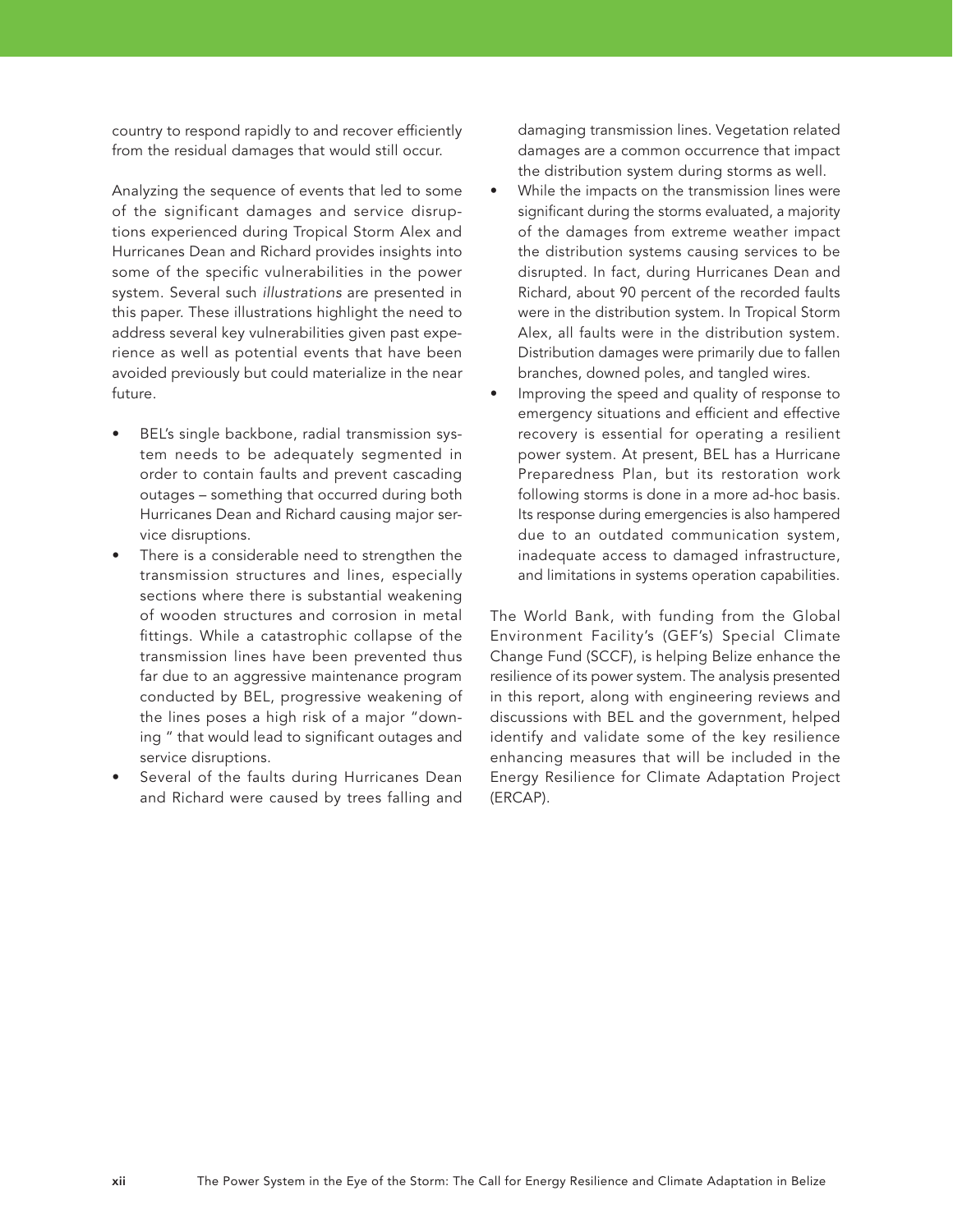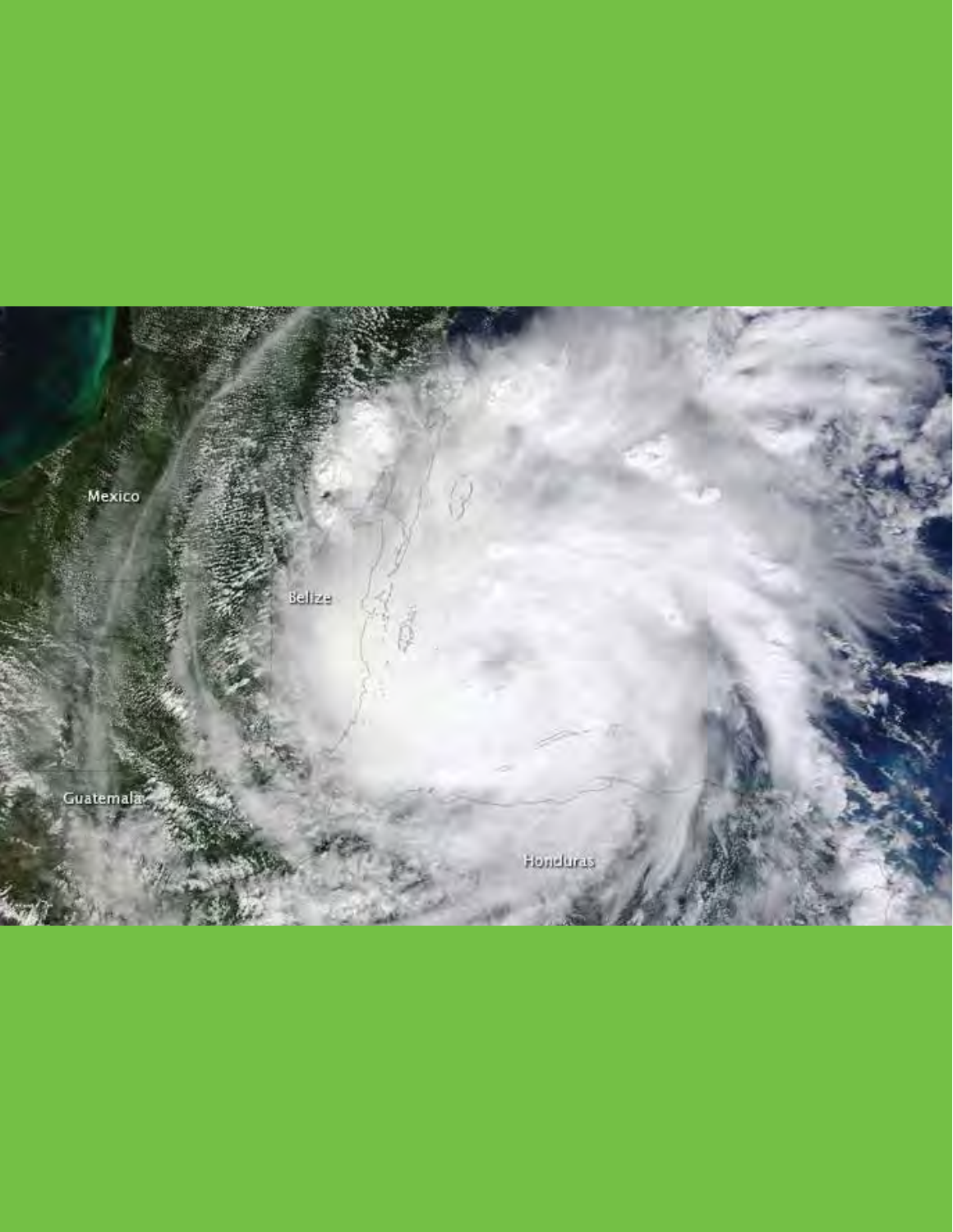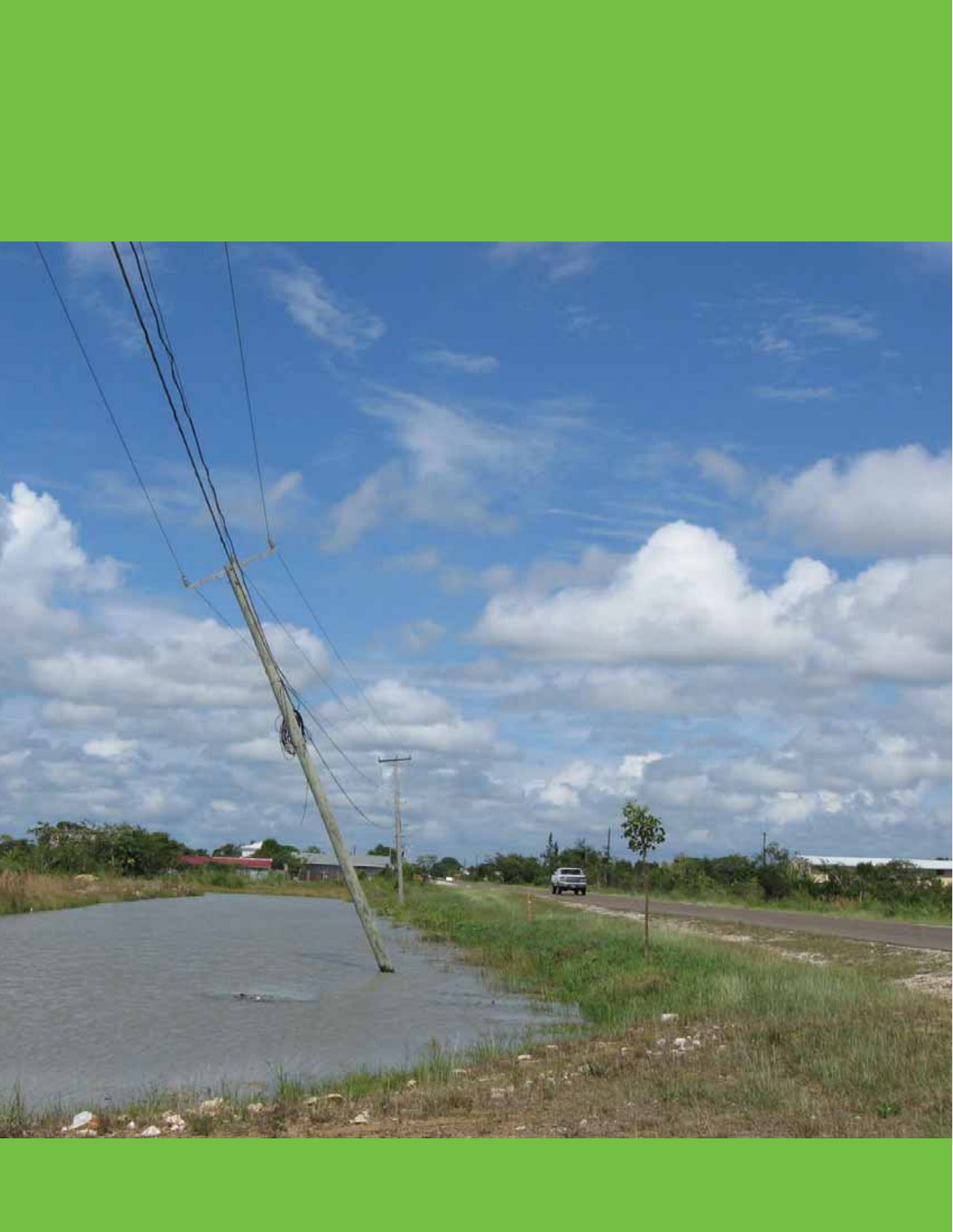## **1. BELIZE AT HIGH RISK FROM CLIMATE CHANGE**

**Climate Change poses considerable risks for the Caribbean region, and Belize is particularly vulnerable.** Belize is an upper middle income country with a population of about 350,000 people and an approximate GDP of \$4,600 per person**.** Adjacent to Mexico and Guatemala, its location exposes the country to the Caribbean Sea, making Belize prone to extreme weather and natural hazards. As global temperatures rise due to climate change, these extreme weather patterns are expected to intensify, progressively exposing Belize to greater climate risks. Along the coastal areas, this could be in the form of rising sea levels, increased intensity of tropical storms and hurricanes, more damaging floodings, rapid shoreline erosion, and saltwater intrusion. Climatic influences also affect the entire country beyond coastal areas, where fluctuations in rainfall, for instance, can undermine agricultural production and impact the reliability of hydroelectric generation.

**Exposure to extreme weather, especially powerful hurricanes and tropical storms, highlights these vulnerabilities, as it has led to major setbacks in economic development and efforts to alleviate poverty.** A significant number of hurricanes and tropical storms that traverse across the Caribbean make landfall in Belize before dissipating. Such storms are often accompanied by high winds that can damage infrastructure, significant precipitations that lead to flood damage, or a combination of both. Belize City, where a majority of the population resides, is a coastal town that is particularly vulnerable to high storm surges and inundation. The major tourist areas that generate considerable revenue

for the country are also susceptible to disruption since most are located in the coastal areas along the Caribbean Sea. In 1961, Hurricane Hattie, which caused significant damages in Belize City, then the capital city of the country, resulted in costs that were estimated at 600 percent of GDP, and killed 400 people.1 More recently, in 2000, Hurricane Keith caused damage exceeding 45 percent of GDP; and in 2001, during Hurricane Iris, storm surges submerged Belize City causing damages estimated at 25 percent of GDP.2 Tropical Storm Arthur in 2008 also caused extensive damage to critical infrastructure as well as the agriculture sector.<sup>3</sup> Since 2000, no less than thirteen tropical storms and hurricanes landed in Belize (see Figure 1), and the frequency and intensity of such extreme weather events are likely to increase due to the impacts of climate change. This will further increase vulnerabilities as it stands to threaten lives as well as livelihoods in the country, preventing sustainable development. Considering that a significant portion of the population is poor or susceptible to falling into poverty, climate change impacts are sure to test the resilience of Belize in the future.

Such vulnerabilities have led the United Nations to identify Belize as one of the most susceptible countries in the world to climate change.

<sup>&</sup>lt;sup>1</sup> EM-DAT International Disaster Database, Centre for Research on the Epidemiology of Disasters (CRED)

<sup>&</sup>lt;sup>2</sup> World Bank, Country Partnership Strategy for Belize, July 2011 <sup>3</sup> Ibid.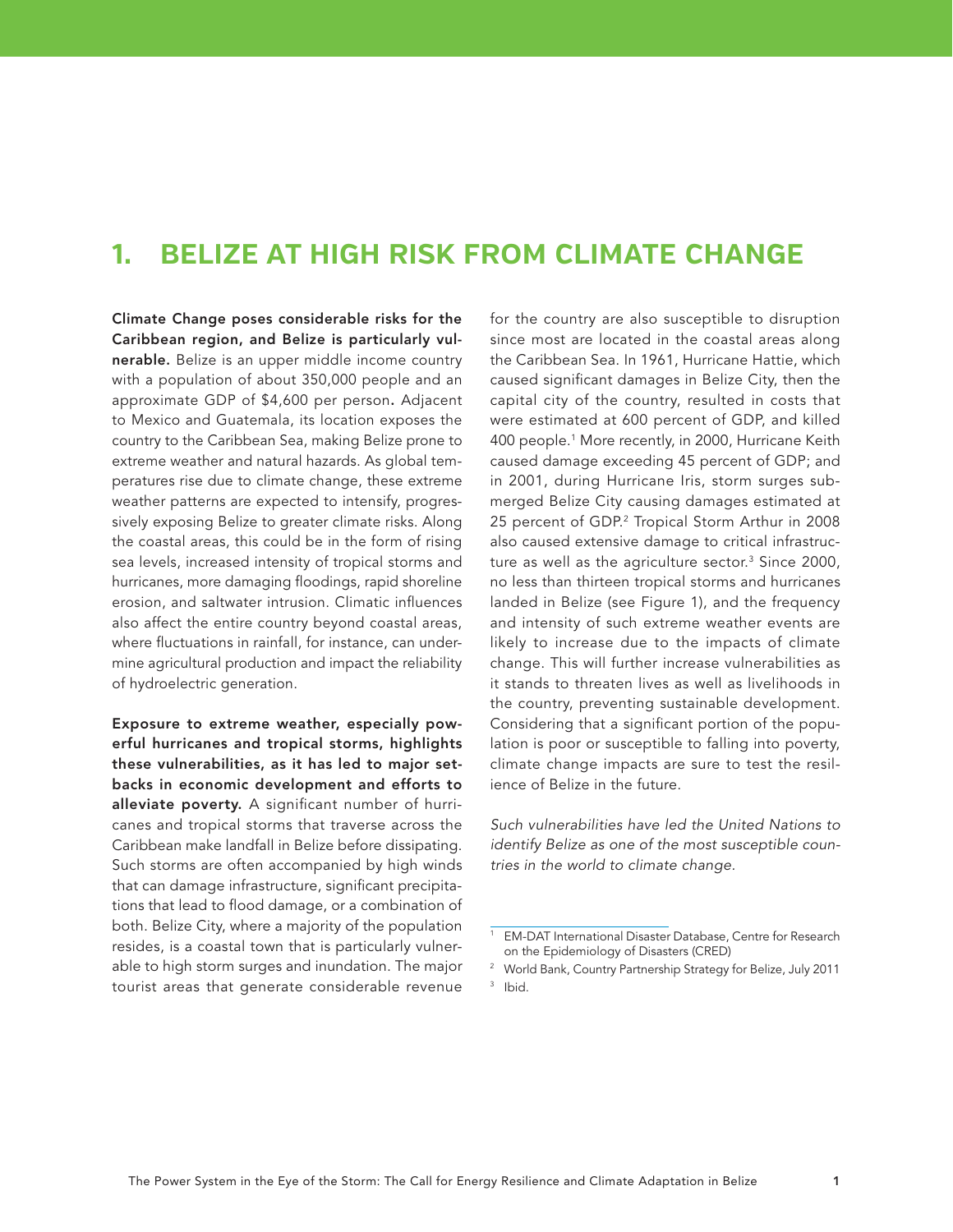

**FIGURE 1.** Trajectory of Hurricanes and Tropical Storms making Landfall in Belize (Years 2000–15)

Source: United States National Hurricane Center.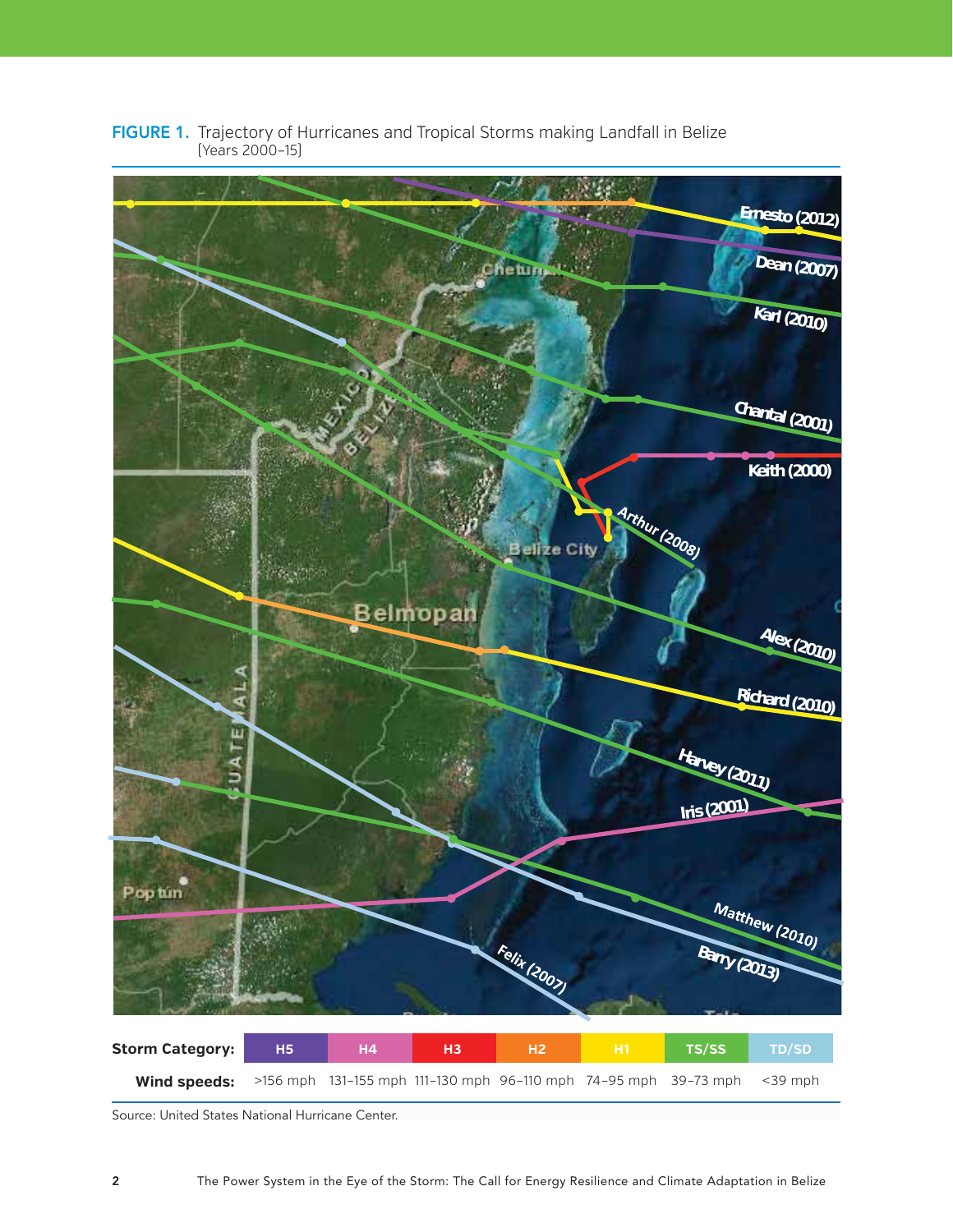## **2. INCREASED RESILIENCE OF INFRASTRUCTURE IS ESSENTIAL**

**The resilience of infrastructure to extreme weather and climate risks, including in the energy sector, is critical for sustainable development.** Adequate infrastructure services are essential for facilitating economic growth, in particular, to support key service sectors such as tourism and agriculture that drive the development in Belize's economy. The country's high debt levels and fiscal challenges in recent years have made it difficult to adequately invest in the construction and maintenance of roads, energy and water infrastructure. As a result, infrastructure resilience would be reduced without adequate adaptation measures to cope with future climate related risks. This has particular significance in the energy sector, especially electricity infrastructure, which is oftentimes severely affected by hurricanes and tropical storms. Therefore, appropriate investments are needed in order to ensure sustained power supply through resilient transmission and distribution infrastructure. The Government of Belize (GoB) has recognized such vulnerabilities, and sought the support of a number of development partners, including the World Bank, to identify and support investments

that would increase the resiliency of the country's infrastructure. The Energy Resilience for Climate Adaptation Project (ERCAP) is part of the efforts that the World Bank is undertaking to support the country. The ERCAP will provide grant funds from the Special Climate Change Fund (SCCF) of the Global Environment Facility (GEF) to assist the GoB in undertaking demonstrative measures and targeted pilot investments that would enhance energy resilience and can subsequently be mainstreamed and scaled-up for greater impact.

The remainder of this paper focuses on vulnerabilities of the power sector infrastructure in Belize to extreme weather. More specifically, it will evaluate the impacts of two recent hurricanes and a tropical storm, on the electricity infrastructure and the disruptions in services that resulted. The paper then identifies specific areas of vulnerability in the power system in Belize, and potential solutions to address them. The analysis in the paper is carried out as a part of the preparation of the ERCAP; and contributed to the selection of initial pilot activities and investments that will be funded by the project.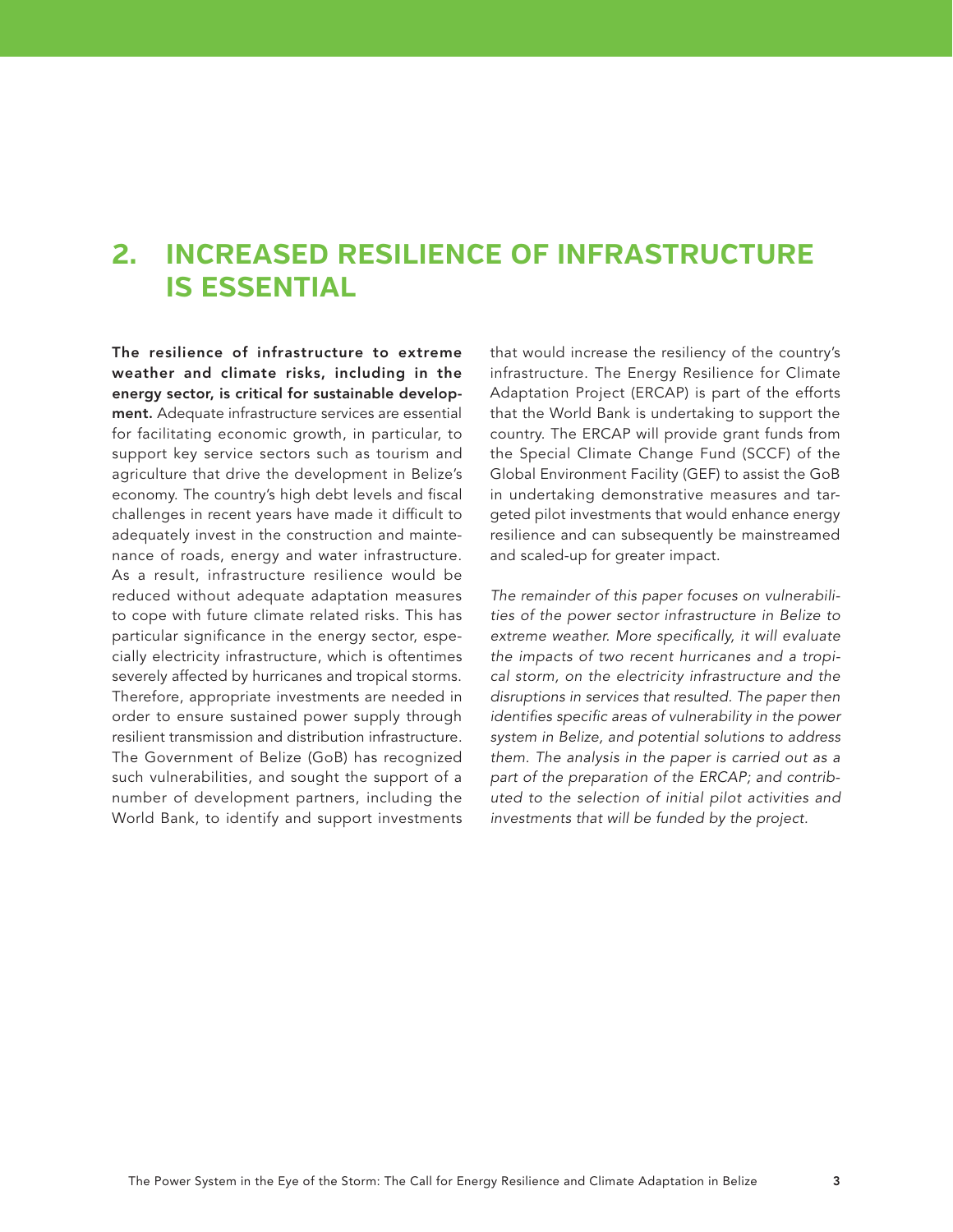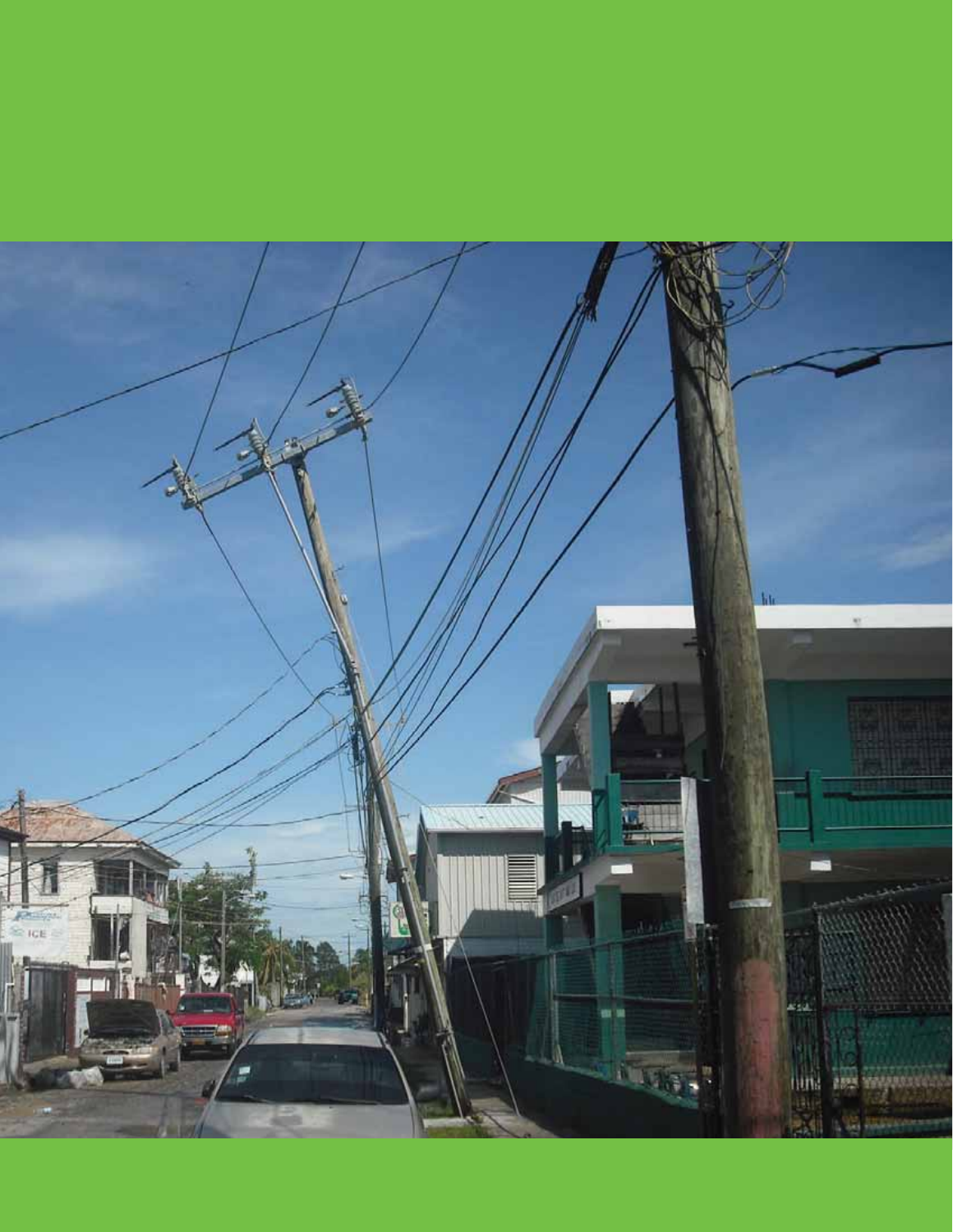## **3. THE POWER SYSTEM IN BELIZE**

**The failure of the energy system can have significant economic ramifications and lead to important damages.** The total installed power generation capacity in Belize is 110 MW, with additional capacity of up to 50 MW of imports available through a contractual arrangement with Mexico's power utility, Comisión Federal de Electricidad (CFE). Peak demand is around 86 MW,<sup>4</sup> with demand growing at approximately five percent per annum. Electricity is supplied through a domestic power generation mix that is comprised of hydropower (50 percent), diesel and fuel oil (38 percent), and biomass (12 percent), in addition to imports from Mexico. Belize Electricity Limited (BEL), the national power company, directly owns and operates 26 MW of diesel-based generation,<sup>5</sup> while it purchases the remainder from independent power producers (IPPs) and Mexico's CFE. The electricity generated domestically in 2015 accounted for 58 percent of the total electricity consumption: nearly 39 percent was from hydropower, 14 percent from biomass, 5

percent from diesel and fuel oil. The remaining 42 percent were imported from CFE. While the electricity supply arrangement with Mexico provides a reliable source, the Government of Belize (GoB) would like to utilize more domestic sources for power generation in order to enhance the country's energy security. While hydropower is an indigenous resource, droughts and changing rainfall patterns that are likely to be exacerbated by climate change, have raised reliability concerns about the dominance of the technology going forward. The concerns were partly allayed through the introduction in 2009 of 13.5 MW of generation capacity fired by sugar cane bagasse (biomass). The complementarity of hydropower and bagasse, due to its offsetting seasonality, enhances the resilience of the overall power system and improves the generation mix. Since most of the



**FIGURE 2.** Net Power Generation in Belize

<sup>4</sup> Energy Report 2014, Government of Belize

<sup>5</sup> includes BEL's 22.5 MW gas turbine (GT) power plant that operates utilizing diesel.

Source: Belize Electricity Limited.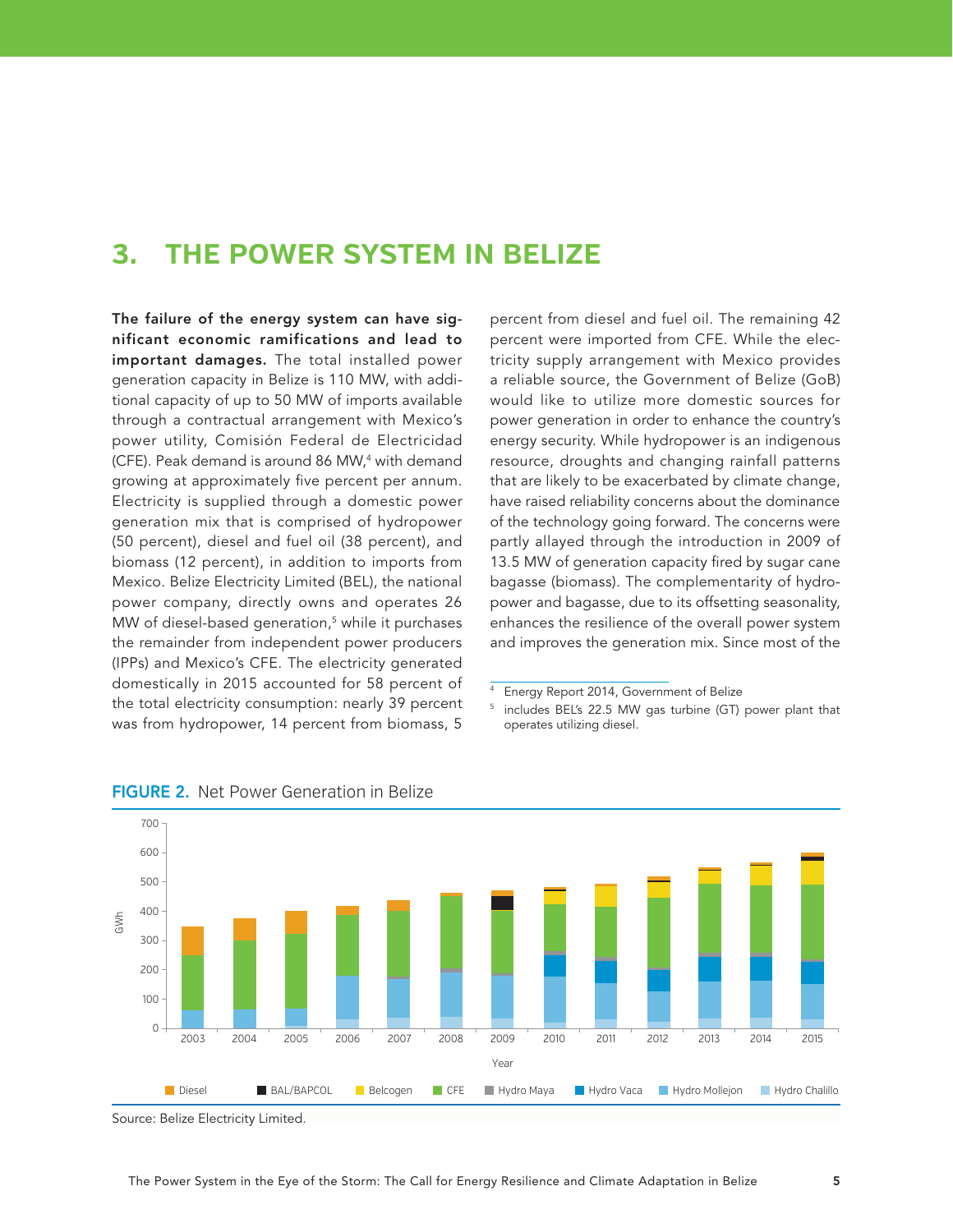

#### **FIGURE 3.** Diagram of the Generation and Transmission System in Belize (2016)

Source: Belize Electricity Limited.

sugar cane bagasse produced in Belize is already utilized, options for alternative crops suitable as a fuel for power generation are being considered.

**The electricity in Belize is transported through a single circuit transmission network that extends about 400 miles across the country, feeding various distribution systems.** As illustrated in Figure 3, the transmission system includes different voltage levels: 115 kV in the northern, central and western sections of the country, 69.5 kV in the central and

south sections, a 34.5 kV in the northern section, and a 34.5 kV under-sea link to the San Pedro island from the Maskall substation.<sup>6</sup> The transmission link with Mexico is a 115 kV line with a rated capacity of 65 MW. The single circuit radial transmission network is also an important reliability concern. If one section is affected by faults or weather damages, the integrity of the whole network can be compromised,

<sup>&</sup>lt;sup>6</sup> In addition, the Maya hydropower plant is connected through a 22 kV line to the transmission network.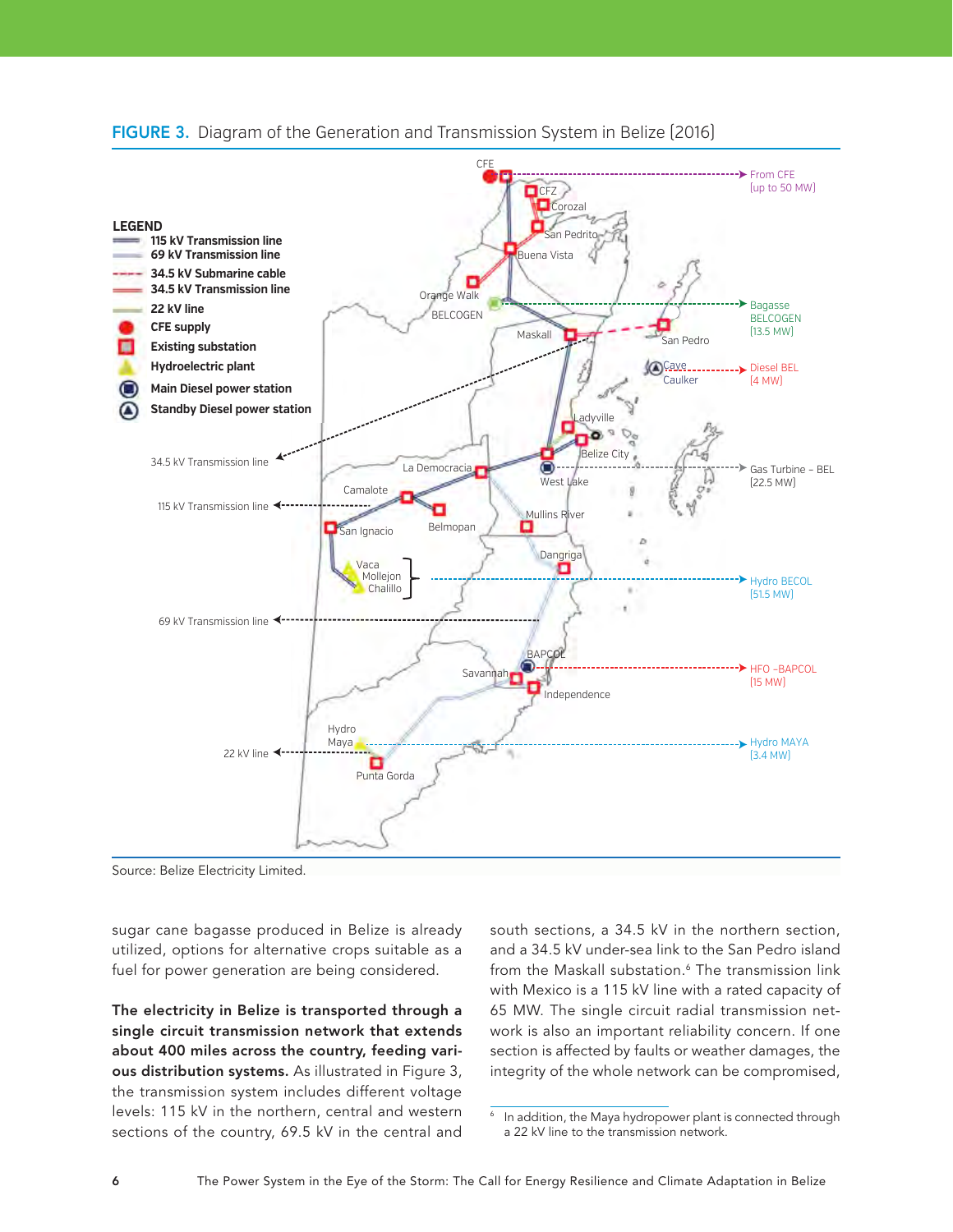as power from available generation units and/ or CFE cannot be transmitted to consumers. BEL would then be forced to cut off load at some of the load centers and/or operate its diesel-based power plants at sizable costs. Another major concern with the transmission network arises from the progressively reduced structural strength of several sections of wooden poles due to corrosion degradation of laminated cross-arms in water logged and saline areas, wood decay, threats of bush fires and damage caused by woodpeckers. While BEL has not had any major transmission disruptions due to downed poles, the progressive weakening of parts of the system poses a considerable risk that could lead to major outages, especially during hurricanes with high winds. To address these challenges, BEL is undertaking an aggressive maintenance plan replacing poles where necessary in its transmission and distribution systems.

**The electricity system in Belize also includes distribution networks operating at 22 kV, 11 kV and 6.6 kV in various towns throughout the country.** They mostly operate without stress although some of the 22 kV lines are excessively long feeding distant areas and leading to low voltages. Areas of concern with regards to system vulnerability are: a) single supply substation with one step-down transformer to medium voltage supplying each city; and b) the distribution systems of the largest city (Belize City) and the capital city (Belmopan) are still primarily operated at respectively 6.6 kV and 11 kV networks<sup>7</sup>. If these issues are not adequately addressed, damages to the substations or sections of the transmission and/or the distribution networks during a hurricane could lead to widespread and prolonged outages.

<sup>&</sup>lt;sup>7</sup> The newly developed 22 kV lines are mostly feeding the peripheral areas and not the central, inner cities.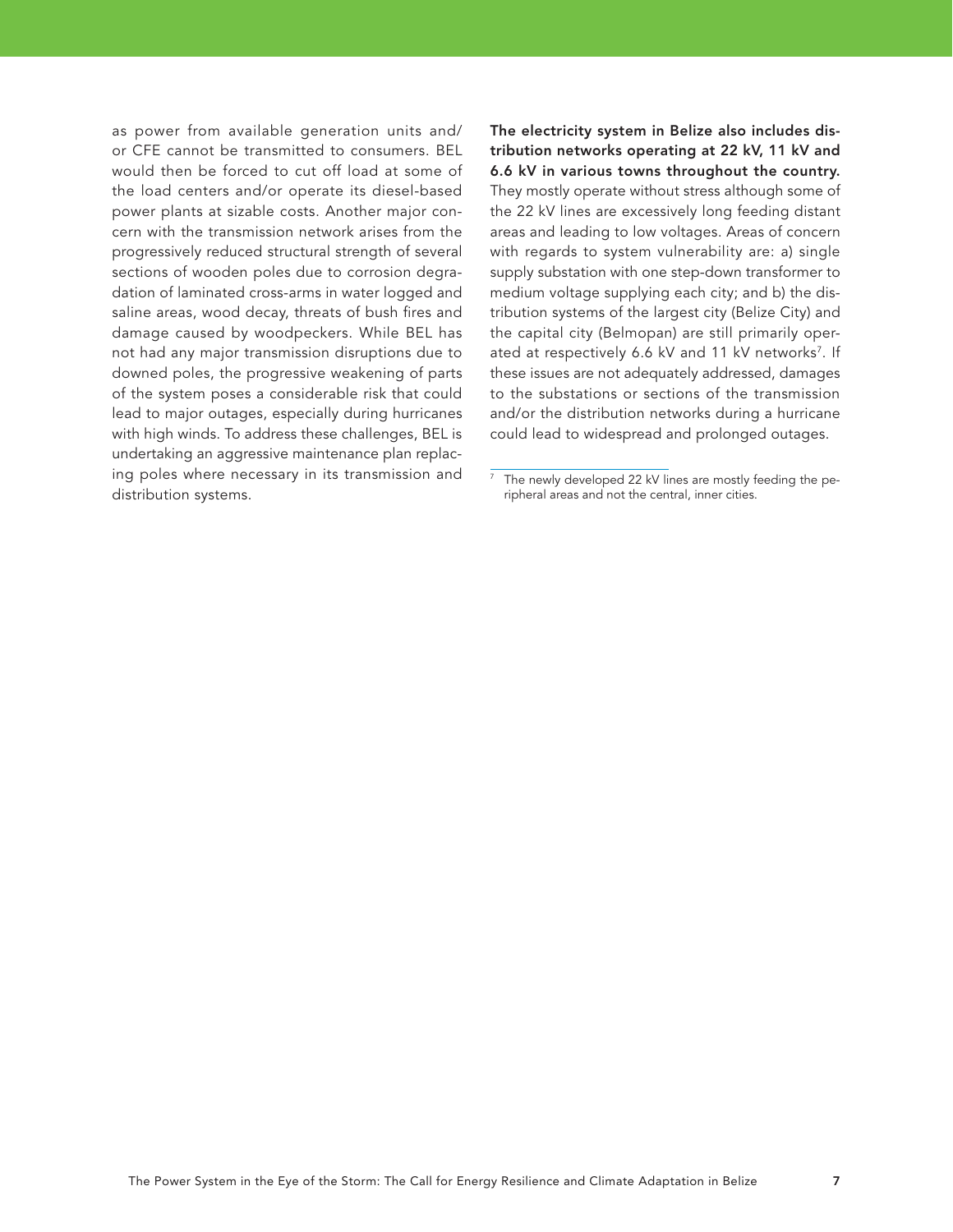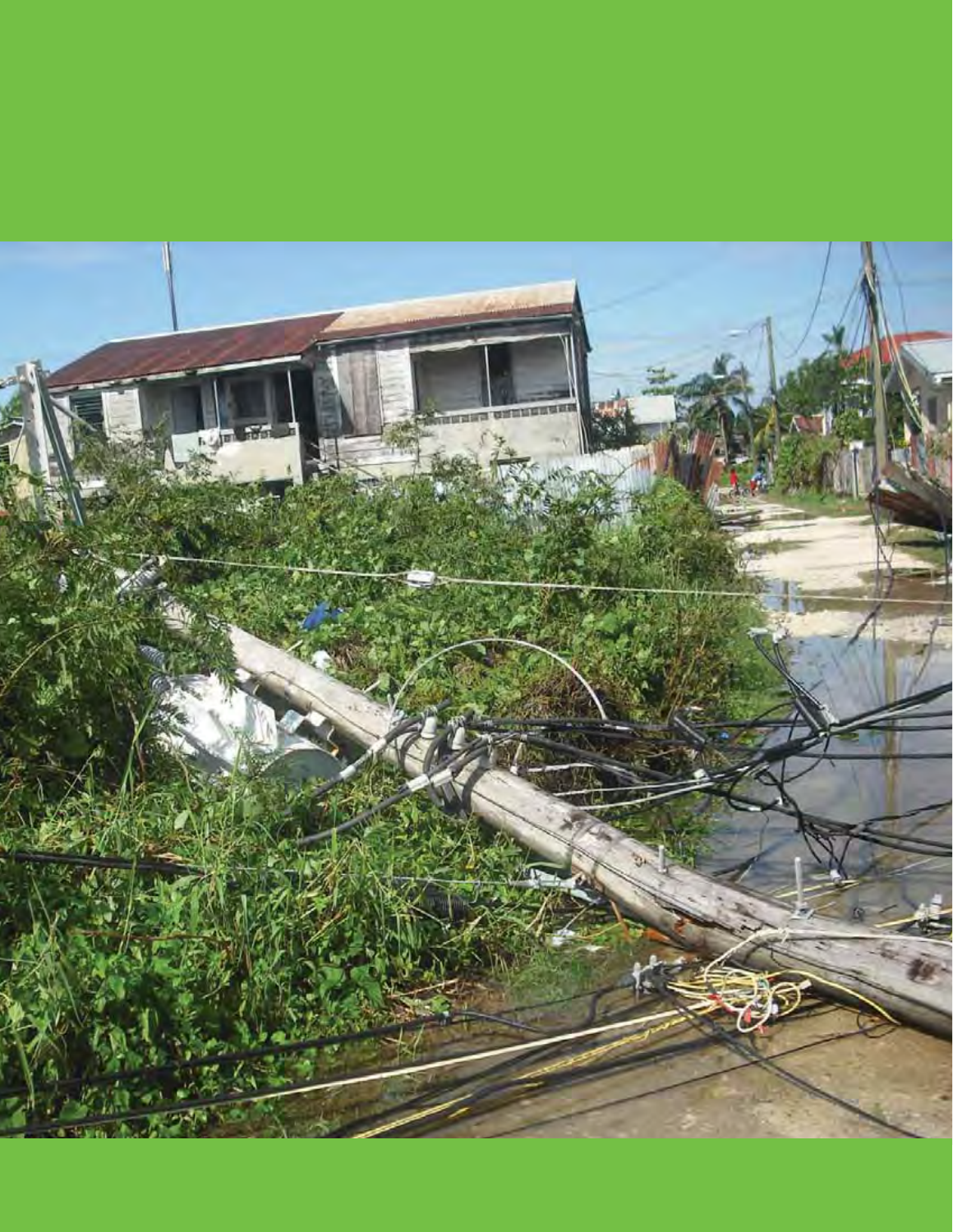## **4. VULNERABILITIES OF THE POWER SECTOR TO EXTREME WEATHER**

**Belize's power sector is already vulnerable to extreme weather events that are expected to be more intense and frequent due to climate change.**  The transmission and distribution system already sustain considerable damage during hurricanes and tropical storms. Without further strengthening and implementing response and recovery measures, the situation will worsen. Based on available data tracked since 1864, Belize experienced 21 hurricanes of which about a quarter were rated either category 4 or 5 with wind speeds in excess of 130 miles per hour, 27 tropical storms and 9 tropical depressions<sup>8</sup> (see Figure 4). The table in the following figure 5 provides the main characteristics of the thirteen extreme weather events that impacted Belize more recently since 2000. It does not include less severe storms and monsoon rains that occur yearly, which also impact the power system and progressively make it more vulnerable. A particular concern going forward is that future impacts could be much more frequent as the

overall cyclone activity in the Caribbean and wider North Atlantic Basin has shown a dramatic increase since 1995. While attribution of these weather patterns to climate change is still under debate, both frequency and duration of Atlantic hurricanes displayed statistically significant increasing trends and there has been a sustained increase in the proportion of category 4 and 5 hurricanes in the recent periods.<sup>9</sup>

**Evaluating past storm damage provides an indication of the vulnerabilities and impacts that may become even more severe in the future.** Based on data gathered and documented by BEL during two past hurricanes and a tropical storm, the remainder of Chapter 4 attempts to identify the critical events that affected the power system, and evaluate the resulting impact on generation capacity and transmission and distribution failures that led to supply disruption (shortfall and duration) in electricity services. Estimating the economic costs resulting from the disruption in services and impact on end-users will provide a proxy for the development setbacks that arise from extreme weather events due to the vulnerabilities that exists in the power system in Belize.



#### **FIGURE 4.** Number of Hurricanes and Storms by Category (since 1864)

#### Source: Authors based on data from the National Oceanic & Atmospheric Administration, United States Department of Commerce.

#### **Tropical Storm Alex**

**Tropical Storm Alex struck Belize with heavy rainfall.** Alex made landfall in Belize City around 6:00 p.m. (2400 UT)<sup>10</sup> on June 26, 2010. All clear was declared by the Government of Belize (GoB) at 7:30 am (1330 UT) on the following day indicating that

Webster et al, "Changes in Tropical Cyclone Number, Duration, and Intensity in a Warming Environment", 2005.

<sup>8</sup> National Oceanic & Atmospheric Administration, United States Department of Commerce.

<sup>&</sup>lt;sup>10</sup> Universal Time.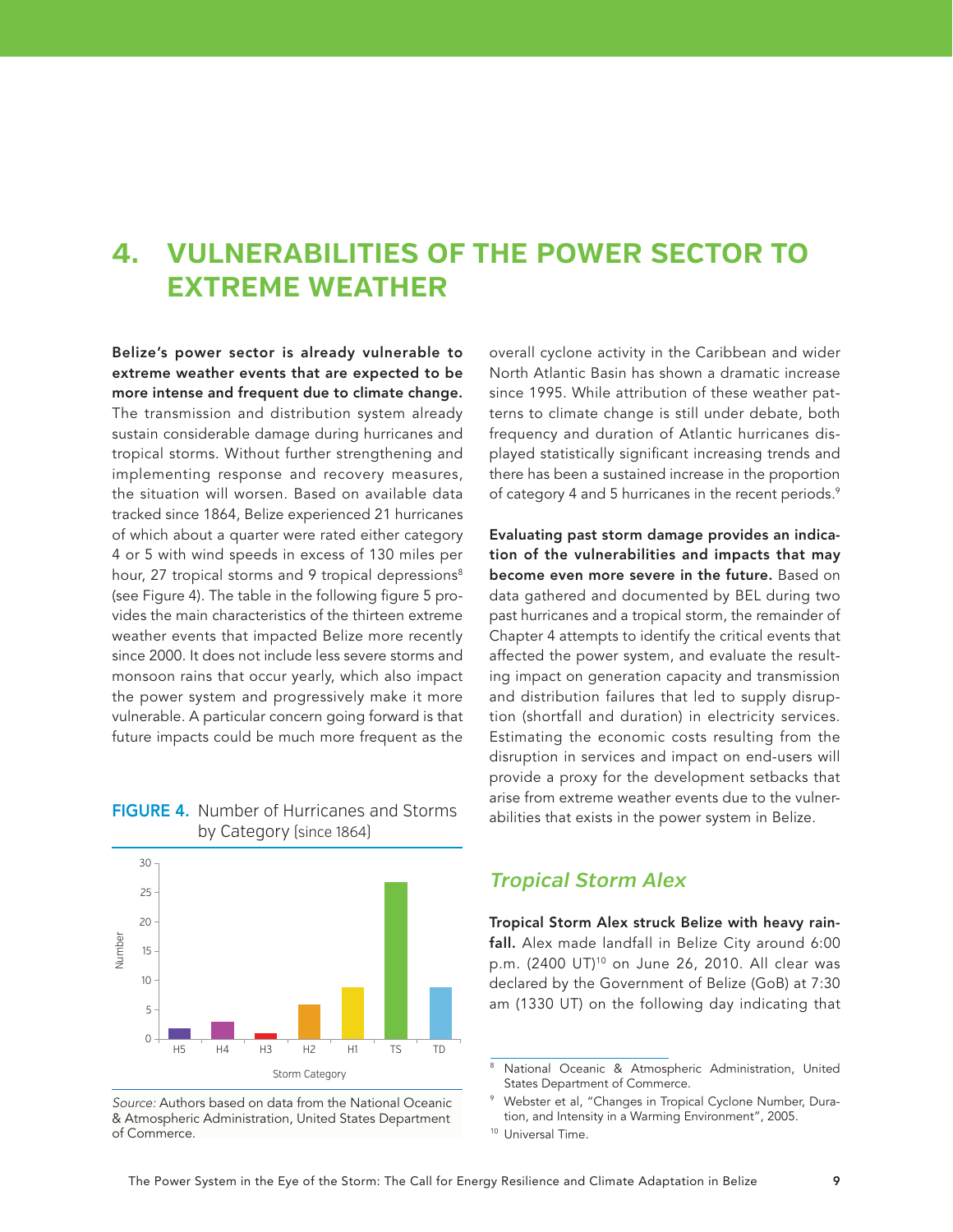| <b>No</b>      | <b>Hurricane</b><br>Name | Year | Max Wind<br>[mph] | Hurricane Category*        | Districts along Storm Trajectory | Landfall | All Clear** |
|----------------|--------------------------|------|-------------------|----------------------------|----------------------------------|----------|-------------|
|                |                          |      |                   |                            |                                  |          |             |
|                | Keith                    | 2000 | 138               | H4                         | Belize, Orange Walk              | 9/30/00  | 10/04/00    |
| $\overline{2}$ | <b>Iris</b>              | 2001 | 144               | H4                         | Toledo                           | 10/08/01 | 10/09/01    |
| 3              | Chantal                  | 2001 | 69                | <b>Tropical Storm</b>      | San Pedro, Corozal               | 08/21/01 | 08/21/01    |
| $\overline{4}$ | Dean                     | 2007 | 190               | H <sub>5</sub>             | Corozal (near southern Mexico)   | 08/21/07 | 08/21/07    |
| 5              | Felix                    | 2007 | 23                | <b>Tropical Depression</b> | Toledo                           | 09/04/07 | 09/04/07    |
| 6              | Arthur                   | 2008 | 46                | <b>Tropical Storm</b>      | Belize, Orange Walk              | 05/31/08 | 06/02/08    |
|                | Alex                     | 2010 | 63                | <b>Tropical Storm</b>      | Belize, Orange Walk              | 06/26/10 | 06/27/10    |
| 8              | Karl                     | 2010 | 63                | <b>Tropical Storm</b>      | Corozal (near southern Mexico)   | 09/15/10 | 09/16/10    |
| 9              | Matthew                  | 2010 | 40                | <b>Tropical Storm</b>      | Stan Creek, Toledo, Cayo         | 09/25/10 | 09/25/10    |
| 10             | Richard                  | 2010 | 98                | H <sub>2</sub>             | Belize, Cayo, Orange Walk        | 10/24/10 | 10/25/10    |
| 11             | Harvey                   | 2011 | 63                | <b>Tropical Storm</b>      | Stan Creek, Cayo                 | 08/20/10 | 08/20/10    |
| 12             | Ernesto                  | 2012 | 98                | H <sub>2</sub>             | Corozal (near southern Mexico)   | 08/07/12 | 08/08/12    |
| 13             | Barry                    | 2013 | 35                | <b>Tropical Depression</b> | Stan Creek, Toledo, Cayo         | 06/17/13 | 06/18/13    |

|  |  |  | FIGURE 5. Summary Table of Hurricanes and Tropical Storms that Impacted Belize (from 2000-14) |
|--|--|--|-----------------------------------------------------------------------------------------------|
|--|--|--|-----------------------------------------------------------------------------------------------|

Source: National Oceanic and Atmospheric Administration, United States Department of Commerce.

\*Category: based on the Saffir-Simpson scale.

\*\* All Clear: National Emergency Management Organization declares "All Clear" when hurricane has passed and there is no substantial risk.

the danger from the storm had passed. As with many storms that impact Belize, Alex took a northern turn as it moved west towards Mexico with wind gusts measuring 40–63 mph. Within Belize, it impacted the districts of Belize, Orange Walk, and Corozal.<sup>11</sup> Most

of the country experienced heavy rains as a result of Alex. For example, near the Pine Ridge Mountain

11 "Situation Report, Tropical Storm Alex Impacts Belize", the Caribbean Disaster Emergency Management Agency (CDEMA).



**FIGURE 6.** Impact of Tropical Storm Alex on Hourly Dispatched Electricity Generation

Source: Belize Electricity Limited.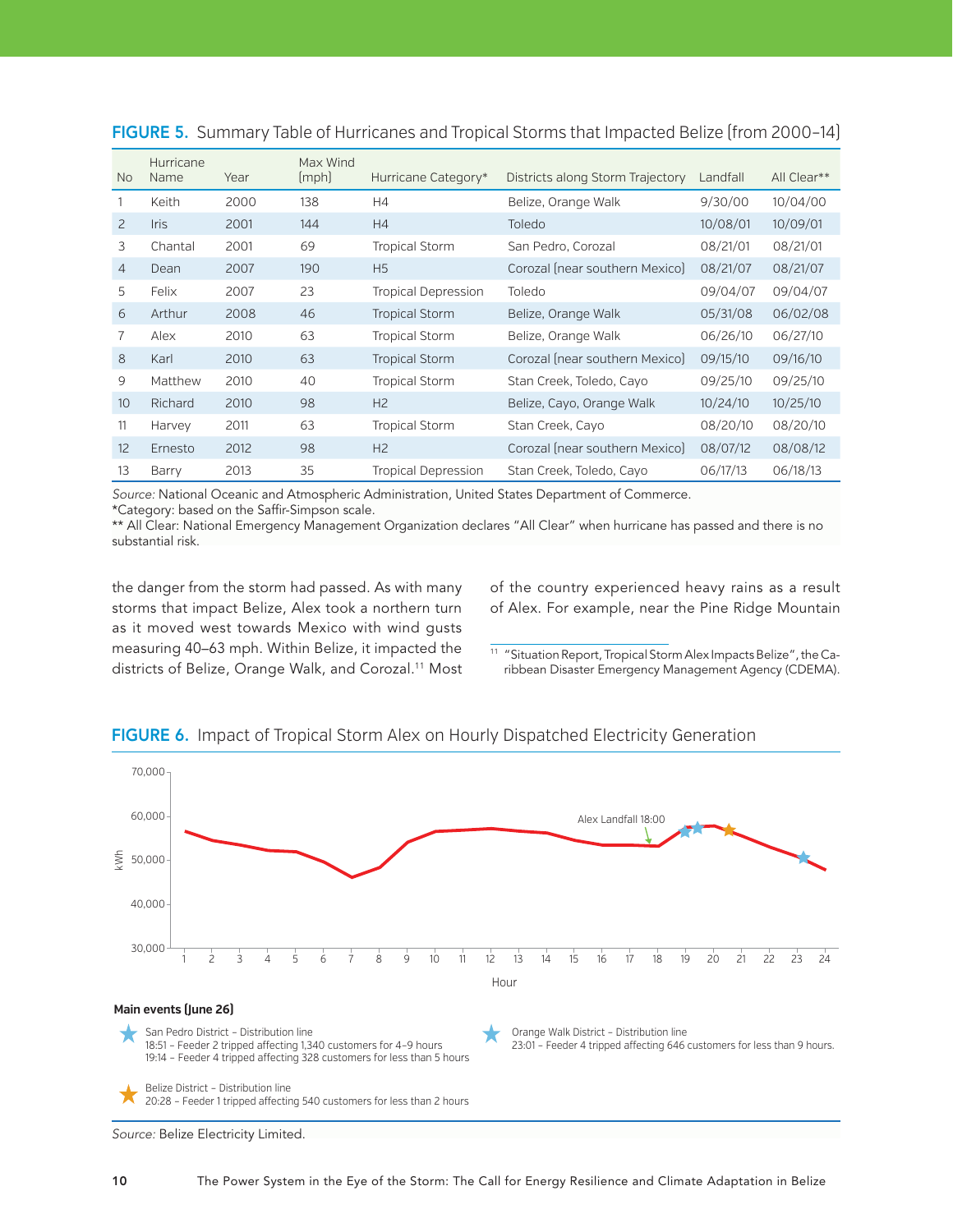



close to where most of the hydropower in the country is generated, 180 millimeters (mm) of rain was measured on the day Alex made landfall exceeding the average rainfall for the entire month of June, which is 123 mm.<sup>12</sup> As a result, the Macal, Mopan, and Belize Rivers were forced to flood.13

**Alex's impact on the power system was not widespread, but electricity dispatch was reduced as a result of distribution system faults.** While the transmission system did not sustain significant damages due to Alex, the distribution system experienced four faults recorded by BEL's dispatch

center. As seen in **Figure 6**, there was a steady increase in load towards the normal evening peak as Alex made landfall. However, the storm caused several distribution faults that led to outages cutting off nearly 3,000 customers, some as long as nine hours. As a result, the evening demand was depressed by about 15% compared with the previous week. As illustrated in **Figure 7,** the first faults

<sup>&</sup>lt;sup>12</sup> "Tropical Storm Alex the first named storm of the 2010 Atlantic Hurricane Season", Technical, National Meteorological Service (NMS), Belize, 2010.

 $13$  Ibid.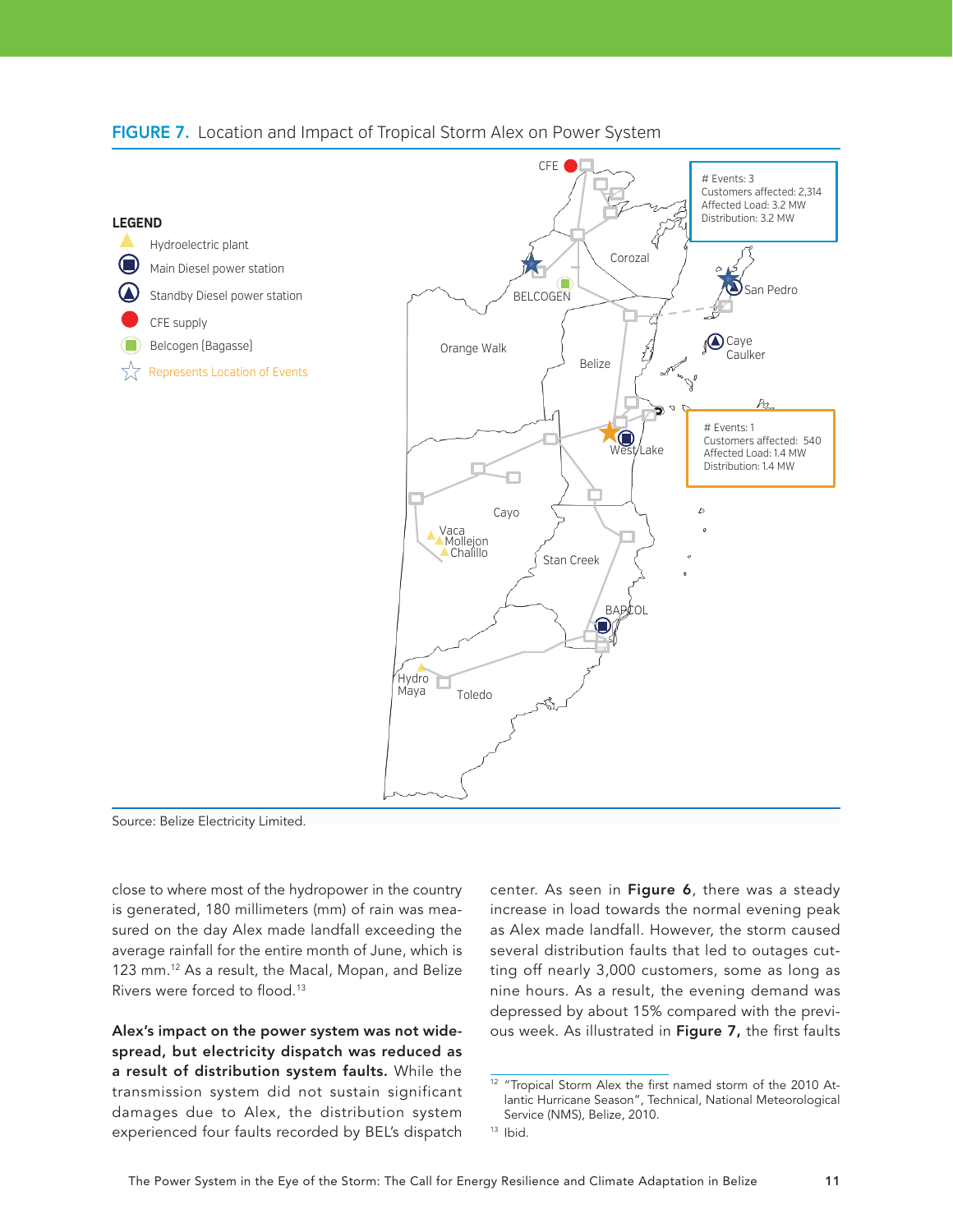



were reported in the island of San Pedro, followed by others in the districts of Belize and Orange Walk. Primary causes of the faults were tripped feeders and damaged distribution poles resulting in outages that ranged from 2 to 9 hours.

**Power outages during Tropical Storm Alex reduced weekly electricity consumption by nearly 10 percent, compared to a week earlier. Figure 8** shows about 10 percent decreases in total daily electricity generation on June 26<sup>th</sup>

and  $27<sup>th</sup>$  (the day of landfall and the following day) compared with the same days during the previous week (June 19<sup>th</sup> and 20<sup>th</sup>). This decrease can be attributed to the reduction in load as due to service interruptions as well as consumers curtailing activities (i.e. closure of stores and firms) as a result of the storm. The suppressed demand lasted for about 22 hours.

**As demand recovered the day after Alex's landfall, BEL supplanted power generated from biomass** 



**FIGURE 9.** Dispatch Comparison during Tropical Storm Alex and Business-As-Usual Scenario

Source: Belize Electricity Limited.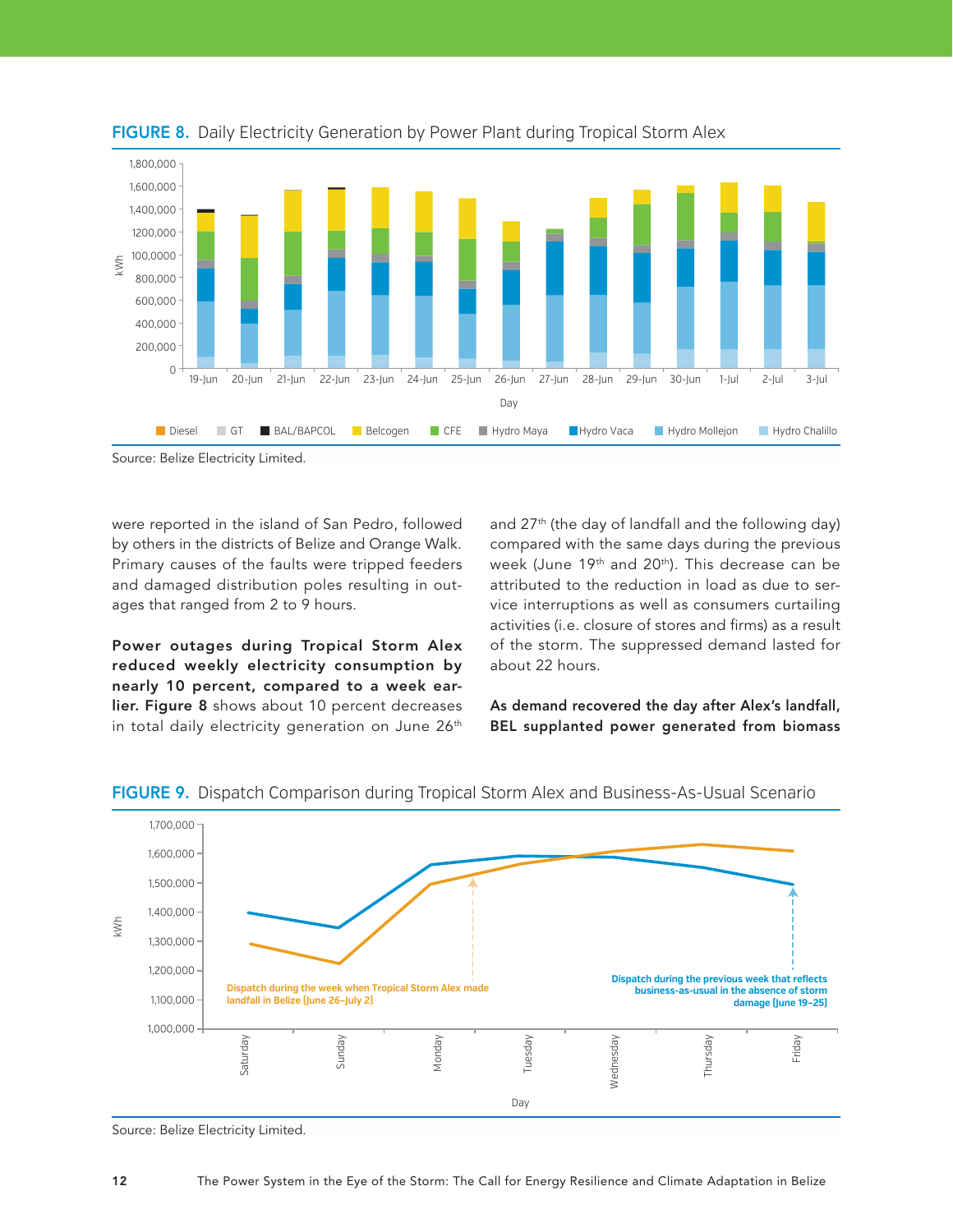**and electricity imports due to increased availability of hydro as a result of the storm. Figure 8** shows that the daily generation by the major power plants of the system during the week before and after Alex's landfall. The storm related faults during the evening of June 26<sup>th</sup> resulted in a decrease in demand, which led BEL to reduce dispatch from CFE and suspend dispatch from Belcogen although both generation sources remained operational: (a) Belcogen's generation fell from 355,404 kWh on June 25<sup>th</sup>, the day before the landfall, to 179,714 kWh on June 26<sup>th</sup>, the day of the landfall, and was reduced to zero on June 27<sup>th</sup>, the day following landfall. Belcogen's generation levels remained noticeably reduced until June 30<sup>th</sup> before dispatch began to increase; and (b) CFE imports from Mexico fell from 366,680 kWh on June 25<sup>th</sup>, the day before the landfall, to 175,410 kWh on June 26<sup>th</sup>, the day of the landfall, then to 41,560 kWh on June 27<sup>th</sup>, the day after the landfall. CFE imports peaked again when it reached 413,950 kWh on June 30<sup>th</sup>. As the hydro levels topped off the reservoirs during Tropical Storm Alex, BEL continued to utilize more than 1,000,000 kWh of hydropower each day for at least an additional week since it would have been the least cost option based on the merit order of dispatch.

**The estimated loss of revenue incurred by BEL amounted to over BZ\$ 100,000 (US\$ 50,000). Figure 9** shows the daily energy generation during the week of Alex's landfall and the preceding week. The unserved energy due to Alex is estimated as the difference between the energy dispatched during June 26<sup>th</sup> and July 2<sup>nd</sup>, the week of Alex's landfall, and the energy dispatched during the previous week of June 19th and 25th that was unaffected by the storm. The unserved energy during this period amounted to 115,913 kWh, resulting in an estimated BZ\$ 51,81314 (US\$ 25,907)15 of lost revenue for the utility, based on BEL's 2010 average sales price of BZ¢ 45/kWh16 (US¢ 22/kWh).

**The impact of the unserved energy on GDP is estimated at about BZ\$ 670,000 (US\$ 335,000).**  Belize's 2010 nominal GDP was BZ\$ 2,794,226,900 (US\$  $1,397,113,450$ )<sup>17</sup> and BEL's total net generation of electricity was 483,270,087 kWh indicating that the value added to GDP per kWh is BZ\$ 5.78 (US\$ 2.89).18 On this basis, the loss of GDP value-added to Belize as a result of unserved energy due to Alex is estimated at BZ\$ 670,199 (US\$ 335,100).19

#### **Hurricane Dean**

**Dean was a Category 5 hurricane with highspeed winds but with minor rainfall.** Hurricane Dean landed along the Yucatan Peninsula near the town of Mahahual on Mexico's Caribbean Coast, about 50 miles northeast of Corozal Town in northern Belize on August 21, 2007 at 1:45 a.m. (0745 UT). The GoB declared "all clear" at 1:00 p.m (1900 UT) on the same day. Dean was a fast moving category 5 hurricane with maximum sustained winds of about 165 miles per hour. Due to the rapid westward motion of Hurricane Dean, the accumulated rainfall over northern Belize was not as significant as forecasted.

**Instantaneous and significant impacts brought the power system to almost a total blackout.** Dean's impacts on the power sector have been reviewed and quantified based on BEL's internal reports, which record all the events affecting supply and dispatch of power during the operation of the system. **Figure 10** shows that the system began experiencing problem about two hours prior to Hurricane Dean's landfall as distribution lines failed to sustain the high-speed winds. In the first six hours of the manifestation of Dean (and about four hours after its landfall), the dispatched energy decreased by more than half (from about 41,717 kWh to about 16,224 kWh) mainly due to the failure of distribution lines. The system began to recover, but soon the failure of a transmission line brought the system to an almost total blackout.

**Most of the problems in the power system during Hurricane Dean were located in the northern region, in the vicinity of where it made landfall. Figure 11** shows that most of the documented events by BEL's dispatch center (10 out of 13) were located in the northern region of the country,

- 18 US\$ 1,397,113,450 (Belize's 2010 nominal GDP) / 483,270,087 kWh (BEL's 2010 total net electricity generation)
- 19 US\$ 2.89/kWh (GDP value-added per kWh, rounded to two decimals) \* 115,913 kWh.

<sup>14</sup> BZ\$ 0.447/kWh (average 2010 sales price/kWh rounded up to three decimals) \* 115,913 kWh;

<sup>&</sup>lt;sup>15</sup> the exchange rate used in this paper for 2007 and 2010 is BZ\$ 2 = US\$ 1, based on the World Bank Development Indicators for official exchange rates.

<sup>16</sup> BZ\$ 190,526,000 (BEL's 2010 annual revenue) / 426,233,000 kWh (BEL's 2010 total sales in kWh).

<sup>17</sup> World Bank Development Indicators, GDP (current US\$).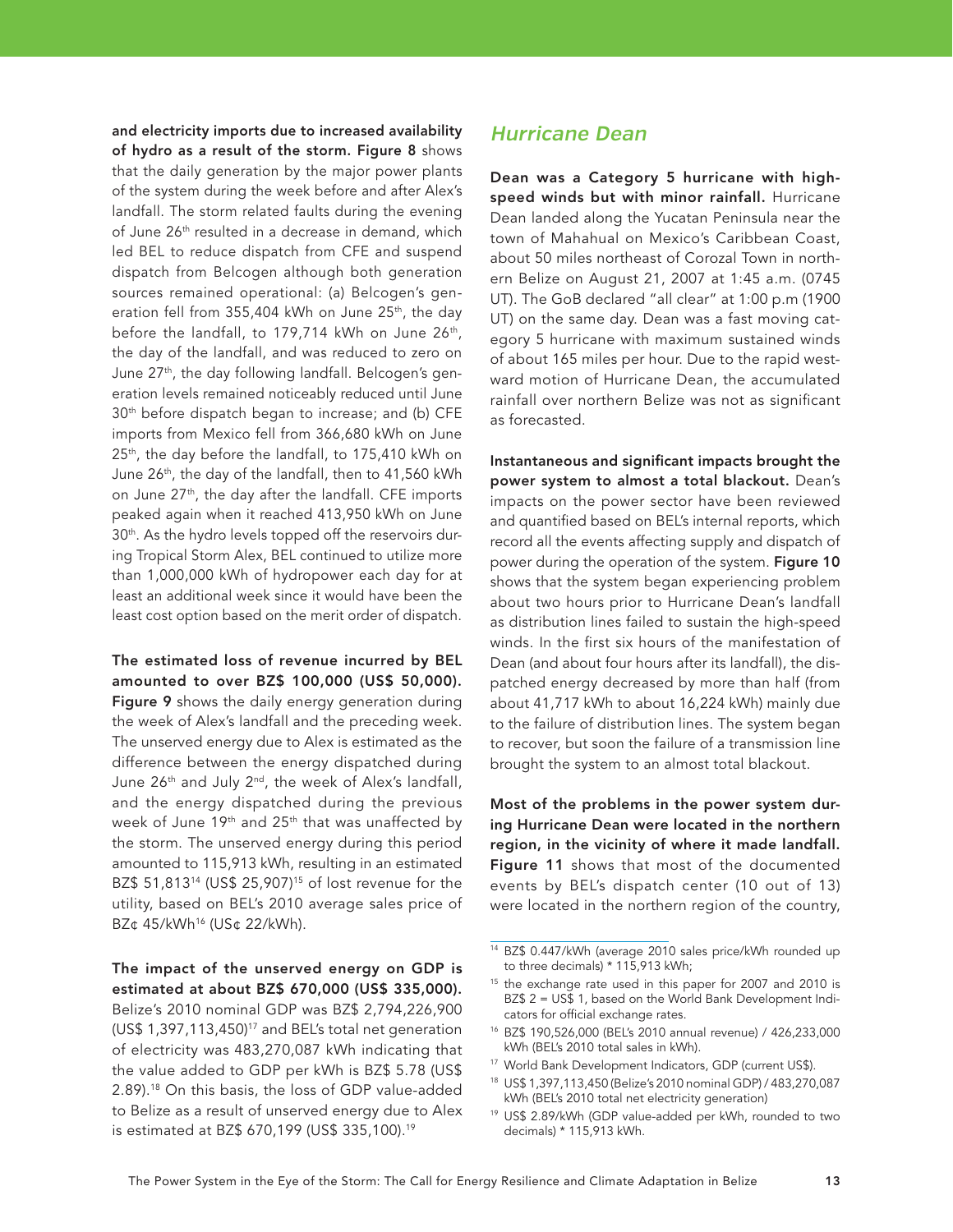



where the highest wind speeds were recorded and where the electricity system is more vulnerable to extreme weather conditions due to the lack of segmentation. The rest of events were located in the Central (Belize and Ladyville systems), Western (Belmopan and San Ignacio systems) and Southern regions (Dangriga, Independence and Punta Gorda systems).

**Hurricane Dean affected BEL's daily generation mix, significantly increasing the cost of supply. Figure 12** shows the daily generation by the major power plants of the system during the week before and the week after Hurricane Dean's landfall. The total generated electricity on Tuesday August 21st (day of landfall) was about 54 percent of the previous and following Tuesdays' generation. The shortfall of generated electricity was mainly due to: (a) the interruption of imports from Mexico as Hurricane Dean caused a supply cut by 96 percent, compared to the previous week's supply. On August 22nd, imports resumed but at a lower level as they amounted to about 42 percent of the imports compared with August 15th and about 54 percent of the imports on the day before the landfall; and (b) the disruption of hydropower generation as the electricity generated by the Chalillo and Mollejon

hydropower plants could not be dispatched due to transmission and distribution failures. On August 21st, the generation from the Chalillo hydropower was reduced by 120,559 kWh (78 percent less from the previous week), and generation from Mollejon hydropower plant was reduced by 247,729 kWh (40 percent less than the previous week).

**BEL fell back on diesel-fired units to minimize the impact of the lost imports and hydropower generation.** To compensate for the loss of imports and reduction of hydropower generation on August 21<sup>st</sup> and 22<sup>nd</sup>, BEL operated its diesel fired gas turbine to generate 178,176 kWh and 272,384 kWh respectively and its diesel unit to generate 43,861 kWh and 63,518 kWh respectively. On August 23rd, imports increased to 775,610 kWh, a 42 percent increase from the previous week before returning to average levels, as hydropower generation was dispatched to levels preceding the landfall of Hurricane Dean.

**The disruption was sudden but the recovery was slow. Figure 13** presents the daily power generation showing the sudden disruption of the daily power supply caused by Hurricane Dean and the slow recovery as the system did not reach the daily dispatched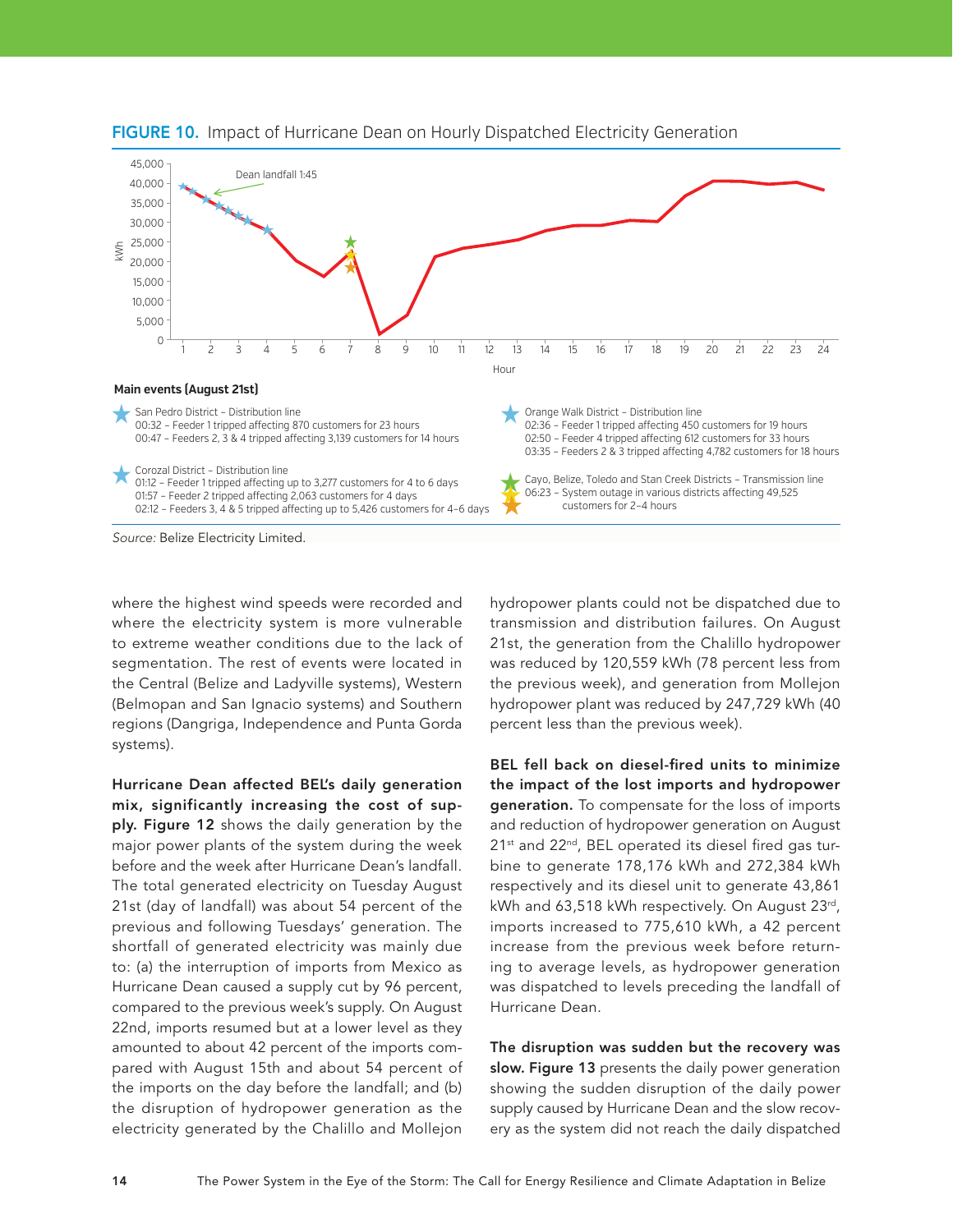

#### **FIGURE 11.** Location and Impact of Hurricane Dean on Power System

Source: Belize Electricity Limited.

electricity level until August 27<sup>th</sup>, 6 days after the hurricane reached landfall. In the San Pedro area, BEL pointed out that it took them 24 hours to solve the problems with the feeders and 4 to 6 days to restore power supply in the severely affected Corozal area. However, restoration of supply was not fully achieved in the San Pedro area as the local news reported $20$ that by August  $24<sup>th</sup>$  there were still few customers on the north side of the island without electricity. The situation in the Corozal and Orange Walk districts imposed more drastic measures as the National Emergency Management Organization (NEMO)

decided on August 21<sup>st</sup> to impose a nighttime curfew from 8:00 pm (August 21<sup>st</sup>) until 6:00 am (August 22<sup>nd</sup>). On August 22<sup>nd</sup>, the Corozal district was still on a blackout and power was restored to only 50 percent of customers in Corozal town by August 24<sup>th</sup>. The north of Orange Walk district was also affected by failures of feeders and suffered blackouts. It took 33 hours to fully restore electricity supply.

<sup>20</sup> Great Belize Television/Channel 5, "B.E.L. reports progress in restoring power", August 24, 2007.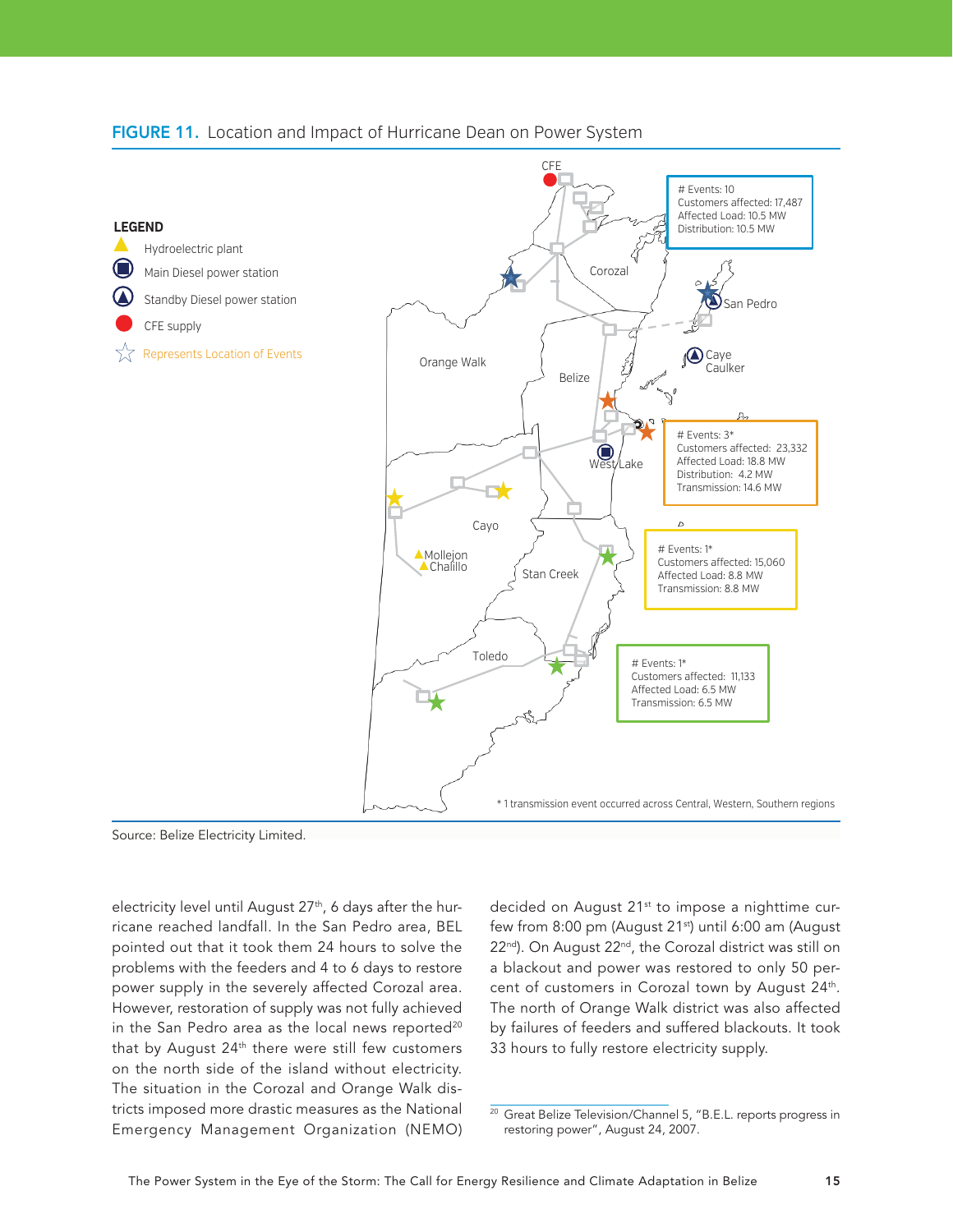



**Most of BEL's reported events were related with distribution system failures and led to significant amounts of un-served energy.** Twelve out of the reported 13 events were related to distribution system failures. The failures in the Northern region (Corozal, Orange Walk and San Pedro systems) were the most acute, with 17,487 customers identified as being affected (24 percent of total BEL's customer base). The Corozal system was the most affected of the three regions with an estimated 7,634 customers losing power. It took 4 to 6 days to fully repair the Northern system.

**Transmission failures were fewer and shorter but they impacted higher numbers of customers.** At

6:23 am on August 21st, failures of the transmission lines in the Western, Central and Southern systems affected all the feeders. The power outages lasted from 2 to 4 hours and affected 49,525 customers, about 68 percent of BEL's customer base.

**The estimated loss of revenue incurred by BEL amounted to nearly BZ \$700,000 (US\$ 350,000).**  The estimated un-served energy due to Hurricane Dean can be estimated as the difference between the energy dispatched from the 13<sup>th</sup> to 19<sup>th</sup> of August (the week preceding Dean when there would have been a more normal consumption pattern) and the energy dispatched from August 20<sup>th</sup> to 26<sup>th</sup> of August when the hurricane was impacting Belize. **Figure 14**



**FIGURE 13.** Daily Dispatched Electricity as Hurricane Dean made landfall

Source: Belize Electricity Limited.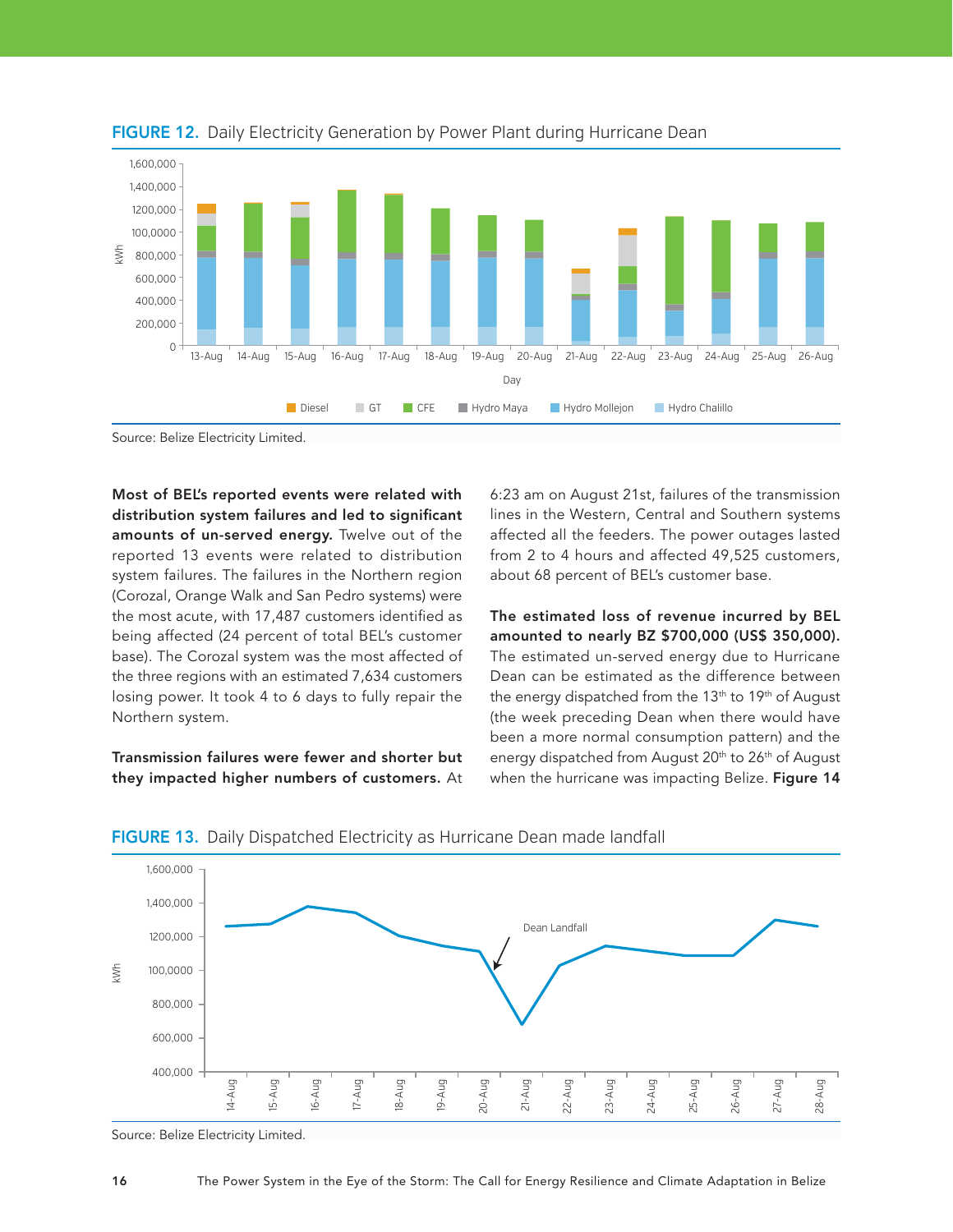



shows the energy dispatched during these two weeks. The estimated un-served energy as a result of Hurricane Dean amounted to 1,624,100 kWh valued at the 2007 BEL's average sale price of BZ¢ 42/kWh<sup>21</sup> (US¢ 21/kWh). BEL's loss of revenue is estimated at BZ\$ 678,97922 (US\$ 339,490).

**An initial macro assessment of the damages due to Hurricane Dean indicated that the broader GDP losses resulting from unserved energy is closer to BZ\$ 10 million (US\$ 5 million).** In 2007, Belize's nominal GDP amounted to BZ\$ 2,581,085,100 (US\$  $1,290,542,550)$ <sup>23</sup> and BEL's total net generation of electricity was 438,708,589 kWh, indicating that a kWh consumed generated added BZ\$ 5.88 (US\$ 2.94)24 value to the GDP. On this basis, the lost value added to GDP during Hurricane Dean due to power outages is therefore estimated at BZ\$ 9,555,182 (US\$ 4,777,591).25

**Economic losses are well beyond the damages incurred by BEL and the power system.** The preliminary Damage Assessment and Needs Analysis (DANA) report issued by the Public Utilities Commission, estimated the damages to the BEL at BZ\$1 million (US\$ 0.5 million). They are in line with the damages reported in BEL's 2007 annual report. Additional detailed damage assessments were not carried out by BEL or the GoB thereafter. However, the Economic Commission for Latin America and the Caribbean (ECLAC) "Macro socio-economic

assessment of the damage and losses caused by hurricane Dean", published December 17, 2007, estimated the total impact of the hurricane (damages & losses) to the economy at BZ \$179 million (US\$ 90 million), about 7% of GDP. Damages to assets and stocks represented 53% of the total while losses accounted for the remaining 47%.

#### **Hurricane Richard**

**Richard was a hurricane with strong winds and heavy rainfall.** Hurricane Richard made landfall on October 24, 2010, 20 miles south of Belize City, at approximately 5:00 p.m. (2300 UT) and followed a westerly track through Belize and Cayo districts before crossing to Guatemala. The "all clear" was declared by the GoB at 6:30 a.m. (1230 UT) on the following day. Richard was a Category 2 hurricane with sustained winds of 90 miles per hour and recorded gusts of 115 miles per hour. Much of the

<sup>21</sup> BZ\$ 159,600,000 (BEL's 2007 annual revenue) / 381,759,000 kWh (BEL's 2007 total sales in kWh).

<sup>22</sup> BZ\$ 0.418/kWh (average 2007 sales price/kWh rounded up to three decimals) \* 1,624,100 kWh.

<sup>&</sup>lt;sup>23</sup> World Bank Development Indicators, GDP (current US\$).

<sup>24</sup> US\$ 1,290,542,550 (Belize's 2007 nominal GDP) / 438,708,589 kWh (BEL's 2007 total net electricity generation).

<sup>25</sup> US\$ 2.94/kWh (GDP value-added per kWh rounded to two decimals) \* 1,624,100 kWh.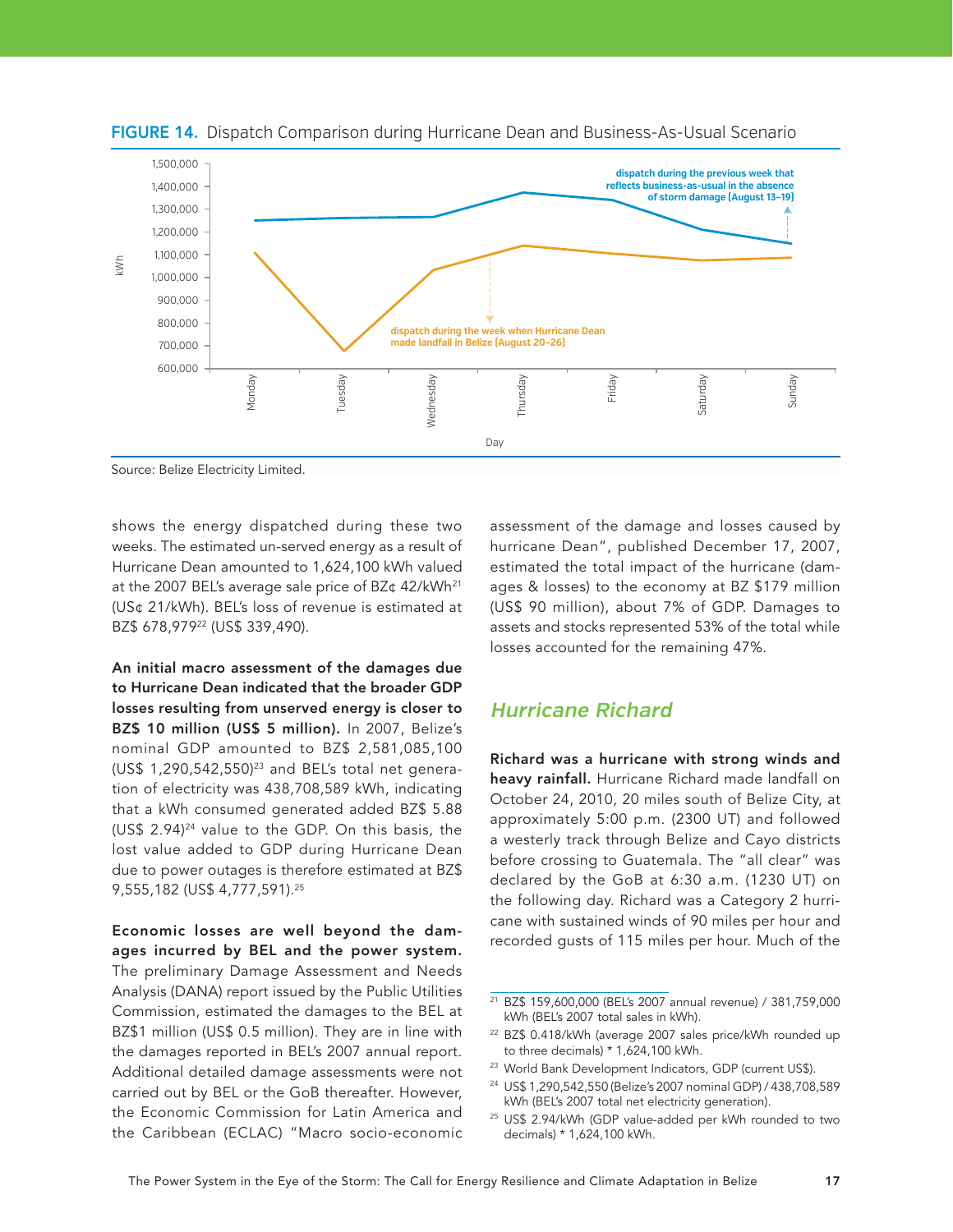



damages associated with Hurricane Richard were caused by the strong winds and heavy flooding that covered most of the country.

**Hurricane Richard brought the power system to a near blackout in about 6 hours. Figure 15** shows that the system began experiencing problems about two hours prior to the landfall of Richard due to problems on high voltage (HV) lines around the Ladyville area in Belize district. As soon as the hurricane landed, a chain of events drastically reduced the hourly generation from 40,095 kWh to about 13,494 kWh in just five hours. Most of the issues were related with system restoration outages and with problems in the distribution and transmission lines caused by fallen trees, poles knocked down and wires tangled as a consequence of high speed winds.

**Richard affected mainly the central and western regions through Belize and Cayo districts towards Guatemala.** As shown in **Figure 16**, most of the documented events by BEL's dispatch center (11 of 17) were located in the central and western regions of the

country. The westerly track of the hurricane caused major blackouts in the central regions (Belize, Ladyville and Mullins River systems) and the Western regions (Belmopan and San Ignacio systems). The remaining 6 events were located in the Southern region (Dangriga, Independence and Punta Gorda systems).

**The damages in the power system persisted for several days following Richard's landfall.** Some of the documented events by BEL's dispatch center (9 of 17) occurred during the four days following Richard's landfall on October 24<sup>th</sup>. On October 25th, the Southern regions (Independence, Dangriga and Punta Gorda systems) suffered complete blackouts due to failures of distribution lines. On October 27<sup>th</sup>, the power in the Central region (Ladyville and West Lake systems) was interrupted to repair a faulty HV line. Finally, on October 28th, a large area in Belize suffered power outages due to a faulty insulator damaged by the Hurricane.

**Hurricane Richard affected severely BEL's hydropower generation, interrupting the dispatch from**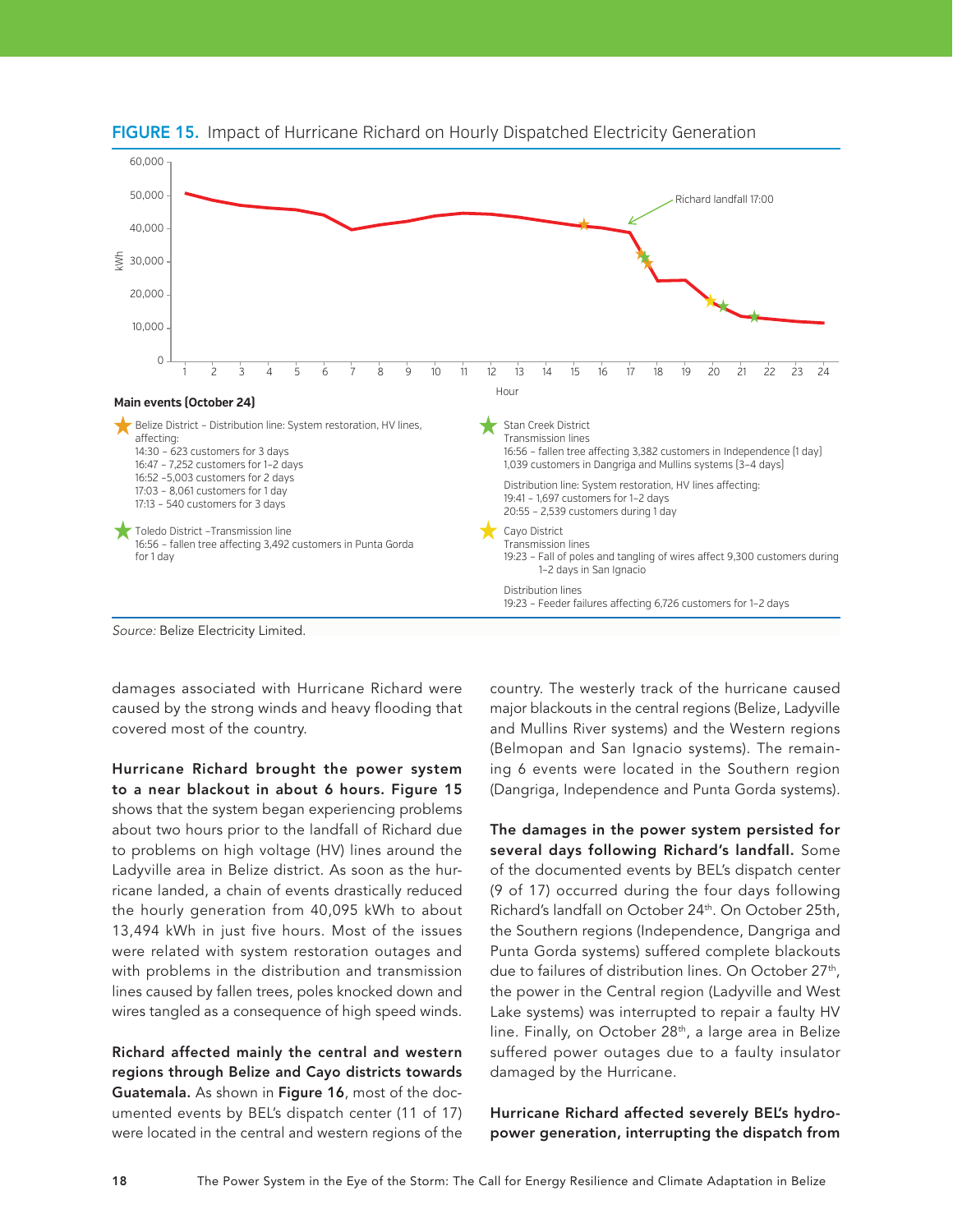

#### **FIGURE 16.** Location and Impact of Hurricane Richard on Power System

Source: Belize Electricity Limited.





Source: Belize Electricity Limited.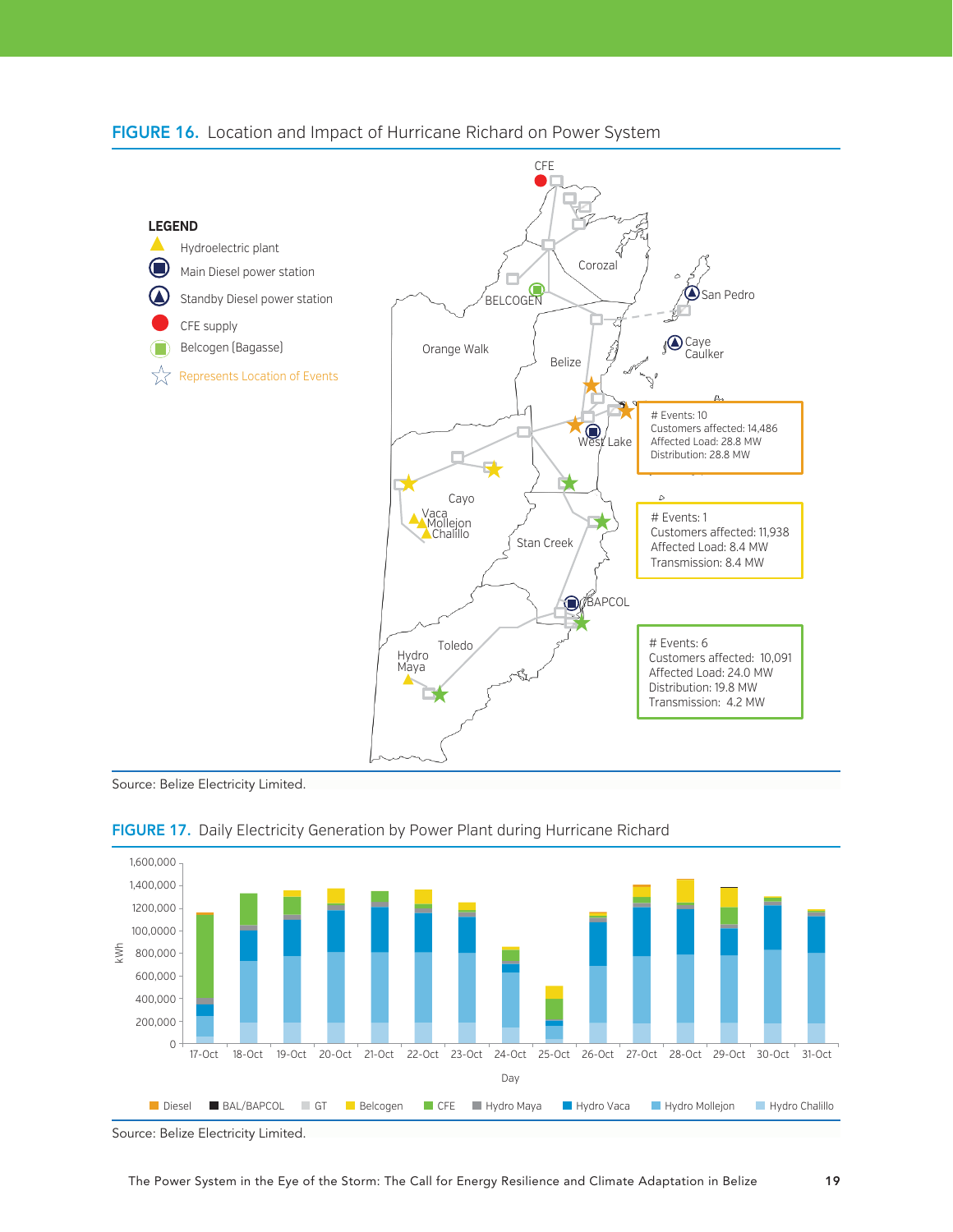

**FIGURE 18.** Daily Dispatched Electricity as Hurricane Richard made Landfall

**all of the hydropower plants and impacting the daily generation mix. Figure 17** shows the daily generation by the major power plants of the system during the week before and the week after Richard's landfall. The total generated electricity on October 24th and 25th when Hurricane Richard made its impact in Belize, were respectively 74 and 38 percent of the electricity generated during the previous week on October 17<sup>th</sup> and 18<sup>th</sup>.

**The shortfall of generated electricity was mainly due to the system's inability to dispatch hydropower.** In comparison to the same day during the following week on October 31st, the day When the hurricane made landfall on October 24<sup>th</sup>, the electricity generated at Hydro Chalillo was 39,514 kWh less (23 percent less), at Hydro Mollejon was 136,325 kWh less (22 percent less), and at Hydro Vaca was 248,586 kWh less (76 percent less). The generation of all the hydropower plants were interrupted on October 24<sup>th</sup>; Hydro Vaca was fully interrupted for 4 hours, Hydro Mollejon for 20 hours, Hydro Chalillo for 23 hours , and Hydro Maya for 26 hours. The decrease in hydro generation was even more severe on October  $25<sup>th</sup>$ ; in comparison to the same day during the previous week on October 18<sup>th</sup>, Hydro Chalillo's generation was reduced by 149,282 kWh (81 percent), Hydro Mollejon's was reduced by 427,762 kWh (78 percent) and Hydro Vaca's generation was reduced by 222,734 kWh (83 percent) .

**BEL compensated the loss of hydropower generation by increasing imports from CFE, and**  **generation from Belcogen and diesel engines.** To compensate for the loss of hydropower generation on October 24<sup>th</sup> and 25<sup>th</sup>, BEL increased the imports from CFE until October 25<sup>th</sup> before the hydropower generation was almost restored. On the 25th of October, generation of Belcogen was increased to 114,371 kWh from 26,573 kWh of the previous day to minimize the impact of hydropower generation losses. On October 26<sup>th</sup>, 27<sup>th</sup> and 28<sup>th</sup>, BEL relied on diesel engines to meet local demand of electricity, generating as much as 19,191 kWh per day.

**Like Hurricane Dean, Hurricane Richard's disruption was sudden and the recovery slow. Figure 18**  presents the daily power generation showing the sudden disruption of power supply caused by Richard and the slow recovery, as the system did not reach the normal daily generation of electricity until October 27<sup>th</sup>. From 6 pm on October 24<sup>th</sup> until the same time on the following day, the generated electricity was half or less than the observed levels the week before, causing drastic reduction of supply in Central, Western and Southern regions. The Central and Western regions were badly affected and BEL pointed out that it took 1 to 3 days to restore generation and meet the demand. In the town of La Democracia in Belize District, there was also a blackout due to extensive damages on the western transmissions lines along the Western Highway up to the village of Blackman Eddy. Local media also reported that the local village of Lords Bank in the same district was without electricity for up to 3 days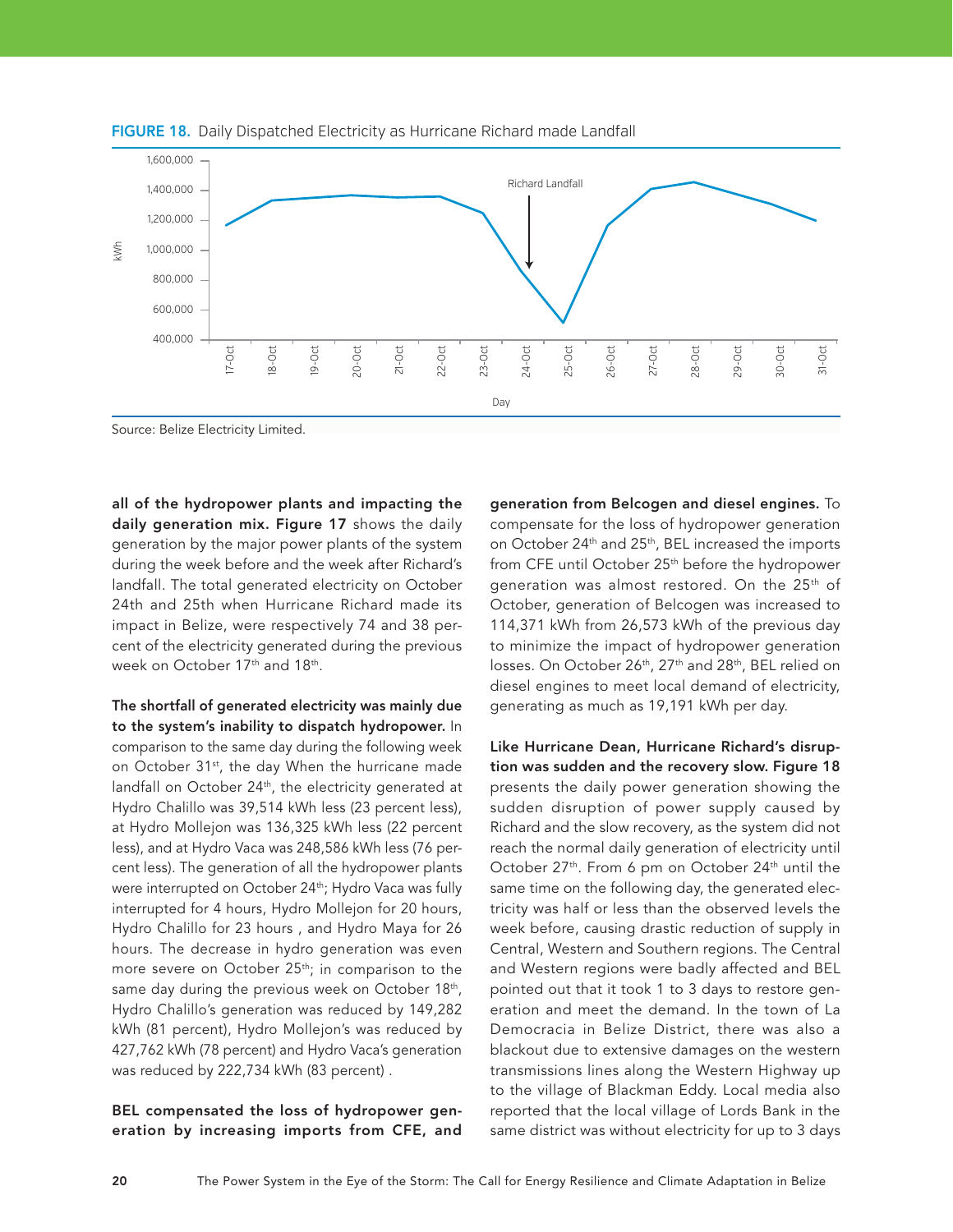

#### **FIGURE 19.** Dispatch Comparison during Hurricane Richard and Business-As-Usual Scenario

Source: Belize Electricity Limited.

after the hurricane made landfall.<sup>26</sup> In the Southern region, many areas in the Stan Creek and Toledo districts were effected, but power was restored to most areas one day after landfall. Media reports indicated that there were some exceptions in the towns of Middlesex, St. Margaret's, Mullins River, Dangriga and the Hummingbird Community—where restoration of service took longer.

**The distribution lines were the most affected by high-speed winds.** There were numerous transmission and distribution damages that extended across a large geographical area covering multiple districts reflecting the significant size of the hurricane. The distribution line failures impacted 29,663 customers (about 39 percent of BEL's total customer base) while the transmission line failures impacted 13,726 customers (about 18 percent of BEL's total customer base). The main cause for the damages was the high-speed winds causing the collapse of poles (mainly distribution), tangling wires and knocking down trees and antennas on high voltage lines. The central region (Ladyville, West Lake, and the Belize City systems) was severely impacted by Hurricane Richard affecting a total of 14,486 customers.

**Transmission failures were fewer but impacted a large number of customers and led to a high load**  loss. At 4:56 p.m. on October 24<sup>th</sup>, there were failures in the western transmission line due to a fallen tree, which impacted over 8,000 customers. At 7:23

p.m., the high speed winds knocked down poles and caused wires to tangle creating serious damages along the Western Highway from La Democracia to the village of Blackman Eddy badly affecting the Western region leaving 11,938 customers in the San Ignacio and Belmopan load centers without power.

**The distribution line experienced failures in the southern and central region even after the Hurricane left mainland Belize, affecting a sig**nificant number of customers. On October 25th, there were some residual impacts from the hurricane with distribution line failures affecting the Southern region beginning after 5:30 p.m. In the Independence, Punta Gorda, and Dangriga systems, 9,088 customers (12 percent of BEL's total customer base) were affected. In the Central region, distribution line failures that occurred from October 25<sup>th</sup> to 28th affected another 5,843 customers.

**The estimated loss of revenue incurred by BEL due to Hurricane Richard amounted to nearly BZ\$ 500,000 (US\$ 250,000). Figure 19** shows the daily energy generation during the week of Richard's landfall and the preceding week. The unserved energy due to Richard is estimated as the difference between the energy dispatched from October 24<sup>th</sup> to the 30<sup>th</sup> during the week of the hurricane compared

<sup>&</sup>lt;sup>26</sup> Channel 7 News, "Progress with Power Restoration", October 27, 2010.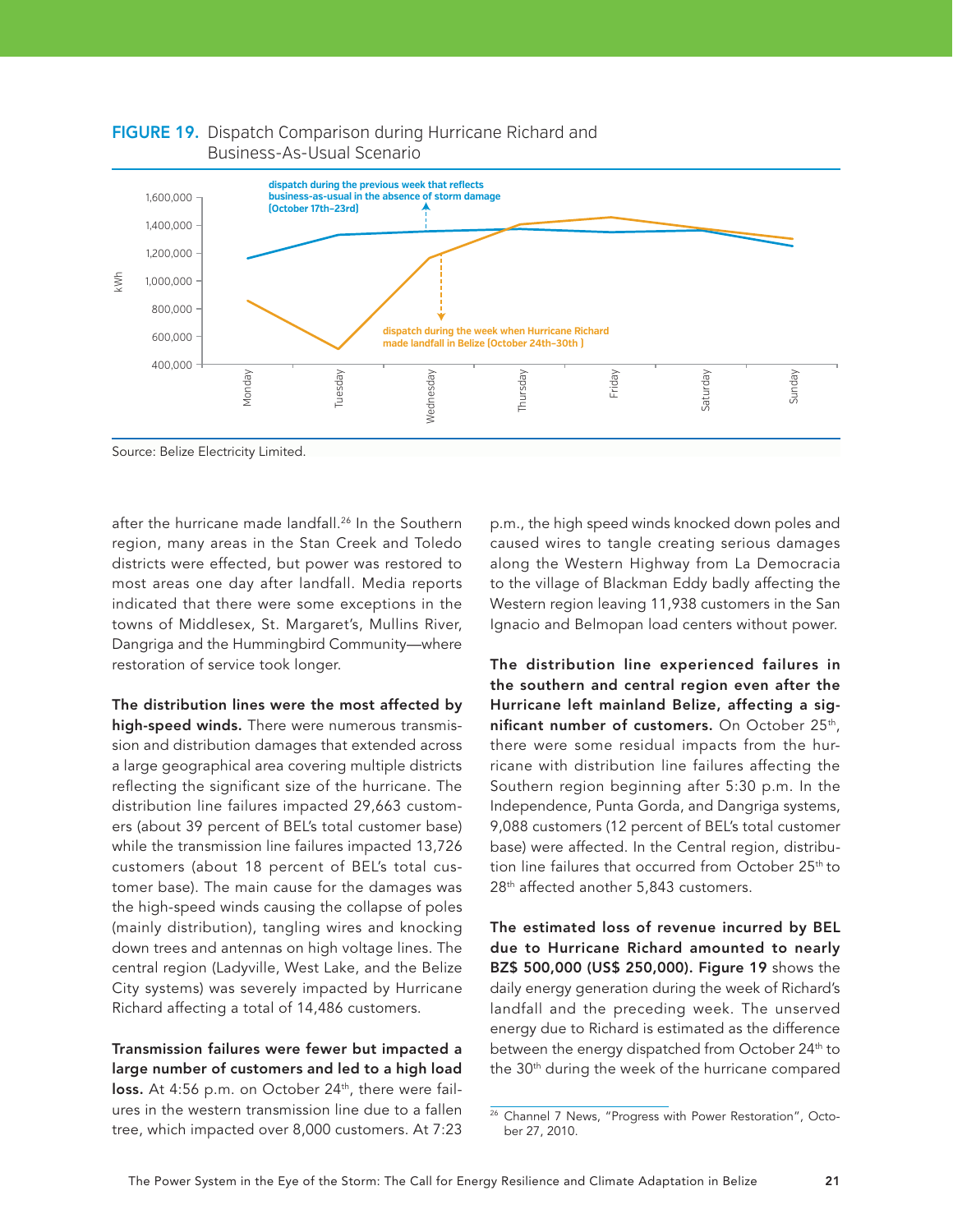with the energy dispatched from October  $17<sup>th</sup>$  to the 23<sup>rd</sup> when the system was unaffected by the hurricane. The unserved energy amounted to 1,109,795 kWh resulting in an estimated BZ\$ 496,07827 (US\$ 248,039) of lost revenue for BEL, based on the BEL's 2010 average sales price of BZ¢ 45/kWh<sup>28</sup> (US¢ 22/ kWh).

**The impact of the unserved energy on GDP is estimated at about BZ\$ 6.4 million (US\$ 3.2 million).**  Belize's 2010 nominal GDP was BZ\$ 2,794,226,900 (US\$ 1,397,113,450) $^{29}$  and BEL's total net generation of electricity was 483,270,087 kWh indicating that a kWh generated entails BZ\$ 5.78 (US\$ 2.89)<sup>30</sup> of added value to the economy. On this basis, the total amount of un-served energy during Hurricane Richard was 1,109,795 kWh implying an estimated GDP loss of BZ\$ 6,416,741 (US\$ 3,208,371).31

**The total economic losses in Belize due to Hurricane Richard are well beyond the damages**  **incurred by BEL and the power system.** The Initial Damage Assessment Report (IDA) issued by the NEMO on October 27<sup>th</sup>, 2010, BEL estimated initially its losses/recovery costs as being BZ\$ 250,000 (US\$ 125,000). The absence of electrical power also disrupted water systems in some rural communities as they did not have back up generation capabilities to sustain the operation of water pumps. The preliminary assessment estimated a total impact of the hurricane (direct losses + potential economic losses) on the economy at BZ\$71 million (US\$ 35 million), or about 3 percent of GDP.

<sup>29</sup> World Bank Development Indicators, GDP (current US\$).

30 US\$ 1,397,113,450 (Belize's 2010 nominal GDP) / 483,270,087 kWh (BEL's 2010 total net electricity generation).

31 US\$ 2.89/kWh (GDP value-added per kWh rounded up to two decimals) \* 1,109,795 kWh.

<sup>27</sup> BZ\$ 0.447/kWh (average 2010 sales price/kWh rounded up to three decimals) \* 1,109,795 kWh.

<sup>28</sup> BZ\$ 190,526,000 (BEL's 2010 annual revenue)/426,233,000 kWh (BEL's 2010 total sales in kWh).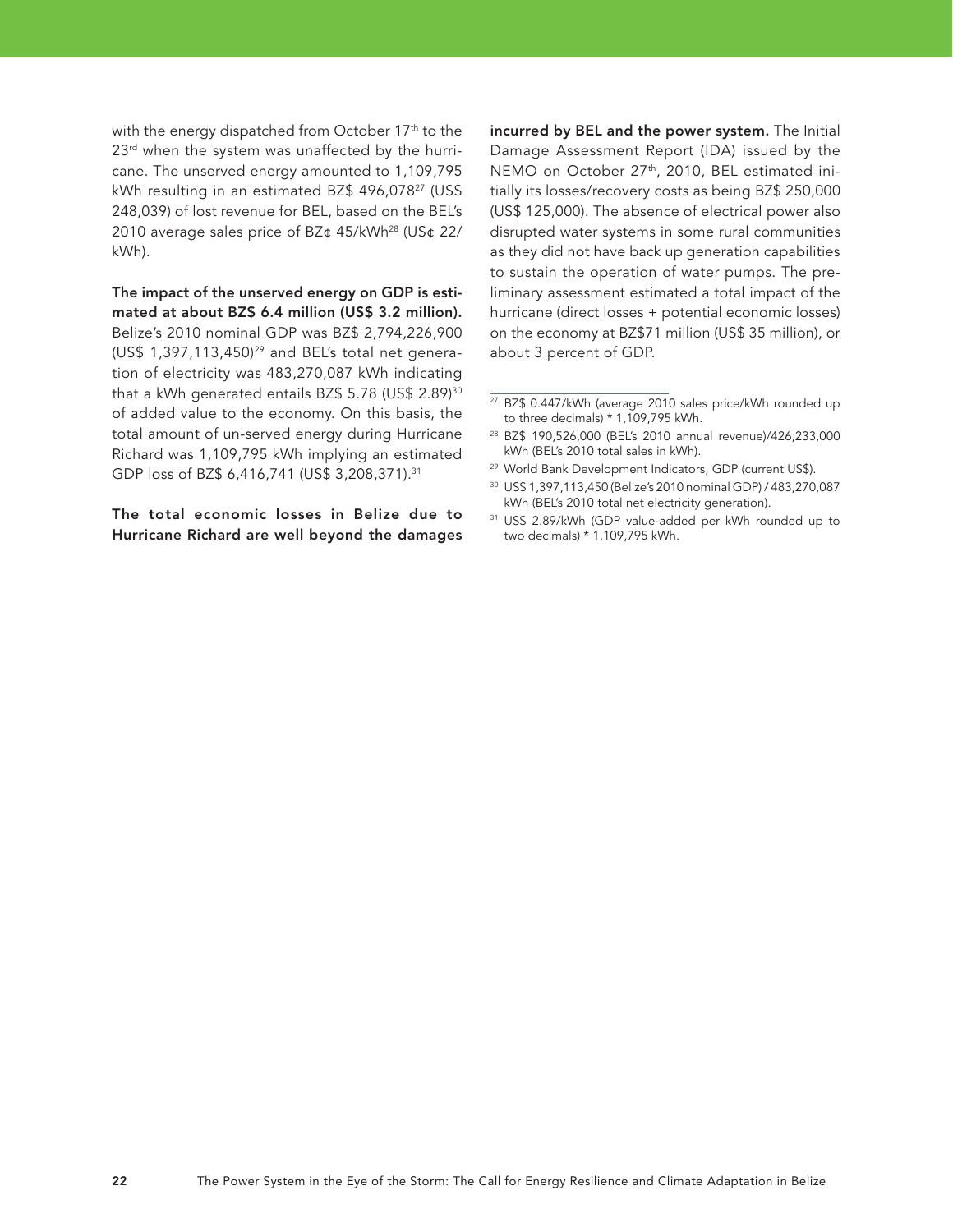## **5. BUILDING RESILIENCE FOR ENHANCED CLIMATE ADAPTATION**

**The GoB is taking action to enhance climate resilience in the country, including in the energy sector.**  The previous analyses identified the vulnerabilities that extreme weather and climatic events pose for the power sector in Belize, and attempted to quantify the resulting economic and financial impacts. The GoB recognizes that there are significant measures that can be taken in order to enhance its resilience to extreme weather events and better adapt to climatic impacts. Some of the steps GoB has already taken in this regard include: (a) enactment of the Disaster Preparedness and Response Act (2003),<sup>32</sup> which is the primary legislation governing disaster risk management (DRM) in the country; (b) establishment of the National Emergency Management Organization (NEMO), with representation from the Government Cabinet, to ensure effective coordination of the multiple agencies responsible for implementing the DRM legislation; and (c) adoption of the National Climate Resilience Investment Plan (2014) that is designed to mainstream and ensure the consistency of climate adaptation investments with the country's national planning. The energy sector is represented in varying degrees in all these efforts that provide a legal, policy, and institutional framework for advancing measures for enhancing resilience.

**A risk management framework for enhancing resilience of the power system to adverse weather and climate change impacts would primarily focus on the following aspects: 1) strengthening the existing infrastructure and operational capabilities to minimize damages and disruptions, and 2) improving the domestic capacity to respond rapidly and recover efficiently from the residual damages that would still occur.** The power system in Belize could be physically strengthened ('hardened') and better strategically planned to improve its capacity to withstand the impacts of regular as





Source: Authors, adapted from Ebinger and Vergara, "Climate Impacts on Energy Systems", The World Bank, 2011.

well as extreme weather events. Such measures may not eliminate all future impacts on the power sector from storms and hurricanes, but they could significantly reduce the likelihood and the negative impacts of such outcomes. Since some damages are inevitable irrespective of preventive actions taken, having in place an improved plan to quickly respond to emergencies and rapidly restore services will further minimize service disruptions and the overall impacts of storms on the power sector. Financial protections and institutional mechanisms can also be utilized to enhance the resilience framework by shifting the risks from extreme weather towards others who are better placed and capable of bearing them. A similar Integrated Risk Management Framework, as illustrated in **Figure 20,** is applied in designing the ERCAP supported by the World Bank and GEF to assist Belize address some of its critical energy resilience and climate adaptation concerns.

**By further evaluating the impact of past tropical storms and hurricanes, it will help illustrate specific vulnerabilities of the power system, and** 

 $32$  Initially issued in year 2000, revised in 2003.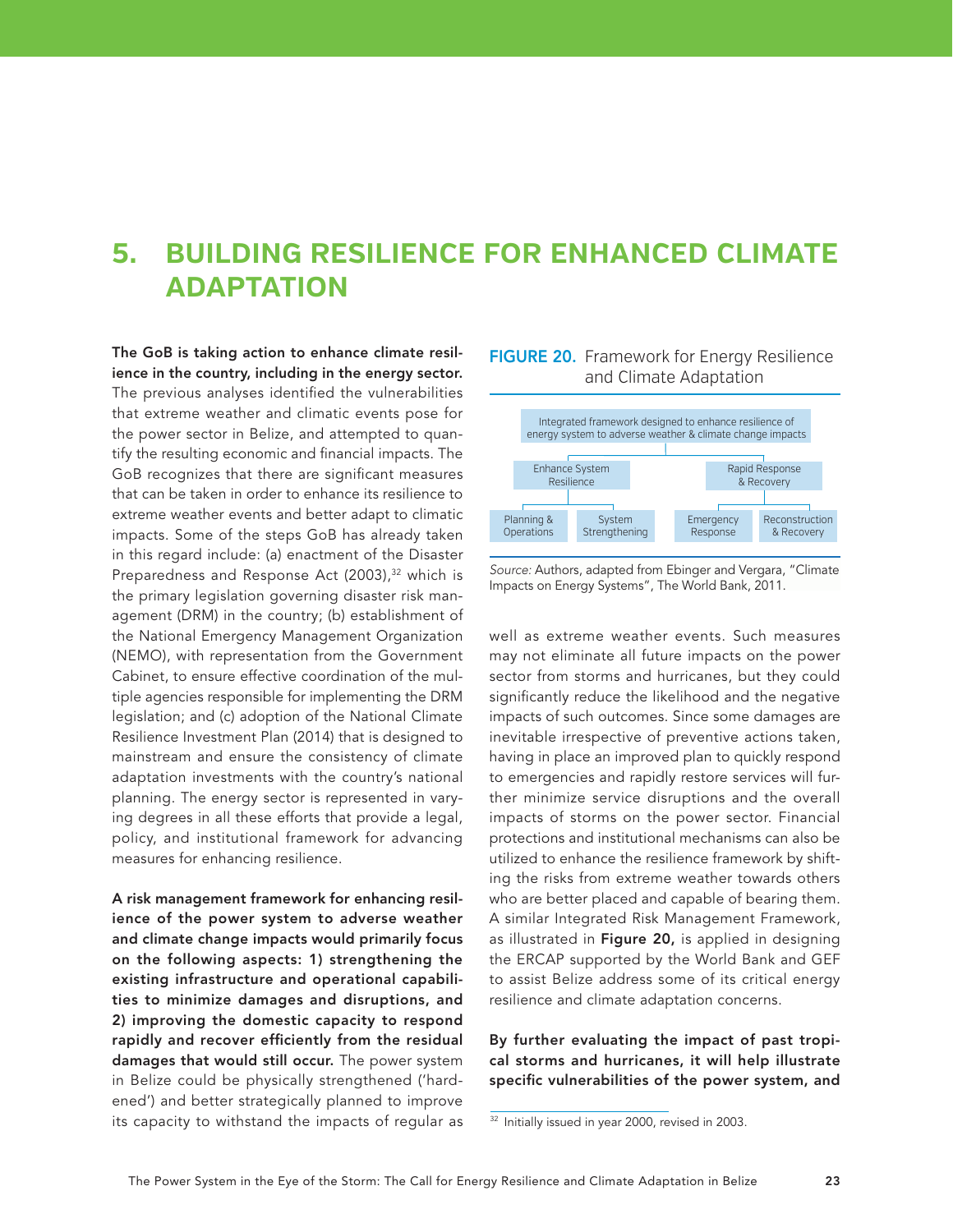**identify measures that can be taken to enhance resilience in order to avoid similar damages and disruptions from occurring in the future.** Analyzing the sequence of events that led to some of the significant damages and service disruptions experienced during Tropical Storm Alex and Hurricanes Dean and Richard provides insights into some of the specific vulnerabilities in the power system. These illustrations focus on actual events that led to service disruptions and hypothetical events that have been avoided in the past but may materialize in the future. They also identify potential measures, which, if they had been in place at the time of the extreme weather event, would have either prevented or substantially reduced the damages or service interruptions. These illustrations helped identify and validate some of the priority activities that are included in the ERCAP with support from the World Bank through funding from GEF.

#### **ILLUSTRATION 1: Segmentation of the Transmission Network**

**BEL's transmission system lacks adequate segmentation, making it vulnerable to extreme weather.** When BEL's transmission network was originally constructed, many substations were supplied from 'Tee off' or spur lines without segmentation between adjacent substations, which made the entire transmission line vulnerable in case of faults or disturbances.<sup>33</sup>

**Hurricane Dean, in 2007, illustrates the extent to which the transmission network is exposed during extreme weather due to inadequate segmentation of the system.** Revisiting the impact of Hurricane Dean on the hourly dispatched energy in Figure 21, the system steadily deteriorated initially due to the damage caused by high winds to the distribution system in northern Belize. However, as illustrated in the Figure 21, at 6:23 am, the transmission system began to experience cascading faults that affected the whole line and caused a near blackout of the entire power system in the country.

**During Hurricane Dean, a fault that occurred at a CFE transmission lines in Mexico led to a series of cascading "trips" that left the entire transmission system on the Belize mainland inoperable.** Hurricane Dean, which brought winds in excess of 165 mile per hour through northern Belize and bordering region of Mexico, triggered a series of



#### **FIGURE 21.** Transmission Failure during Hurricane Dean and its impact on Electricity Dispatch

<sup>&</sup>lt;sup>33</sup> Power line faults have many causes: lightening discharges, trees touching the line, two phases short-circuiting, insulation failures, etc. most of which occur during adverse weather conditions. These 'faults' can be transient or permanent. In the case of transient faults, disturbances are cleared naturally (e.g. when the lightening surge decays or a branch touching the line burns out). In such cases the line will 'hold' when reenergized by switching 'on' the circuit breaker. In the case of permanent faults, disturbances are not cleared and the line will not 'hold' until the cause of the fault has been removed physically (e.g. when a damaged insulator is replaced or a grounded conductor is re-strung).

Source: Belize Electricity Limited.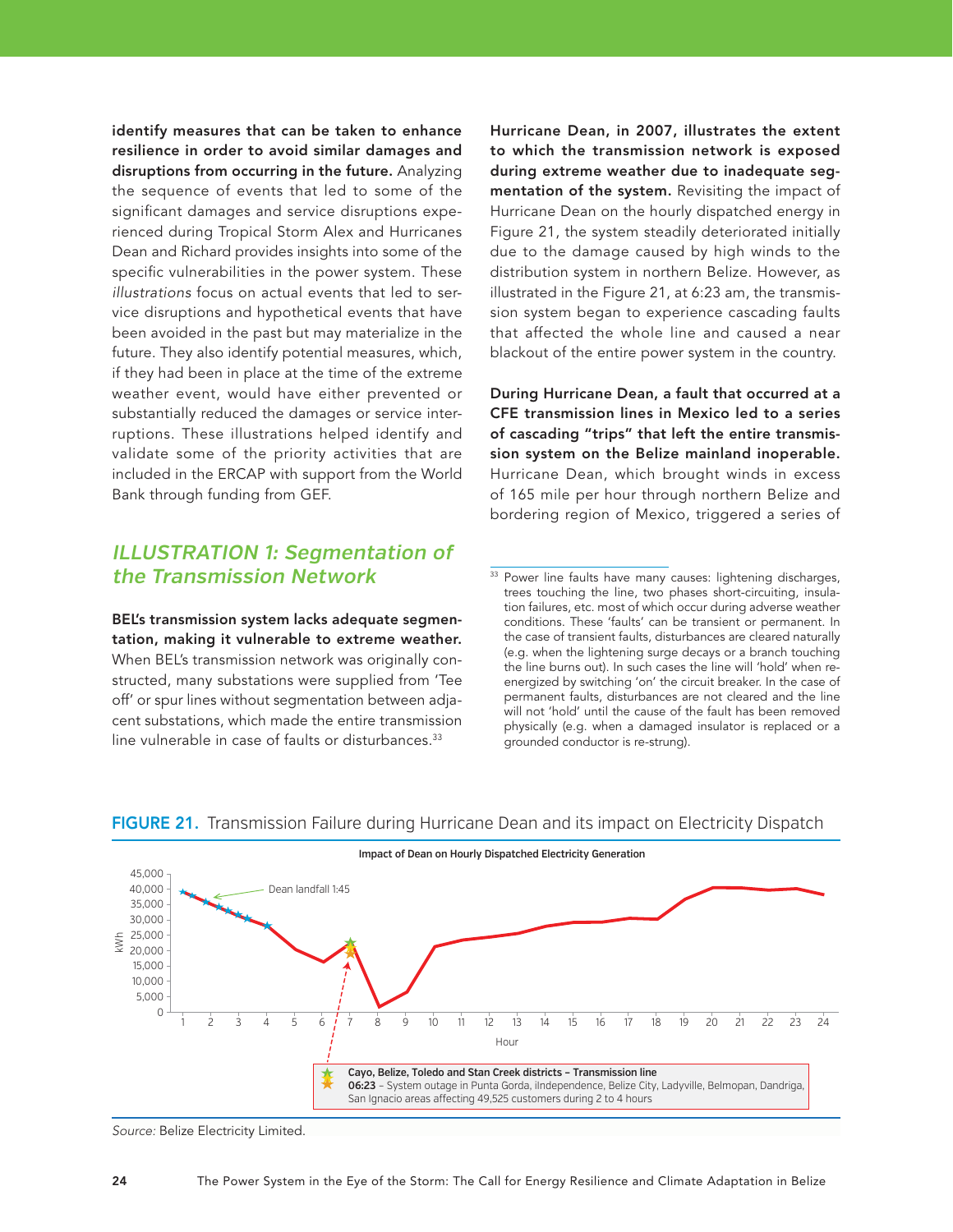

#### **FIGURE 22.** Cascading Disruptions in the Transmission Network during Hurricane Dean

Source: Belize Electricity Limited and author illustrations.

disruptions that began on the Mexican side but rapidly spread to render the Belize transmission system inoperable. The series of disruptions to the BEL transmission network, which is graphically illustrated with corresponding numerical references in **Figure 22**, are as follows:

- CFE transmission lines in Mexico near the border with Belize experienced a fault due to a fallen tree at 6:23 am on August 21<sup>st</sup>, interrupting power supply to BEL's system (Reference location **1** in Figure 22). This is the main substation that supplies up to 50 MW of power generation capacity from CFE to BEL.
- The fault at the CFE substation triggered a cascade that resulted in the northern part of the

150 kV transmission line in Belize, up to the Westlake substation, becoming inoperable (Reference distance from **1** to **4** ).

- Due to the inoperable northern transmission line, electricity from the Westlake power plant (Reference location **4** ) also could not be evacuated to supply the northern part of Belize.
- The "trip" in the northern transmission line then continued to cascade leading to the western transmission line from Westlake to beyond San Ignacio to become inoperable (Reference distance from **4** to **5** ).
- As a result, Hydro BECOL (Reference location **5** ), which is the largest domestic power plant in Belize, could not evacuate the bulk of its power, and was reduced to supplying a limited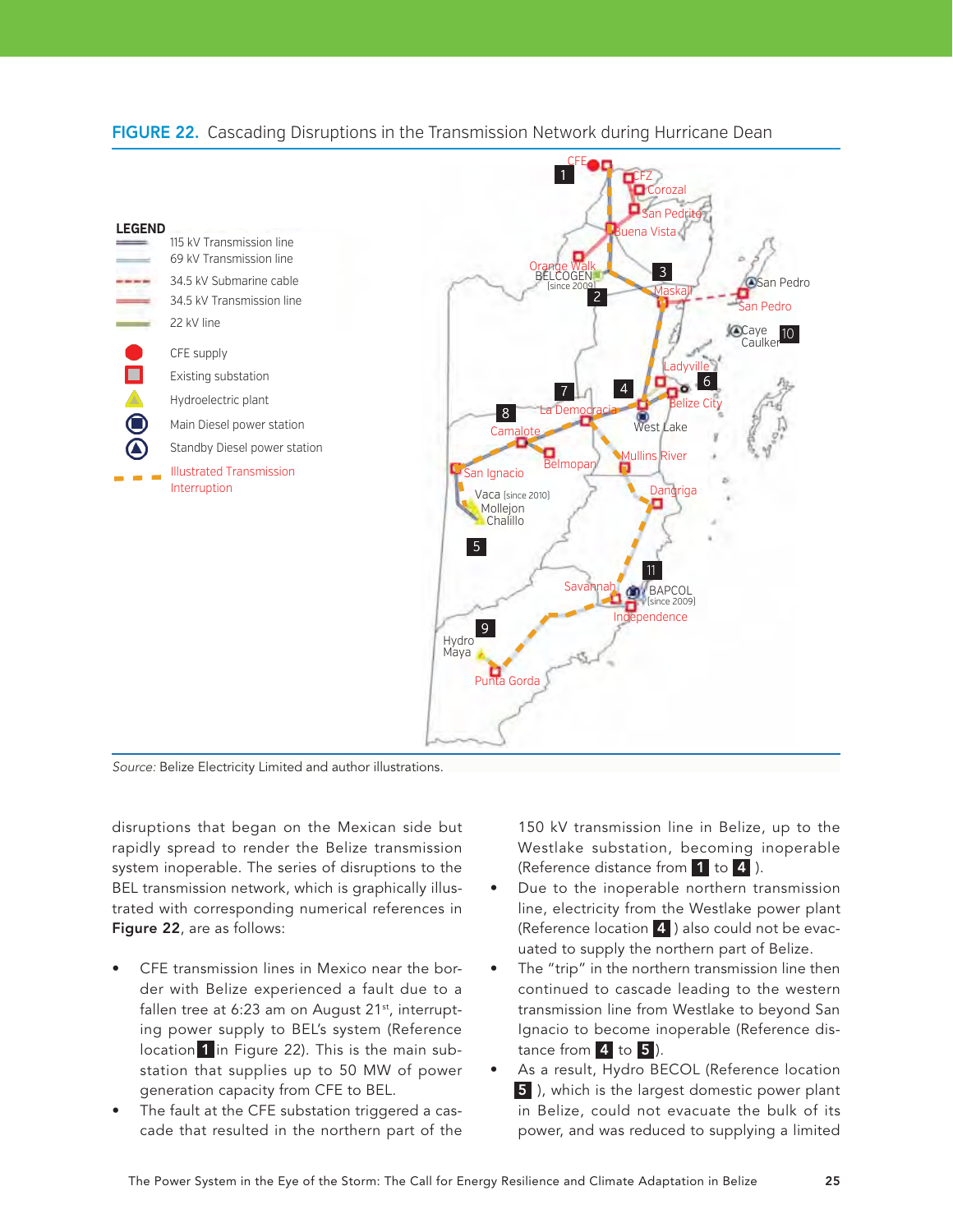local area. The transmission disruptions on the western line also cut off electricity supply to the capital Belmopan, amongst other significant cities in the west of the country.

- The "trip" in the western transmission line also extended east from the Westlake substation (Reference location **4** ) to Belize City (Reference location **6** ), cutting off electricity supply to the largest and most populated city in the country.
- The cascading transmission "trips" then affected the 69 kV southern transmission line from La Democracia to Punta Gorda (Reference distance from **7** to **9** ) and the 22kV connection to the 7 MW Hydro Maya power plant, cutting electricity service to the southern part of Belize.
- As a result of this cascading disturbances, practically the entire transmission network in Belize was affected and the country experienced a near-blackout. Only the isolated small grid in Caye Caulker (Reference location **10** ) remained operational.

These events resulted in the dispatch of only 3.5 percent of the electricity supplied on August 14<sup>th</sup>, a week before the events. Consequently, more than 64,000 customers (about 88 percent of BEL's customer base) lost power, although none of the power plants sustained significant damage due to the hurricane.

**Hurricane Dean's impact on the power system in Belize could have been significantly reduced if the transmission system was adequately segmented.** If the transmission network had been segmented at key substations, then the damage at the CFE transmission lines (Reference location **1** ) would have been isolated to BEL's northern transmission line section. By enabling the system to decouple the transmission and isolate the section affected by the fault, the rest of the transmission network in Belize could have remained energized and most of the power system operational. The loss of significant supply from CFE in Mexico would have still posed a challenge, but given the multiple other generation sources in the BEL system, they could have been brought online to make up for the shortfall. For example, additional electricity could have been supplied from the 22.5 MW Westlake power plant, which is a gas turbine that operates on diesel. While operating the Westlake power plant would have been a costlier option than

electricity purchased from CFE at that time, it would have nevertheless been a useful temporary solution that could have avoided the major blackout that Belize faced during Hurricane Dean. Since Hurricane Dean, there is now a 13.5 MW Belcogen biomass cogeneration power plant (Reference location **2** ) that is in operation, commissioned in 2009. If Belcogen had been in operation at the time of Hurricane Dean, it would have been another power generation node that would have been cut off from the system due to cascading faults as a result of the lack of segmentation; and would have had an even greater impact. Therefore, it can be concluded that had there been adequate segmentation of the system with circuit breakers at the time of Hurricane Dean, it could have prevented the cascade of "trips" from spreading beyond the Maskall substation (Reference location **3** ), and avoided the near-system wide blackout of the system. Under such a scenario, only an estimated 13,000 or about 18% of BEL customers would have been impacted from the transmission failure compared with the 64,000 that were actually effected.

**During Hurricane Richard in 2010, Belize also faced an extended transmission failure due to a**  "trip" that cascaded. On October 24<sup>th</sup>, at 7:23 pm, several transmission poles fell tangling the wires on the 115 kV western transmission line (Reference distance from **7** to **8** ), between the substations at La Democracia and Camalote. Since the western transmission line was not segmented at the time, the fault cascaded and rendered the entire western transmission line inoperable for over 20 hours. As a result, the 51.5 MW Hydro Becol (Reference location **5** ) was unable to dispatch, cutting off supply to San Ignacio and the capital, Belmopan. Over 18,000 customers (23% of BEL's total customer base) were effected. If the western transmission line was segmented with circuit breakers at the time, the fault could have been isolated between the substations at La Democracia and Camalote (Reference locations **7** and **8** , respectively), and as a result, much fewer customers (only those between the two substations) would have been impacted and electricity supply from Hydro Becol to the key cities of Belmopan and San Ignacio would have continued.

**BEL is making efforts to segment its transmission lines throughout the system, which is being supported by the World Bank and GEF.** Given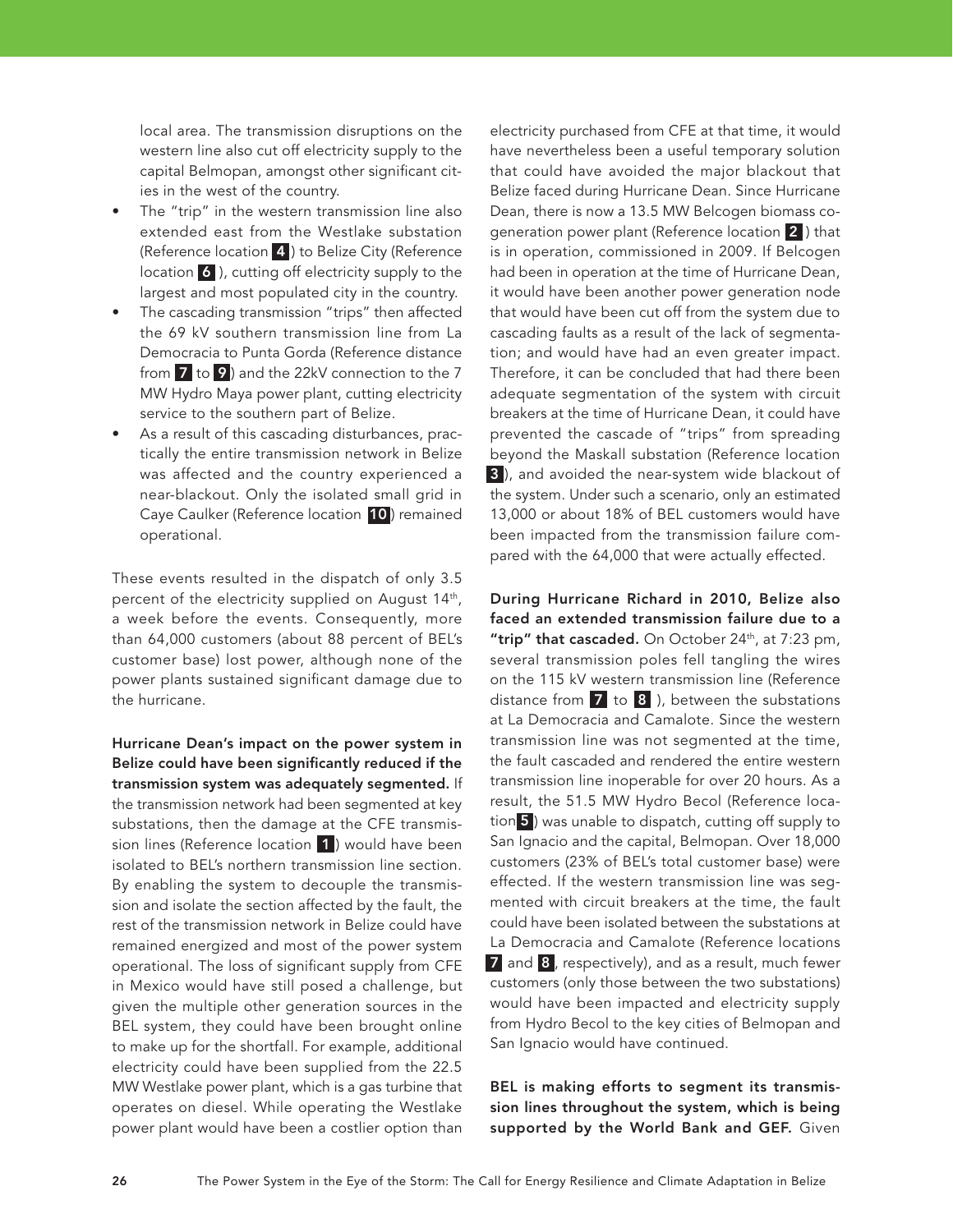its past experience with adverse weather, BEL has installed some protections to segment parts of its transmission although some critical substations that are generation nodes remain unsegmented. Since these unsegmented sections makes the transmission system vulnerable during a future tropical storm or hurricane should a line damage occur in these areas, BEL, through the ERCAP, is expected to install switchyards at Belcogen (Reference location **2** ), and Bapcol34 (Reference location **11** ), with line circuit breakers for the 'in' and 'out' of each transmission line section. At Belcogen in the north, the line will be segmented to two sections: from CFE supply to Belcogen, and from Belcogen to Maskall. At Bapcol in the South the line will be segmented to two sections: from Dangriga to Bapcol and from Bapcol to Savannah. This would effectively complete the needed segmentation of BEL's existing transmission network until further expansion and system upgrades are considered.

#### **ILLUSTRATION 2: Strengthening of Transmission Network Structures**

**BEL's transmission line structures are deteriorating and could jeopardize the resilience of the overall power system.** It is important for the reliability and resilience of the power system to prevent or limit damages to the transmission lines, including from 'downing' of the structures during tropical storms and hurricanes, as they can lead to extended power supply outages affecting large numbers of consumers. Large power companies usually design and build their main transmission in-line with secure standards utilizing self-supporting lattice steel structures. This practice, however, can be too costly for a small utility such as BEL, which utilizes wooden pole structures for its transmission network, a substantially lower cost option.

**Specific portions of the transmission lines remain particularly vulnerable to increasing climatic events even if they were avoided until now.**  Regular inspections carried out by BEL have revealed that certain portions of the transmission line are experiencing substantial corrosion of the anchors, guy wires and attachments. Many sections of the transmission line have also been affected by premature wood decay due to termite attack and fungal growths. Some transmission poles have also developed longitudinal cracks ('checking'), which weaken them and make way for further decay by allowing fungal growth. Bush fires have also affected some of the poles.35 Such signs are a warning of the increasingly greater possibility that strong winds generated from future tropical storms or hurricanes would cause a number of already weakened poles to collapse. This has been avoided to date due to BEL's inspections, aggressive approach to maintenance, and through temporary limited fixes. However, the weakened state of the structures could lead to catastrophic damages to large sections of the transmission line, causing significant power shortages for extended periods.

A transmission section that was identified by BEL as being particularly vulnerable due to its weakened state is the line from Maskall to Westlake. It is responsible for transporting significant amount of electricity from CFE and other generators in Belize to multiple load centers in the country. Successive storms and hurricanes will continue to batter and further weaken the structures along this line making them progressively more vulnerable to a catastrophic collapse. While such a major event has been prevented to date, this illustration explores disruptions that could be caused due to the downing of some of the weakened poles. The hypothetical events are graphically illustrated with corresponding numerical references to **Figure 23**:

• A collapse of transmission structures along the 115 kV transmission section between Maskall and Westlake substations (Reference distance from **1** to **2** in Figure 23) due to high winds during a future storm or hurricane would truncate the power system in Belize. This section is particularly vulnerable as it passes through water logged and saline areas that have led to the corrosion of metal structures as well as wood decay and other factors that have weakened the infrastructure.

<sup>&</sup>lt;sup>34</sup> The substation at Bapcol, located near Savannah and Independence, evacuates power from a 15MW high speed fuel oil plant, which is presently kept on stand-by by BEL as a back-up. The Bapcol power plant was not in existence at the time of Hurricane Dean, as it was commissioned later in 2009. However, segmentation at Bapcol is important for system reliability in BEL's current transmission network.

<sup>&</sup>lt;sup>35</sup> BEL has reported losses of 5 poles per year due to bush fires.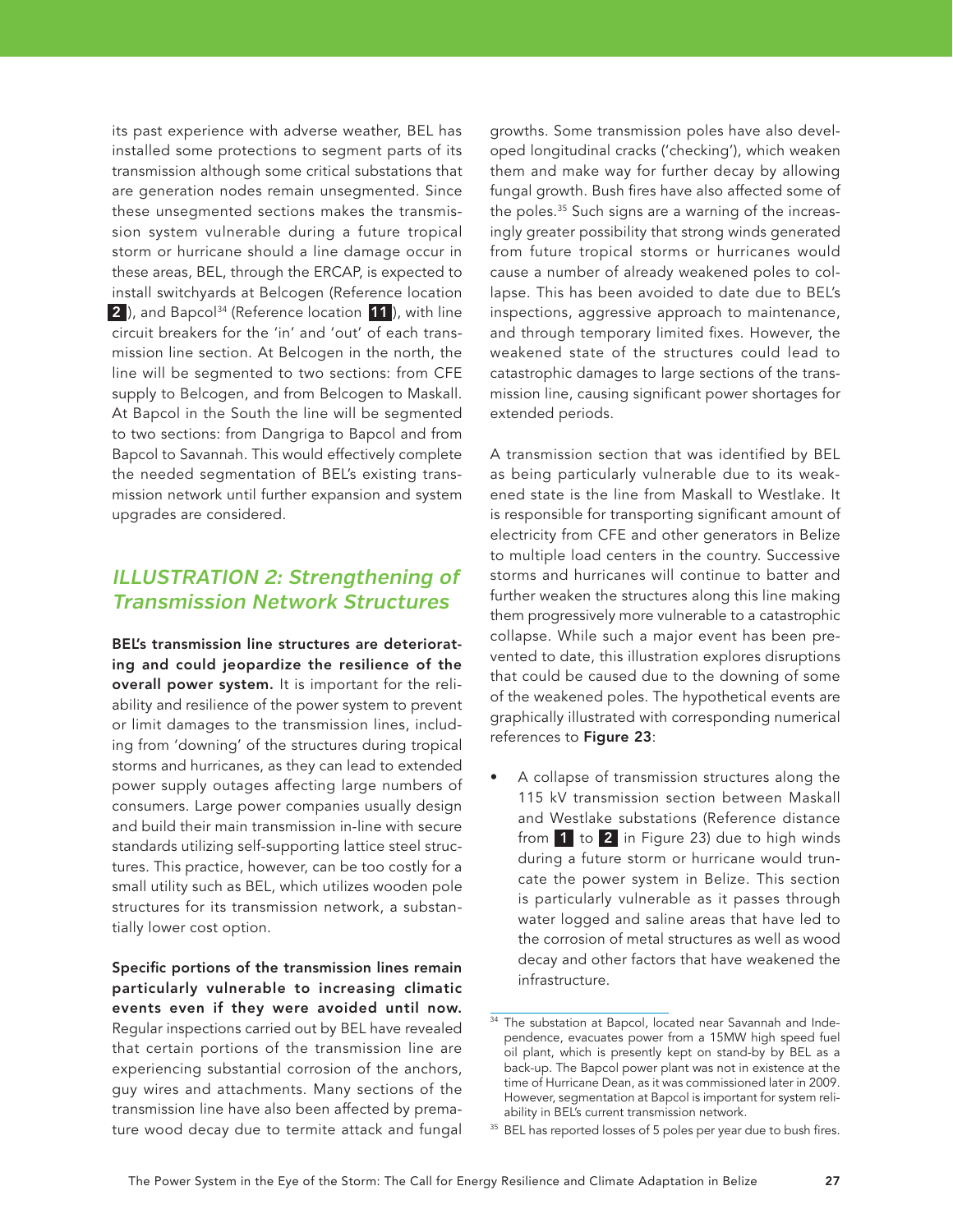- The result following such an occurrence would be the immediate cut off of power supply from the north and the loss of service to consumers along the inoperable transmission section. It would cut off electricity supply from CFE (Reference location **4** ) and the Belcogen bagasse co-generation power plant (Reference location **5** ) to the load centers in central and southern Belize.
- An estimated 24,500 customers (30 percent of the 2014 customer base) or more in the central area of Belize (Reference shaded area marked **A** ) would experience extended loss of service as a result of the damage to the transmission line and its inability to evacuate power from the north.
- If the transmission damage would impact the southern part of the country creating electricity shortages, an additional estimated 11,000 customers would experience supply shortages (Reference shaded area marked **B** ).
- Since the inability to evacuate electricity from the critical northern generation sources would leave Belize City, the country's largest load center, without supply, BEL would have to resort to operating the costlier, 22.5 MW diesel-fired gas turbine (Reference location **2** ). While this could reduce supply disruptions to Belize City, it would temporarily increase BEL's cost of supply.

There could be additional disruptions from a collapse of transmission infrastructure as a result of extreme weather compared with those indicated in the previous illustrative example. During inspections, weaknesses were also detected in the infrastructure that extends the transmission line from Westlake to Belize City. Damage to this section would lead to additional disruptions, which are also graphically illustrated with corresponding numerical references to **Figure 23**:

A collapse of transmission structures along the 115 kV transmission section between Westlake and Belize City (Reference distance from **2** to **3** in Figure 23) could occur because of weakened poles and infrastructure that would collapse from the impacts of a tropical storm or hurricane.

Coupled with the disruptions along the Maskall-Westlake transmission link (Reference distance from **1** to **2** ), the above event would leave Belize City (Reference location **3** ) without electricity, since electricity from the northern power stations (Reference locations **4** and **5** ) or the back-up facility at Westlake (Reference location **2** ) could no longer be evacuated to supply the Belize City distribution network. This would leave over 17,500 customers in Belize City without electricity (21 percent of BEL's 2014 customer base) until the lines can be restored.

**BEL is taking measures to "harden" the transmission infrastructure to enhance resilience and ensure reliable operations, helping avoid catastrophic damage to the power system during future extreme weather events.** The immediate focus is on the transmission sections from Maskall to Westlake substations and Westlake to Belize City substations, which were identified as being in particularly poor condition and most vulnerable. With World Bank and GEF support through the ERCAP, BEL plans to evaluate alternative line supports and new design standards for each type of terrain encountered along the identified transmission line routes. This may include various types of pylons such as fiber-glass, fiber reinforced polymer, pre-stressed concrete, as well as alternate support designs; to determine their suitability to the specific terrain and climate conditions. The evaluation would also review measures to rehabilitate/strengthen poles that are salvageable. The rehabilitation and replacement of transmission infrastructure along the Maskall-Westlake line (Reference distance from **1** to **2** in Figure 23) would significantly enhance resilience and minimize potentially major supply disruptions. It would considerably reduce the risk of interruption of imports from Mexico (Reference location **4** ) as well as from the Belcogen biomass co-generation plant (Reference location **5** ) and enable uninterrupted electricity supply to load centers in the central and southern areas of the country. If the upgrade also included the only transmission section linking Westlake to Belize City (Reference distance from **2** to **3** in Figure 23), it would prevent a potential blackout for over 17,500 customers based in the city.<sup>36</sup> The proposed evaluations and investments supported by the

<sup>&</sup>lt;sup>36</sup> Resilience would also be strengthened due to the ongoing construction of a "by-pass" transmission link from Ladyville that is a little farther north that will provide another supply feeder from Westlake to Belize City.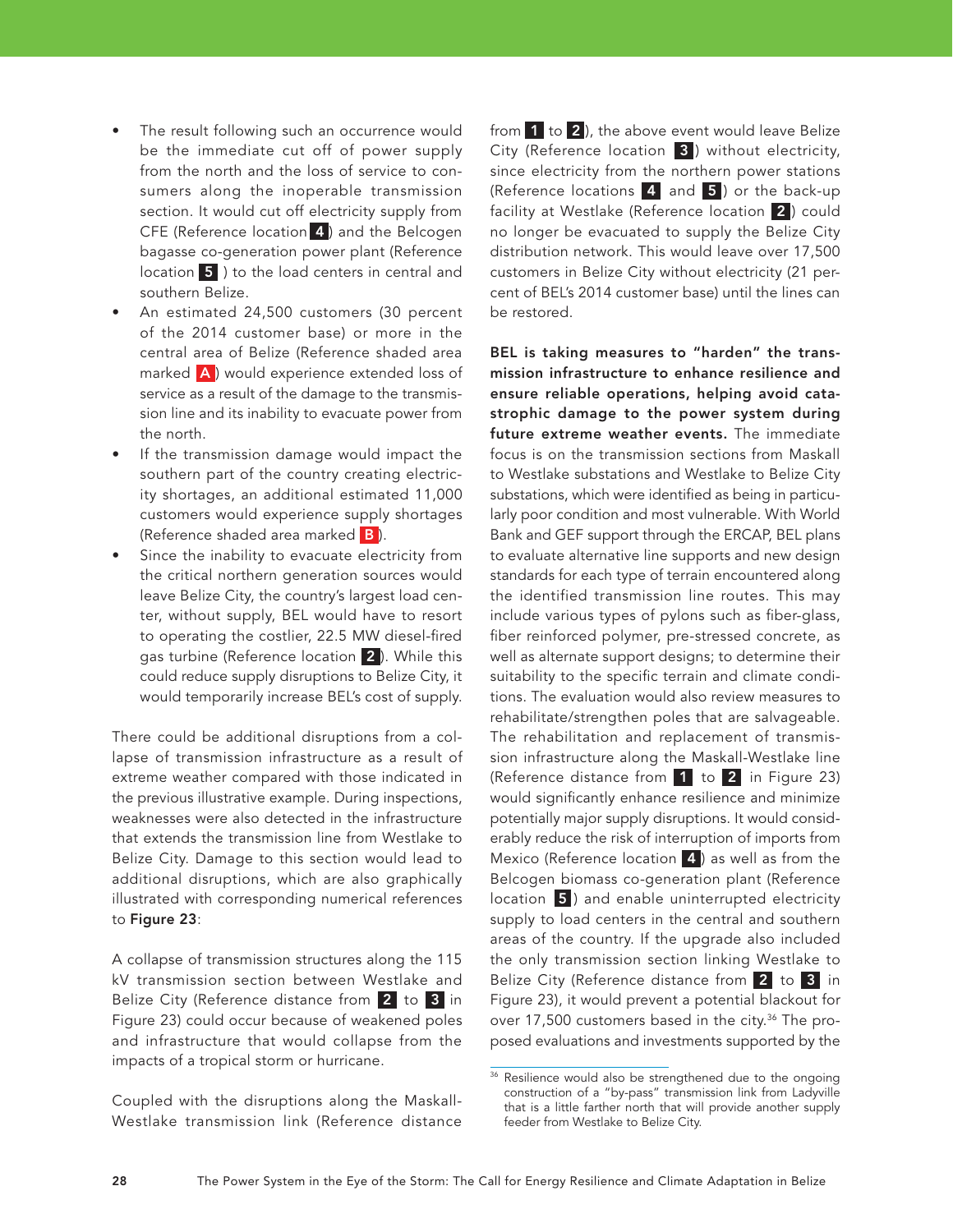

#### **FIGURE 23.** Illustration of Potential Impacts from a Transmission Infrastructure Collapse

Source: Belize Electricity Limited and author illustrations.

ERCAP would immediately enhance the resilience of the system by strengthening the transmission sections that are the most compromised. It will also help BEL in deciding to strengthen existing standards or introduce new standards that are better adapted to characteristics of specific terrains traversed by the transmission lines, and apply them in the upgrade and expansion of the remainder of its transmission system across the country.

**Segmenting the transmission network and hardening the infrastructure are complimentary and together provide greater resilience to the power system.** Illustrations 1 and 2 in this Chapter highlight how each set of measures would enhance

the resilience of the power system individually. However, together, they would provide greater security. For example, the strengthening of the poles and associated equipment along the transmission section from Maskall to Westlake (Reference distance from **1** to **2** in Figure 23) would help prevent a catastrophic collapse in that area, and avoid severe impact on the system. However, segmentation of the transmission line at the Maskall (Reference location **1** ) and Westlake (Reference location **2** ) substations, limits the impact of the collapse to the Maskall-Westlake line segment. It prevents additional "trips" north of Maskall and west of Westlake, providing an additional layer of resilience for the overall power system.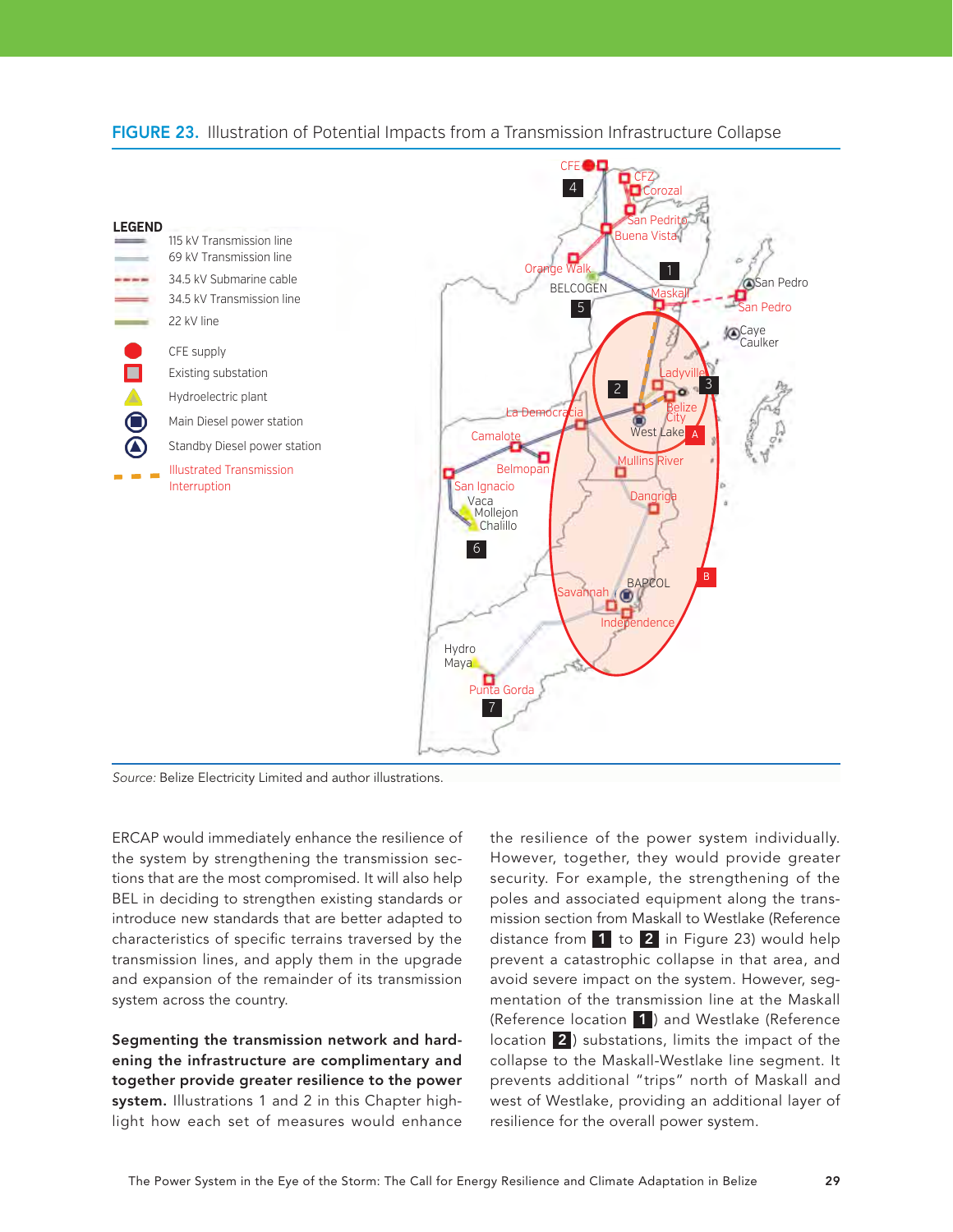

**FIGURE 24.** Transmission Disruption due to a Falling Tree on HV line during Hurricane Richard and its impact on Electricity Dispatch

Source: Belize Electricity Limited.

#### **ILLUSTRATION 3: Improved Vegetation Management**

**Good vegetation management practices are vital to maintain system resilience especially in tropical climates.** One of the highest recurrent maintenance costs in most utilities is vegetation management.37 It can have even more significance in tropical climates where vegetation growth can be particularly aggressive. Excessive and unwanted vegetation can hinder management and upkeep of electrical infrastructure. It will impact BEL's system performance especially during storms as lines can be damaged due to falling trees/branches and during extended droughts when the risks of damaged structures from wildfires increase. BEL also indicated that inadequate vegetation management resulted in certain infrastructure being inaccessible during and after extreme weather events hindering their capacity for emergency response and recovery. BEL already has in place a vegetation management plan. It recognizes the need to further improve the company's practices given its importance to maintaining a resilient power sector operation.

**Hurricane Richard, in 2010, provides an illustration of the extent to which disruptions can extend due to a damage caused to the power lines from a fallen tree.** Revisiting the impact of Hurricanes Richard in Figure 24 shows how, at 4:56 PM on October 24<sup>th</sup>, a fallen tree on a transmission line caused a succession of events that led to a significant reduction in the dispatched electricity.

A further review of the events surrounding the disruptions from the falling tree is graphically illustrated with corresponding numerical references in **Figure 25**:

- The impact of Hurricane Richard that swept across Central Belize resulted in a tree collapsing on the transmission line between the Camalote and La Democracia substations (Reference distance from **1** to **2** in Figure 25).
- This caused the failure of 115 kV line segment from Westlake to San Ignacio (Reference distance from **3** to **4**) 115 kV.
- It also led to the failure of the 69 kV southern distribution line from the La Democracia to the Punta Gorda substations (Reference distance from **2** to **5** ).
- While the 115 kV western line was quickly restored, the 69 kV southern distribution line remained inoperable for an additional 21 hours before it was repaired. As a result, over 7,500

<sup>&</sup>lt;sup>37</sup> "Before And After the Storm: A compilation of recent studies, programs, and policies related to storm hardening and resiliency", Edison Electric Institute, Update 2014.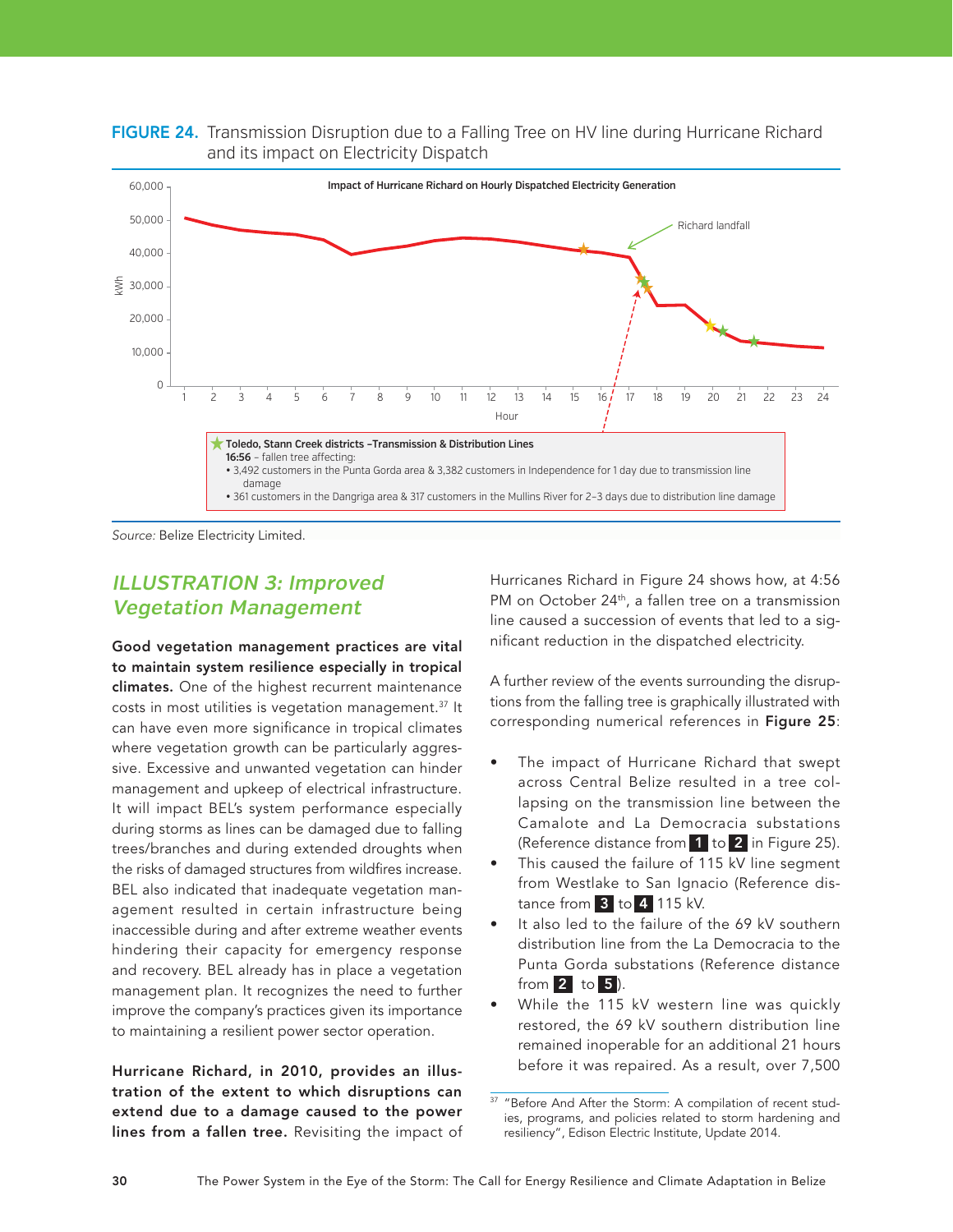

#### **FIGURE 25.** Illustration of Transmission Disruption due to Collapsed Tree during Hurricane Richard

Source: Belize Electricity Limited and author illustration.

customers in the southern part of the country, about 10 percent of BEL's 2010 customer base, remained without electricity service until the damage was repaired.

**BEL plans to improve its vegetation management practices so it can proactively mitigate damages to its power infrastructure and increase access during emergency response operations to areas where damages occur.** BEL would like to reduce the likelihood of events such as the one that occurred during Hurricane Richard. It is possible that with more effective vegetation management prior to Hurricane Richard, BEL could have prevented the tree falling and damaging its infrastructure avoiding the system outages that followed. It is even possible that better planned

vegetation management would have increased accessibility for emergency vehicles and crews to locations with damaged infrastructure reducing the extensive time it took to energize the 69 kV southern distribution line. Therefore, through the ERCAP, BEL is expected to review its vegetation management practices to bring them in-line with best practice approaches necessary in a tropical climate. This might include various strategies to vegetation management based on emerging trends<sup>38</sup> such as identifying and targeting the removal of trees dangerous to the system in addition to routine trimming of branches and clearing ways; applying new bio-friendly techniques; and better coordinating with local concerned officials.

 $38$  Ibid.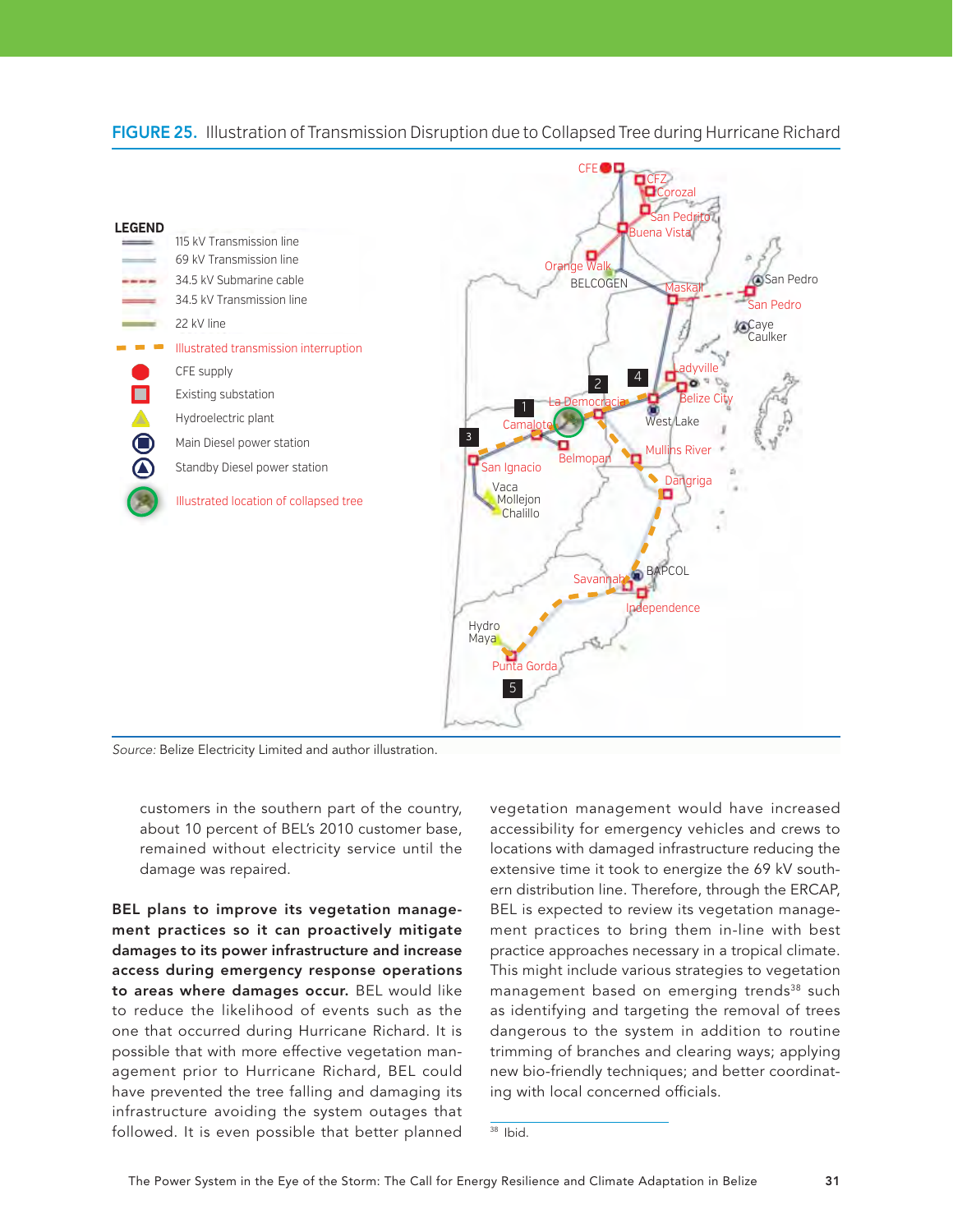| <b>Geographical Region</b>      | <b>North</b> | <b>Central</b> | West | <b>South</b> | <b>TOTAL</b>   |  |  |  |
|---------------------------------|--------------|----------------|------|--------------|----------------|--|--|--|
| Tropical Storm Alex (2010)      |              |                |      |              |                |  |  |  |
| Faults on Distribution Line [#] | 3            |                |      |              | $\overline{4}$ |  |  |  |
| Customers Affected [#]          | 2,314        | 540            |      |              | 2,854          |  |  |  |
| Affected Load [MW]              | 3.2          | 1.4            |      |              | 4.6            |  |  |  |
| Hurricane Dean (2007)           |              |                |      |              |                |  |  |  |
| Faults on Distribution Line [#] | 10           | $\overline{2}$ |      |              | 12             |  |  |  |
| Customers Affected [#]          | 17,487       | 4,003          |      |              | 21,490         |  |  |  |
| Affected Load [MW]              | 10.5         | 4.2            |      |              | 14.7           |  |  |  |
| Hurricane Richard (2010)        |              |                |      |              |                |  |  |  |
| Faults on Distribution Line [#] |              | 10             |      | 5            | 15             |  |  |  |
| Customers Affected [#]          |              | 14,486         |      | 10,091       | 24,577         |  |  |  |
| Affected Load [MW]              |              | 28.8           |      | 19.2         | 48.0           |  |  |  |

**FIGURE 26.** Summary Table of Distribution Damage Sustained from Storms and Hurricanes

Source: Belize Electricity Limited.

#### **ILLUSTRATION 4: Distribution System Infrastructure Strengthening**

**While transmission damage can lead to significant and extended outages, a large proportion of the storm damages occur in the distribution system.** As shown in the table in Figure 26, there was widespread damage to the distribution system as a result of Hurricanes Dean and Richard, and Tropical Strom Alex. While Hurricane Dean triggered a CFE transmission fault in Mexico that cascaded through Belize's entire transmission system, most of distribution failures were concentrated along the path of the storm in northern and some part of central Belize. Hurricane Richard, on the other hand, was a storm that covered most parts of the country causing damages to a large number of distribution systems. In fact, 12 of the 13 faults recorded by BEL during Hurricane Dean impacted the distribution network and 15 of the 17 faults recorded during Hurricane Richard also impacted the distribution network. According to BEL, the damages were primarily due to heavy rains, winds and lightening as well as fallen trees/branches damaging the distribution infrastructure. As a result of the distribution failures during Hurricane Dean, over 21,000 BEL customers, nearly 30 percent of its customer base at the time in 2007, experienced service interruptions. During Hurricane Richard, the customers effected by the distribution failures totaled nearly 25,000, over 32 percent of its customer base at the time in 2010. All four recorded faults during tropical storm Alex were distribution related, and impacted nearly 3,000 customers.

**Several factors contributed to the vulnerabilities of BEL's distribution system.** Given the recurrent nature and destructive power of tropical storms and hurricanes, it is difficult to fully avoid damages to the distribution system in Belize during such weather events. In fact, distribution infrastructure can sustain damages even during tropical monsoons that are commonplace in countries such as Belize. Nevertheless, it is essential for system reliability and resilience that BEL carry out regular maintenance where the infrastructure is routinely tested, followed by rapid replacement or rehabilitation of equipment and infrastructure when necessary. BEL is attempting to progressively address some weaknesses that have been identified in its distribution network include the following:

- Routine inspections, strengthening and upgrading of distribution line poles, cross arms, and lines as well as conductivity improvement of ground wires.39
- Improvement of the vegetation management practices to sustain the integrity of the distribution network.

<sup>&</sup>lt;sup>39</sup> BEL has indicated that the fittings in many distribution poles are removed and stolen for its metal content, requiring regular monitoring and replacement.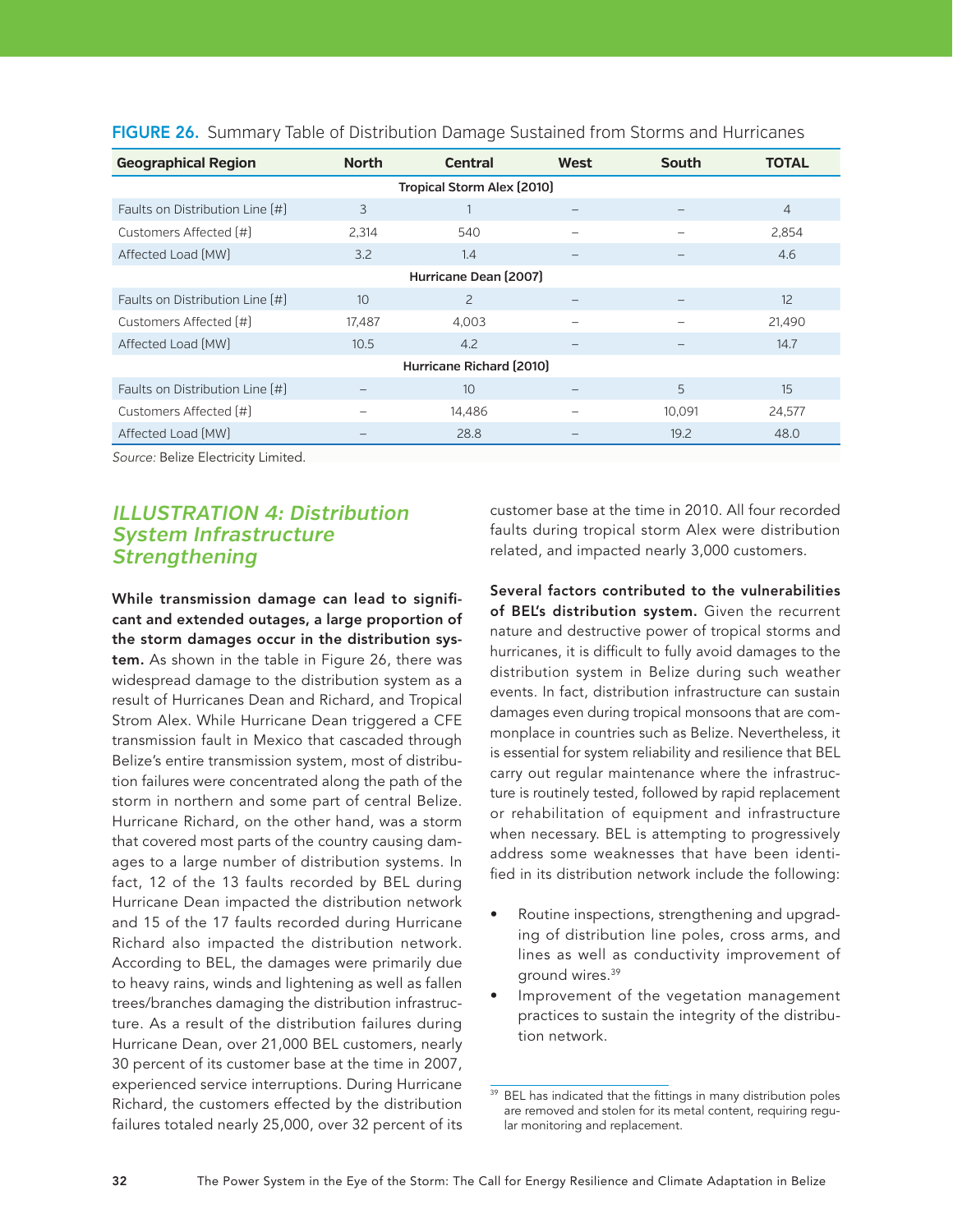- Upkeep and maintenance of the grid substations since most of the distribution load centers are dependent on a single substation with a single transformer, thus limiting the alternate supply possibilities in the event of a major failure.
- Reinforcement of the design and equipment of the substations prone to flooding, which could damage or even render equipment unusable even after the waters subside. Therefore, equipment such as battery banks can be relocated to safer locations that may include elevated platforms to reduce the likelihood of flood damage.
- Strengthening of control buildings that have suffered damages to metal structural panels and rooftops, which make them particularly vulnerable to future storms unless they are strengthened or replaced.

The ERCAP will support investments in the relocation of battery banks in several locations and strengthening the control buildings as well as the upgrade in vegetation management practices. For various other distribution system related upgrades, BEL is being supported by the Caribbean Development Bank. BEL funds its own routine inspections and maintenance.

While the above-mentioned "hardening" measures will help upkeep the distribution system and reduce the scale and impact of likely damages during future weather events, it will be just as important for BEL to improve its preparedness to respond to some events and damages that are inevitable. Therefore, BEL will need to develop its response and recovery capabilities concurrently with its efforts to strengthen network infrastructure, in order to maximize the resilience of the power system. This is further elaborated in the next illustration.

#### **ILLUSTRATION 5: Emergency Response and Recovery Planning**

**Past experience indicates that the efficiency and speed of response and recovery during extreme weather events could be improved to enhance resilience.** While many of the system "hardening" measures identified previously will reinforce the power system to better withstand the impacts of extreme weather events, reviewing past experiences

have also illustrated the need for BEL to develop its capacity to better respond to emergencies and quickly recover its full operational capability. For example, during Hurricane Dean in 2007, there were three events where the associated outages lasted between 4–6 days before service was fully restored. More than 10,000 customers or over 13 percent of BEL's customer base remained without service during this extended period. Similarly, there were outages that resulted from five events during Hurricane Richard in 2010 that required up to 2–4 days to restore full service to about 10,000 customers.

**BEL is seeking to improve its preparedness capabilities to better respond to emergencies including extreme weather events.** BEL has protocols in its Hurricane Preparedness Plan to respond to major weather events but it could be improved to meet latest industry practice and further reduce the time it takes to reconstruct and recover. There are also indications that improvements can be made to its infrastructure, system operations, and technological capabilities that will complement and facilitate the implementation of a revamped Emergency Response and Recovery Plan. For example, BEL's current communication network is outdated and often have patchy coverage, forcing BEL emergency workers at times to rely on cellular phones for communications during storms and hurricanes. BEL also acknowledges that they are often unable to quickly identify the causes and locations of disruptions when line segments get truncated severing communication, or the utility would be constrained to maintain system reliability if the main load control and dispatch center based in Belize City were to become inoperable. Therefore, BEL is planning to undertake the following actions as a part of improving its emergency response and planning capabilities:

- Preparation of a more effective **Emergency Response and Recovery Plan** by upgrading its existing Hurricane Preparedness Plan to include good practice recovery protocols. This would help to shift away from restoration actions taken on an ad hoc basis and increase the efficiency of the interventions and likely reducing the recovery time.
- Redesign of its **communication system** and shift to a new digital VHF network that will provide national coverage to all of its transmission and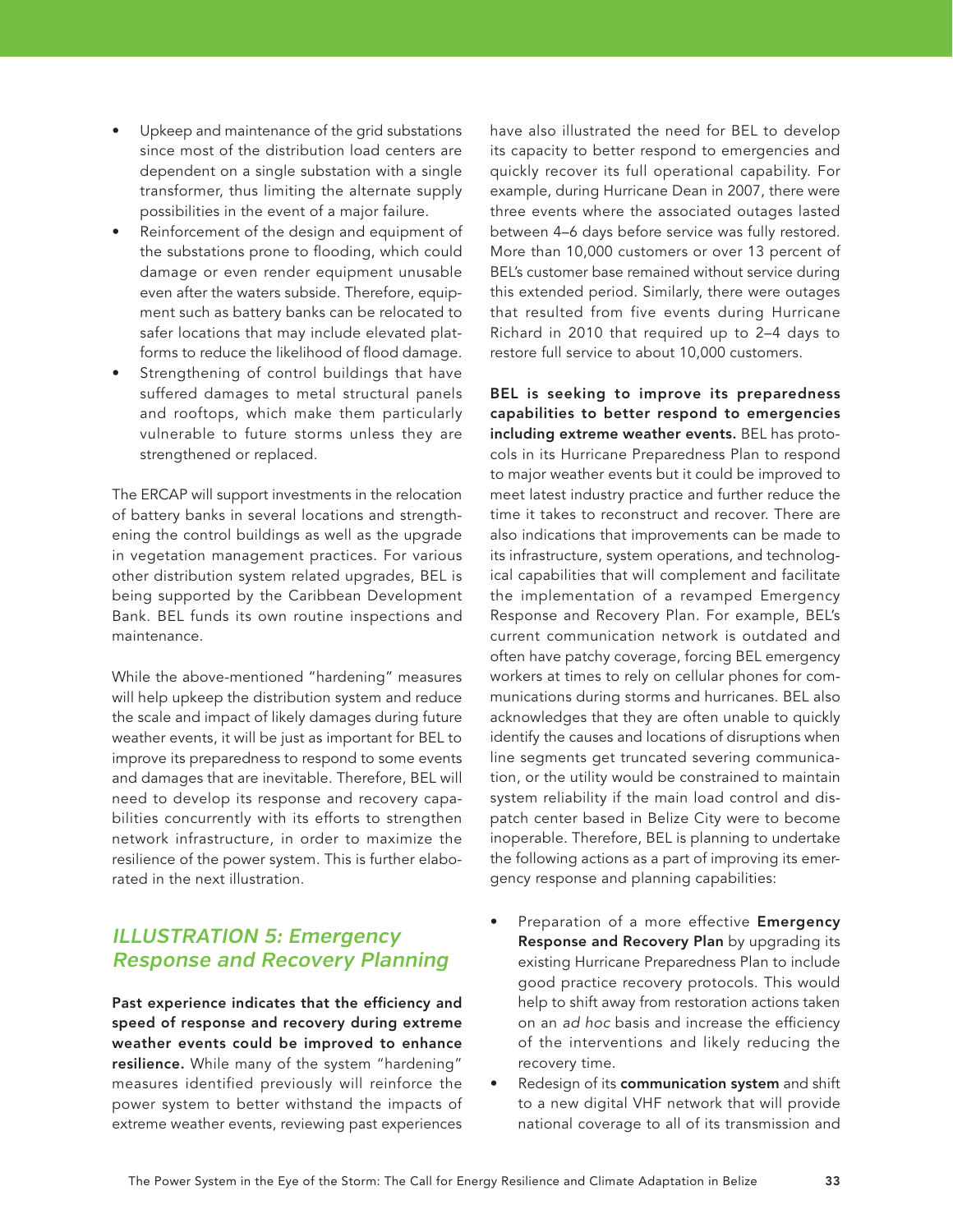distribution network locations. Additional relays are needed to enhance signals at some of the existing repeater stations in order to reduce dead spots and improve coverage; as well as purchase of several truck mounted repeater stations that can be rapidly deployed to areas where there is a major failure.

- Strengthening the **load control and dispatch capabilities** particularly when faced with extreme weather disruptions. This will include the construction of a back-up control and dispatch center in Belmopan should the primary facility in Belize City become inoperable or disconnected from parts of the power system.
- Coordination with the National Meteorological Service (NMS) to gain access to real-time **meteorological and hydrological data** through the installation of monitoring stations. The real time data would improve BEL's preparedness as

well as response and recovery during extreme weather events.

- Installation of **Advanced Metering Infrastructure (AMI),** which has multiple functions, can also remotely provide information when electricity service is either disrupted or restored at the household level.
- Implementation of an **outage management system** that utilizes a combination of hardware and software that will identify, record and help BEL personnel better manage responses to faults and outages, including facilitating customer interface (including linkages to AMI). The data collected will also help evaluate the frequencies and durations of system outages.

The above enhancements to BEL's operations are being supported by the ERCAP with targeted GEF funds allocated to select activities.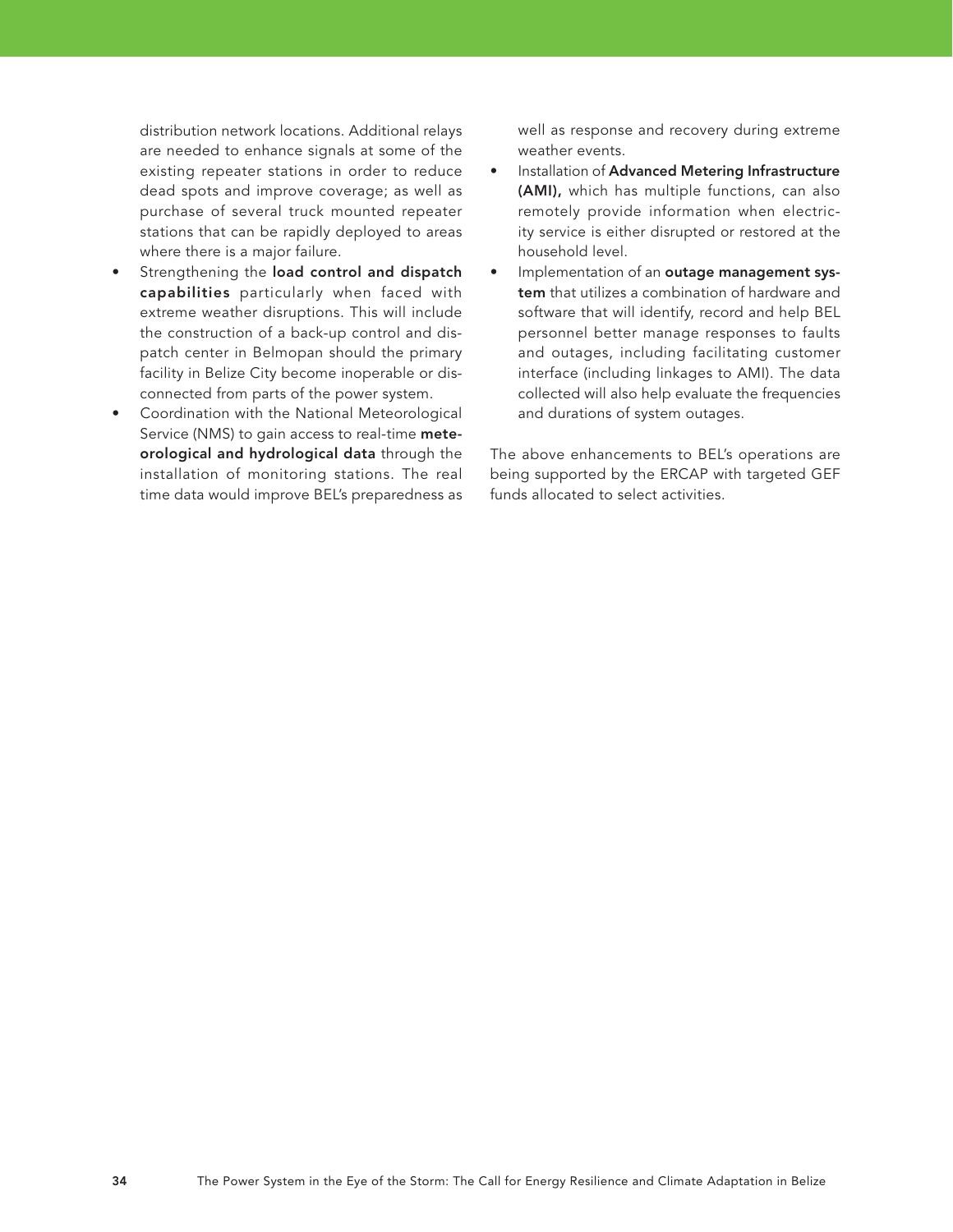## **6. THE ENERGY RESILIENCE FOR CLIMATE ADAPTATION PROJECT (ERCAP)**

**The GoB efforts to enhance energy resilience are being supported by the World Bank and GEF.** As previously noted, an \$8 million GEF grant is being provided through the World Bank to fund the ERCAP, which aims to demonstrate solutions that enhance resilience of the energy system in Belize to adverse weather and climate change impacts. The ERCAP is intended to support the energy sector related aspects of GoB's framework established through its NCRIP40 and the Disaster Preparedness and Response Act. The ERCAP's design includes three major components: 1) Long-Term planning and capacity building for adaptation, 2) Demonstration measures to enhance resilience of energy sector, and, 3) Project implementation support and information dissemination for knowledge sharing. The project is expected to have an immediate impact by strengthening key areas of vulnerability, and also help mainstream some of the successful efforts so that they can be scaled-up in the broader energy sector over the long-term.

**While the ERCAP is designed to address key vulnerabilities in the broader energy sector, most of its activities focus specifically on enhancing the resilience in Belize's power sector.** The evaluations carried out and presented in this paper helped validate the various solutions that are proposed for implementation under the ERCAP. The solutions supported by the ERCAP include a complementary combination of technical assistance, specific investments, capacity building efforts, and knowledge sharing activities. BEL will be implementing a majority share of the activities under the ERCAP, since a major focus of the project is to strengthen the power system and the capabilities of the utility. This includes the following:

Fully segment BEL's single backbone, radial transmission system so that it can contain future faults and prevent cascading outages.

- Strengthen the transmission structures along line sections especially where there is substantial weakening of wooden structures and corrosion in metal fittings by testing different materials to identify the most suitable options under various terrains.
- Improve BEL's vegetation management practices in order to minimize damages to infrastructure from falling trees and branches during adverse weather conditions, which lead to failures in the transmission and distribution system.
- Improve the operational and dispatch capabilities of BEL including in consideration of extreme weather and climatic impacts through the installation of a back-up control and dispatch center at Belmopan, gain access to real-time meteorological and hydrological data, and hydrological modeling of the Macal Catchment Area where most of the country's hydro power plants are located.
- Undertake as a part of the ERCAP a number of enhancements to its distribution system including improvements to the control buildings at select substations and relocation of battery banks there it is prone to flooding. This is in addition to various ongoing maintenance and repairs BEL undertakes with its own budget as well as a project under implementation with support from the Caribbean Development Bank.<sup>41</sup>
- Develop an Emergency Response and Recovery Plan and commensurate institutional capabilities for its implementation in order to improve the speed and quality of response to emergency situations and efficient and effective recovery.

<sup>&</sup>lt;sup>40</sup> The World Bank is also supporting the GoB's efforts to address resilience in the transport sector under the NCRIP framework through the separate complementary Belize Climate Resilience Infrastructure Project (BCRIP).

<sup>41</sup> Electricity System Upgrade and Expansion Project.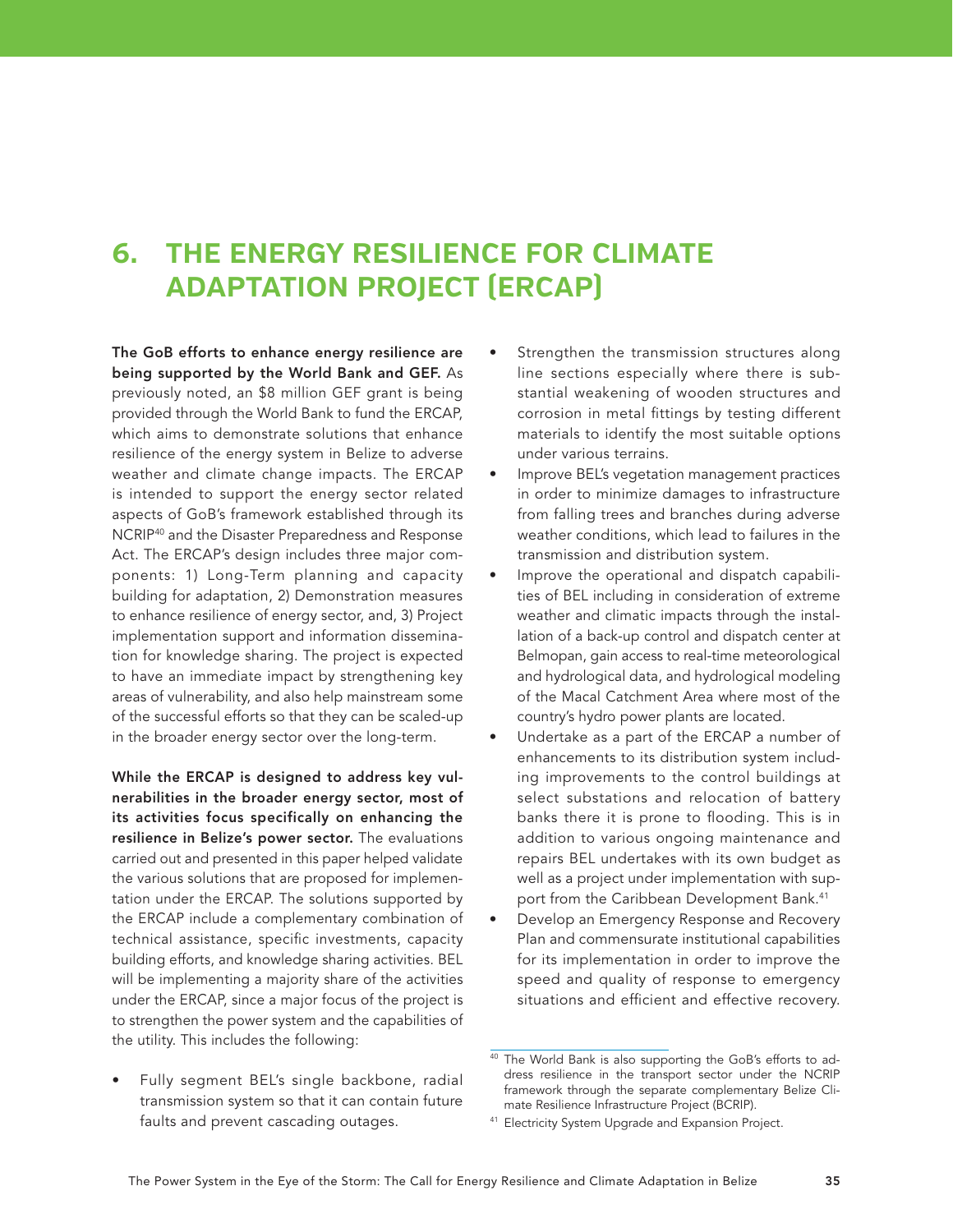#### **BOX: Financial Arrangements to Address Catastrophic Risks in Belize**

The ERCAP primarily focuses on physical investments and technical assistance activities. It is complemented by additional financial arrangements made by the GoB and BEL to address financial implications of catastrophic risks.

**Caribbean Catastrophe Risk Insurance Facility –** Private commercial insurance has become costly and unaffordable for many Caribbean countries, obliging them to resort to alternate measures. One such endeavor is the Caribbean Catastrophe Risk Insurance Facility (CCRIF), which was established in 2007 with the assistance of the World Bank, to pool resources to provide insurance that cover damages related to risks associated from tropical cyclones, earthquakes, and excess rainfall. The CCRIF has 17 member countries at present including Belize. The GoB currently subscribes to the tropical cyclone policy with coverage of US\$16 million and earthquake policy with coverage of US\$ 2.5 million. CCRIF insurance payouts can be channeled to support the energy sector.

**BEL Catastrophic Reserve Fund –** Before 2002, the BEL obtained insurance coverage for its assets through private sources until the premiums in the Caribbean became cost-prohibitive. Since then, the GoB addresses the need for insuring assets through its utility regulator, the Public Utilities Commission (PUC), which mandates BEL to maintain a reserve fund of US\$5 million on its balance sheet. During a natural-disaster-led emergency, BEL, in consultation with the PUC, may withdraw from the reserve fund to cover costs toward response and recovery in the power sector.

The response and recovery capabilities will be further enhanced through upgrades to BEL's communication system, and improvements to the management of utility/client interaction during emergencies including the implementation of an outage management system and piloting Advanced Metering Infrastructure.

These resilience enhancement measures by BEL supported by the ERCAP are presented in Figure 27

arranged according to the integrated risk management framework for energy resilience and climate adaptation, presented previously in Chapter 5.

The support provided through the ERCAP can make a significant contribution to enhancing the resilience of the power system in Belize, helping reduce the impacts of extreme weather..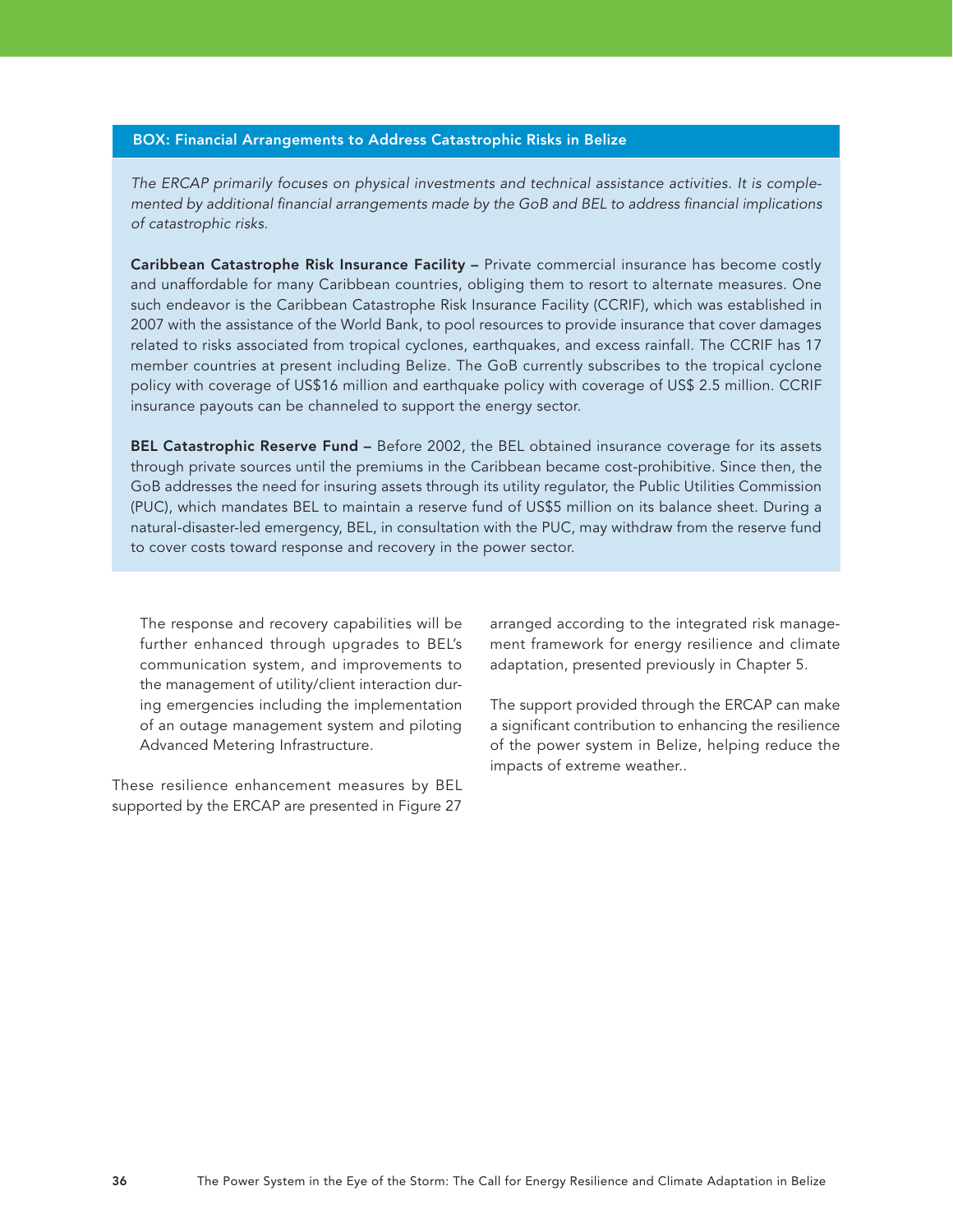Source: Authors.

Source: Authors.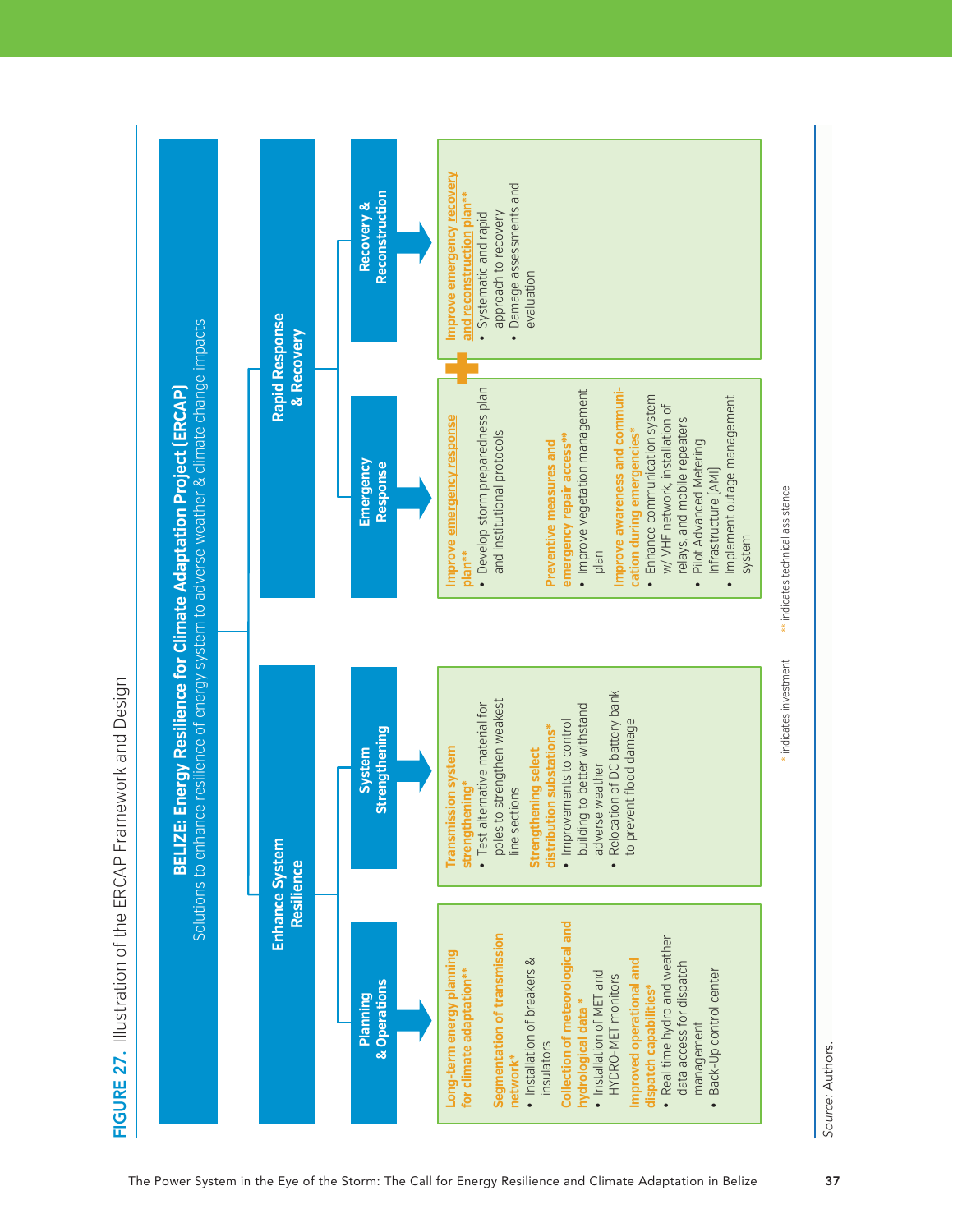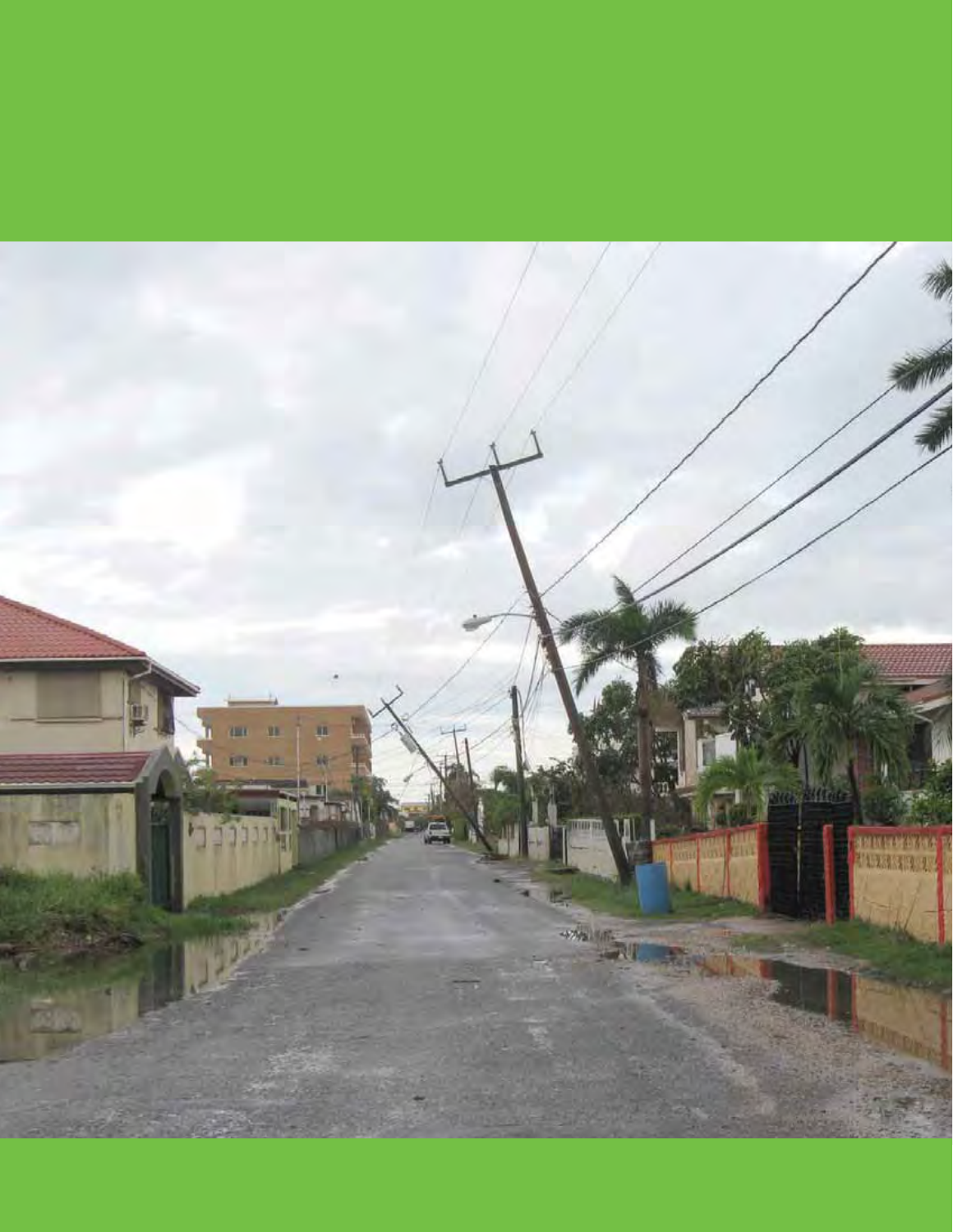## **BIBLIOGRAPHY**

- Belize Electricity Limited, Annual Reports, 2007 to 2014.
- Belize Electricity Limited, Electric System Presentation, January 2014.
- "B.E.L. reports progress in restoring power", Channel 5 News, 24 August 2007. Web. March 2014.
- Caribbean Disaster Emergency Management Agency (CDEMA), "Situation Report, Tropical Storm Alex Impacts Belize". Web. February 2016.
- Edison Electric Institute, "Before and After the Storm: A compilation of recent studies, programs, and policies related storm hardening and resiliency", updated March 2014
- Emergency Events Database (EM-DAT), Centre for Research on the Epidemiology of Disasters (CRED), 2013. Web. January 2013.
- Government of Belize, Ministry of Energy, Science & Technology and Public Utilities, Energy Report 2014.
- Government of Belize, Ministry of Energy, Science & Technology and Public Utilities, Strategic plan 2012–2017, September 2012.
- Government of Belize, National Energy Policy Framework 2011, updated 2012.
- Government of Belize, National Meteorological Service (NMS), "Tropical Storm Alex the first named storm of the 2010 Atlantic Hurricane Season", Technical Report prepared by Catherine Cumberbatch, Meteorologist, Belize, 2010.
- "Progress with Power Restoration", Channel 7 News, October 27, 2010.
- United States Department of Commerce, The National Oceanic & Atmospheric Administration, National Climatic Data Center, Storm Events Database, Version 3.0 (12 May 2014). Web. February 2016.
- Webster, P. J. "Changes in Tropical Cyclone Number, Duration, and Intensity in a Warming Environment." Science 309.5742 (2005): 1844–846. Web.
- World Bank, Country Partnership Strategy for Belize, July 2011.
- World Bank Development Indicators, GDP at market prices (current US\$).
- World Bank Development Indicators, Official Exchange Rate (LCU per US\$, period average).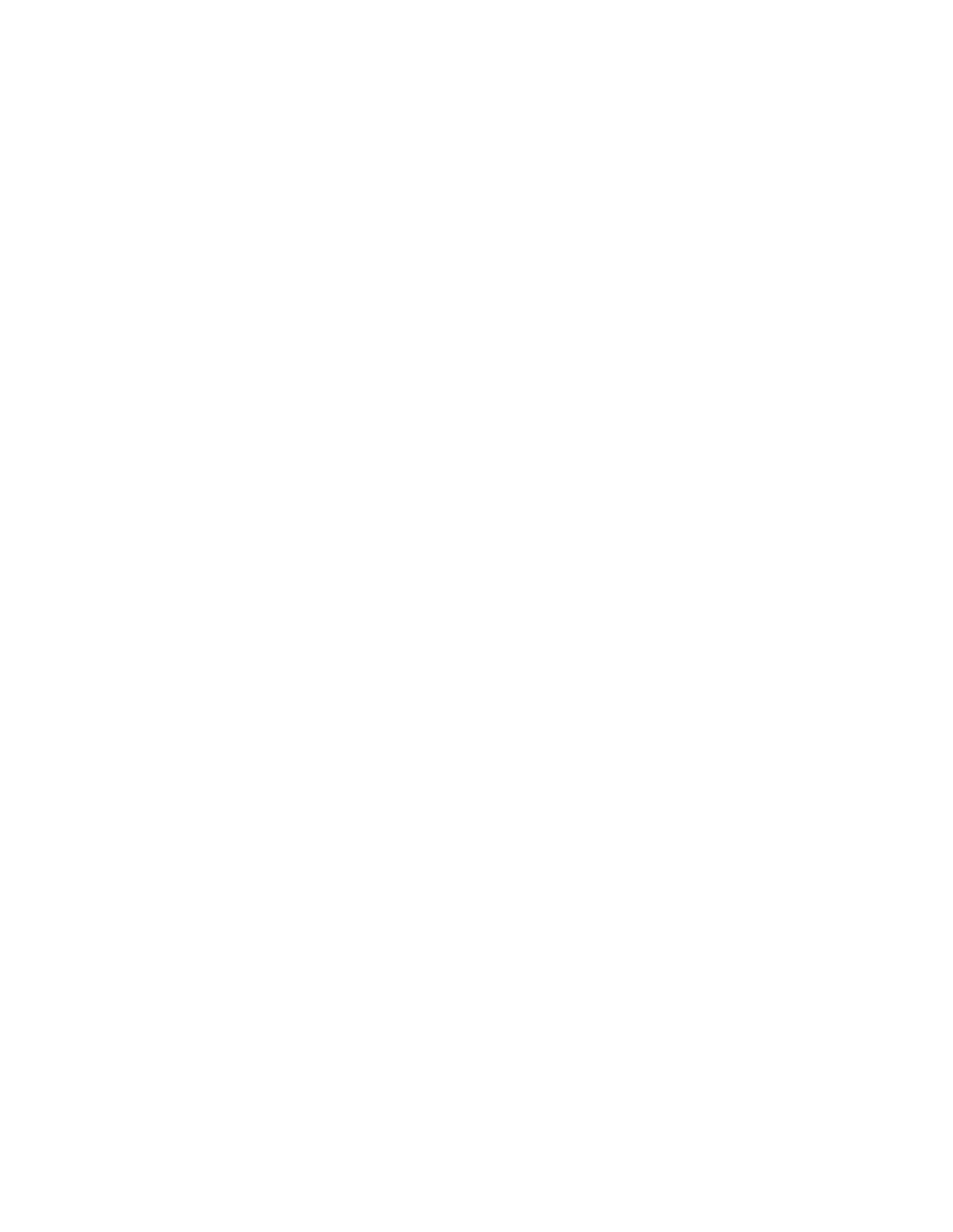Written by | Migara S. Jayawardena, Borja Garcia Serna, and Jace Jeesun Han

Production Credits Typesetting | The Word Express, Inc.

Photo Credits

Atmospheric Administration (NOAA), page xi photo courtesy of the United States National Aeronautics and Space Administration (NASA), all other photos courtesy of Belize Electricity Limited (BEL).

Copyright © September 2016 and Development/THE WORLD BANK GROUP 1818 H Street, NW | Washington DC 20433 | USA